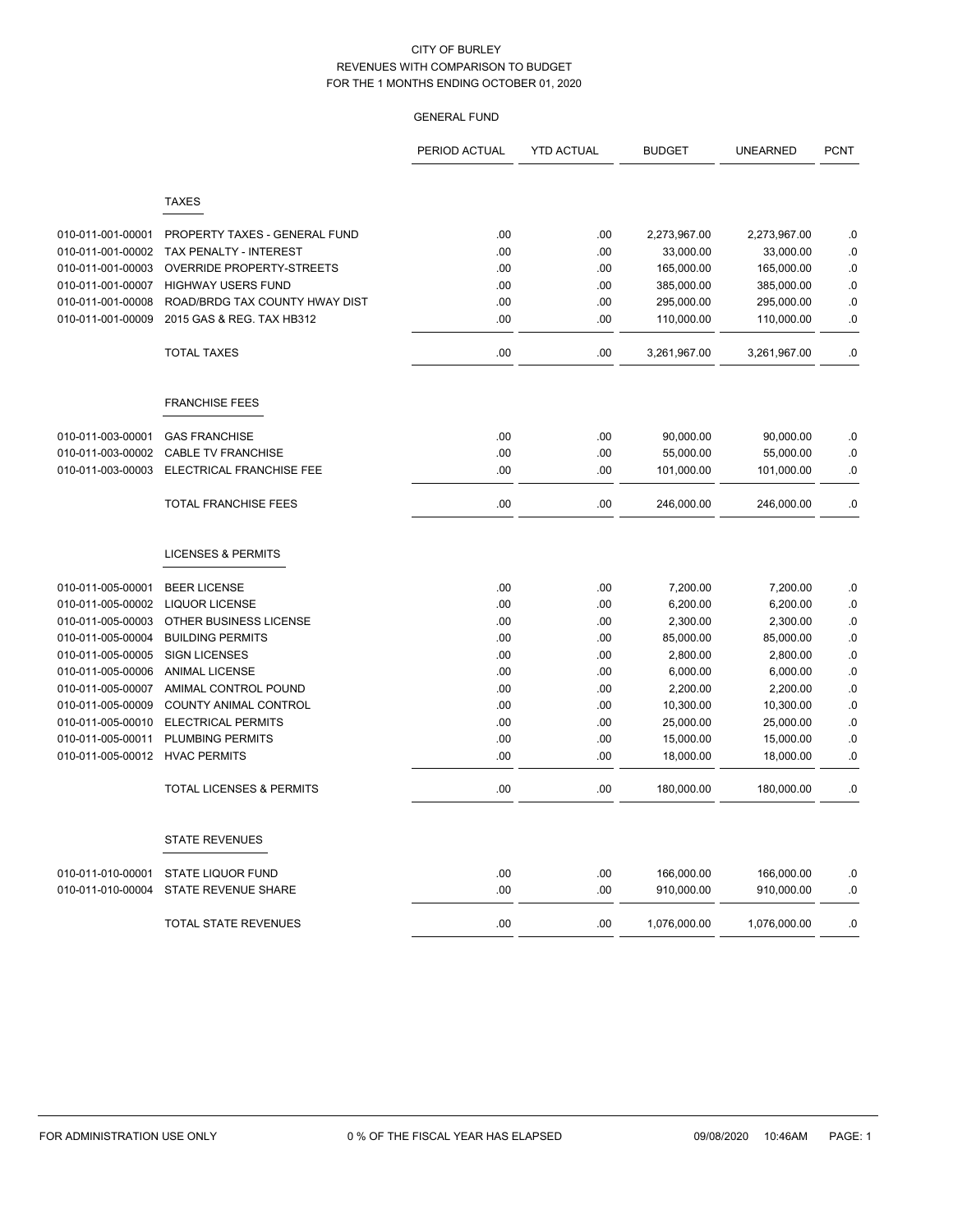|                   |                                           | PERIOD ACTUAL | <b>YTD ACTUAL</b> | <b>BUDGET</b> | <b>UNEARNED</b> | <b>PCNT</b> |
|-------------------|-------------------------------------------|---------------|-------------------|---------------|-----------------|-------------|
|                   | <b>CHARGES FOR SERVICES</b>               |               |                   |               |                 |             |
|                   |                                           |               |                   |               |                 |             |
| 010-011-020-00001 | ADMINISTRATIVE SERVICES CHARGE            | .00           | .00               | 979,965.00    | 979,965.00      | .0          |
| 010-011-020-00002 | <b>FRANCHISE</b>                          | .00           | .00               | 347,500.00    | 347,500.00      | .0          |
| 010-011-020-00003 | <b>LEGAL SERVICE</b>                      | .00           | .00               | 138,375.00    | 138,375.00      | .0          |
| 010-011-020-00004 | WATER ADMIN CHARGE                        | .00           | .00               | 120,000.00    | 120,000.00      | .0          |
| 010-011-020-00005 | SEWER ADMIN CHARGE                        | .00           | .00               | 145,000.00    | 145,000.00      | .0          |
| 010-011-020-00006 | RENT-DEPARTMENTAL                         | .00           | .00               | 45,000.00     | 45,000.00       | .0          |
| 010-011-020-00007 | <b>ENGINEERING CHARGES</b>                | .00           | .00               | 150,000.00    | 150,000.00      | .0          |
| 010-011-020-00008 | <b>SHOP CHARGES</b>                       | .00           | .00               | 50,000.00     | 50,000.00       | .0          |
| 010-011-020-00009 | OTHER MISC REVENUE                        | .00           | .00               | 15,000.00     | 15,000.00       | .0          |
| 010-011-020-00012 | <b>INTEREST EARNED</b>                    | .00           | .00               | 27,600.00     | 27,600.00       | .0          |
| 010-011-020-00013 | <b>MOSS FARM LEASE</b>                    | .00           | .00               | 27,600.00     | 27,600.00       | .0          |
| 010-011-020-00014 | <b>LIBRARY ADMINISTRATION</b>             | .00           | .00               | 3,500.00      | 3,500.00        | .0          |
| 010-011-020-00020 | <b>LATE CHARGES</b>                       | .00           | .00               | 90,000.00     | 90,000.00       | .0          |
|                   | 010-011-020-00022 AIRPORT FARM RENT       | .00           | .00               | 11,000.00     | 11,000.00       | .0          |
| 010-011-020-00024 | SANITATION ADMINISTRATION                 | .00           | .00               | 25,000.00     | 25,000.00       | .0          |
| 010-011-020-00025 | <b>GOLF ADMINISTRATION FEE</b>            | .00           | .00               | 2,500.00      | 2,500.00        | .0          |
| 010-011-020-00026 | SANITATION ROAD USE & SHOP                | .00           | .00               | 45,000.00     | 45,000.00       | .0          |
| 010-011-020-00028 | AMERICAN TOWER LEASE                      | .00           | .00               | 19,000.00     | 19,000.00       | .0          |
| 010-011-020-00029 | <b>BEAR NECESSITIES</b>                   | .00           | .00               | 6,000.00      | 6,000.00        | .0          |
| 010-011-020-00100 | <b>INDUSTRIAL PARK RENTS &amp; LEASES</b> | .00           | .00               | 100,000.00    | 100,000.00      | .0          |
| 010-011-020-00101 | <b>KODIAK RENT</b>                        | .00           | .00               | 16,800.00     | 16,800.00       | .0          |
| 010-011-020-00110 | <b>BRIDGER WIRELESS INC.</b>              | .00           | .00               | 18,422.00     | 18,422.00       | .0          |
|                   | TOTAL CHARGES FOR SERVICES                | .00           | .00               | 2,383,262.00  | 2,383,262.00    | .0          |
|                   | SPECIAL CHARGES FOR SERVICES              |               |                   |               |                 |             |
| 010-011-025-00001 | <b>SPECIAL FIRE</b>                       | .00           | .00               | 200,000.00    | 200,000.00      | .0          |
| 010-011-025-00003 | REIMBURSEMENTS FOR FIRE DEPT.             | .00           | .00               | 500.00        | 500.00          | .0          |
|                   |                                           |               |                   |               |                 |             |
|                   | TOTAL SPECIAL CHARGES FOR SERVICES        | .00           | .00               | 200,500.00    | 200,500.00      | .0          |
|                   | PARKS, REC & SWIM REVENUE                 |               |                   |               |                 |             |
| 010-011-035-00002 | <b>SWIM REVENUE</b>                       | .00           | .00               | 68,000.00     | 68,000.00       | .0          |
| 010-011-035-00003 | <b>PARK REVENUE</b>                       | .00           | .00               | 8,800.00      | 8,800.00        | .0          |
| 010-011-035-00004 | <b>RV PARK REVENUE</b>                    | .00           | .00               | 20,000.00     | 20,000.00       | .0          |
| 010-011-035-00006 | REIMBURSEMENT-REVENUE EXIT 208            | .00           | .00               | 8,300.00      | 8,300.00        | .0          |
| 010-011-035-00085 | SWIM ITEMS FOR RESALE                     | .00           | .00               | 12,000.00     | 12,000.00       | .0          |
|                   | TOTAL PARKS, REC & SWIM REVENUE           | .00           | .00               | 117,100.00    | 117,100.00      | .0          |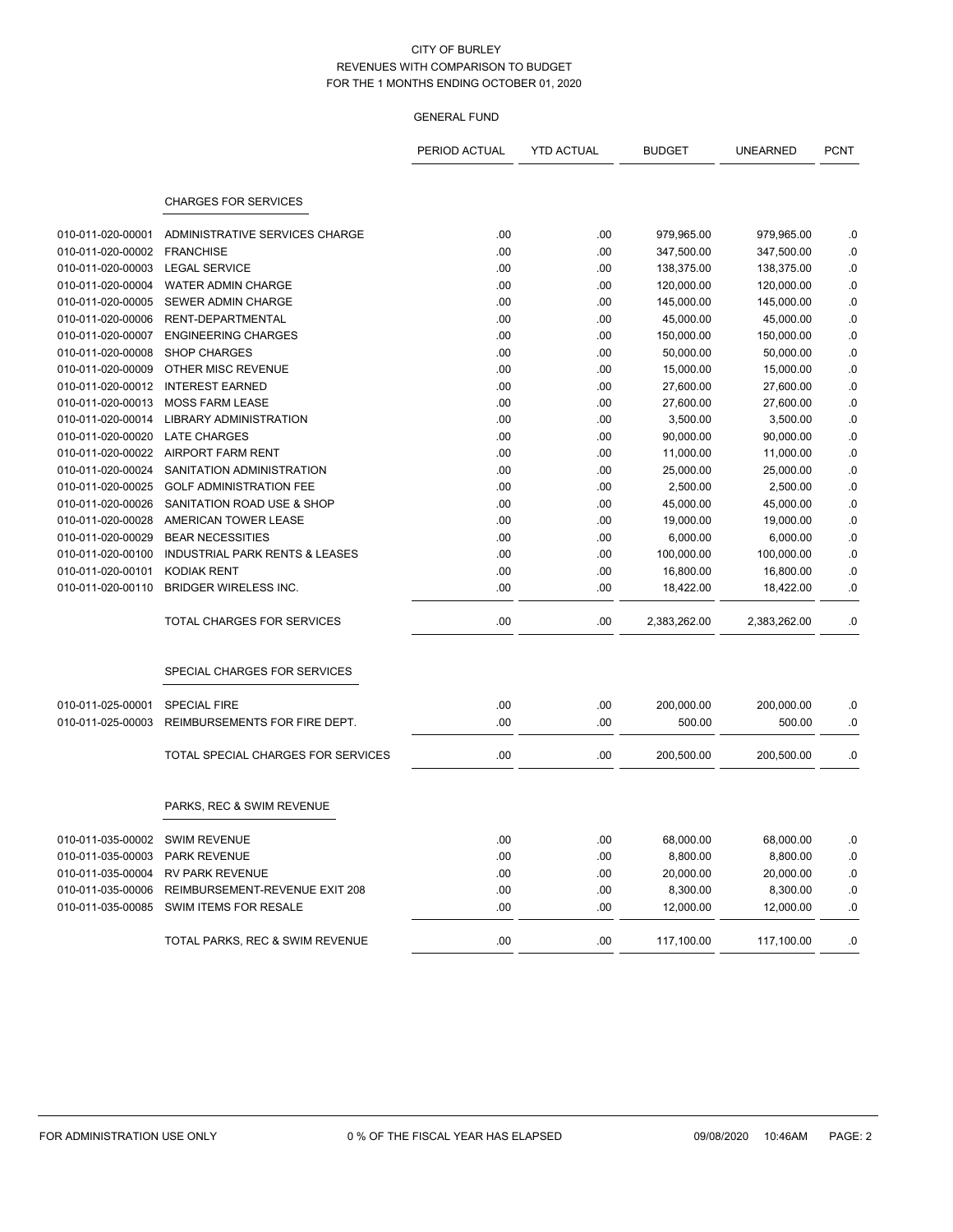|                   |                                       | PERIOD ACTUAL | <b>YTD ACTUAL</b> | <b>BUDGET</b> | <b>UNEARNED</b>        | <b>PCNT</b> |
|-------------------|---------------------------------------|---------------|-------------------|---------------|------------------------|-------------|
|                   | <b>CEMETERY REVENUE</b>               |               |                   |               |                        |             |
| 010-011-040-00001 | <b>CEMETERY LOT SALES</b>             | .00           |                   | 38,000.00     |                        |             |
| 010-011-040-00002 | CEMETERY GRAVE - FEES                 | .00           | .00<br>.00        | 41,000.00     | 38,000.00<br>41,000.00 | .0<br>.0    |
| 010-011-040-00003 | <b>CEMETERY OTHER FEES</b>            | .00           | .00               | 1,000.00      | 1,000.00               | .0          |
|                   | TOTAL CEMETERY REVENUE                | .00           | .00               | 80,000.00     | 80,000.00              | .0          |
|                   | FINES & FORFIETURE REVENUE            |               |                   |               |                        |             |
| 010-011-045-00001 | <b>FINES &amp; FORFIETURE REVENUE</b> | .00           | .00               | 85,000.00     | 85,000.00              | .0          |
|                   | TOTAL FINES & FORFIETURE REVENUE      | .00           | .00               | 85,000.00     | 85,000.00              | .0          |
|                   | <b>AIRPORT REVENUE</b>                |               |                   |               |                        |             |
| 010-011-060-00006 | AIRPORT RENTS AND LEASES              | .00           | .00               | 14,000.00     | 14,000.00              | .0          |
| 010-011-060-00080 | AIRPORT FEDERAL REVENUE               | .00           | .00               | 30,000.00     | 30,000.00              | .0          |
|                   | <b>TOTAL AIRPORT REVENUE</b>          | .00           | .00               | 44,000.00     | 44,000.00              | .0          |
|                   | SALE OF FIXED ASSETS REVENUE          |               |                   |               |                        |             |
| 010-011-070-00001 | SALE OF FIXED ASSETS                  | .00           | .00               | 15,000.00     | 15,000.00              | $\cdot$ 0   |
|                   | TOTAL SALE OF FIXED ASSETS REVENUE    | .00           | .00               | 15,000.00     | 15,000.00              | 0.          |
|                   | <b>TRANSFERS &amp; OTHER REVENUE</b>  |               |                   |               |                        |             |
| 010-011-080-00010 | FROM FUND BALANCE                     | .00           | .00               | 100,000.00    | 100,000.00             | .0          |
|                   | TOTAL TRANSFERS & OTHER REVENUE       | .00           | .00               | 100,000.00    | 100,000.00             | .0          |
|                   | <b>TOTAL FUND REVENUE</b>             | .00           | .00.              | 7,788,829.00  | 7,788,829.00           | .0          |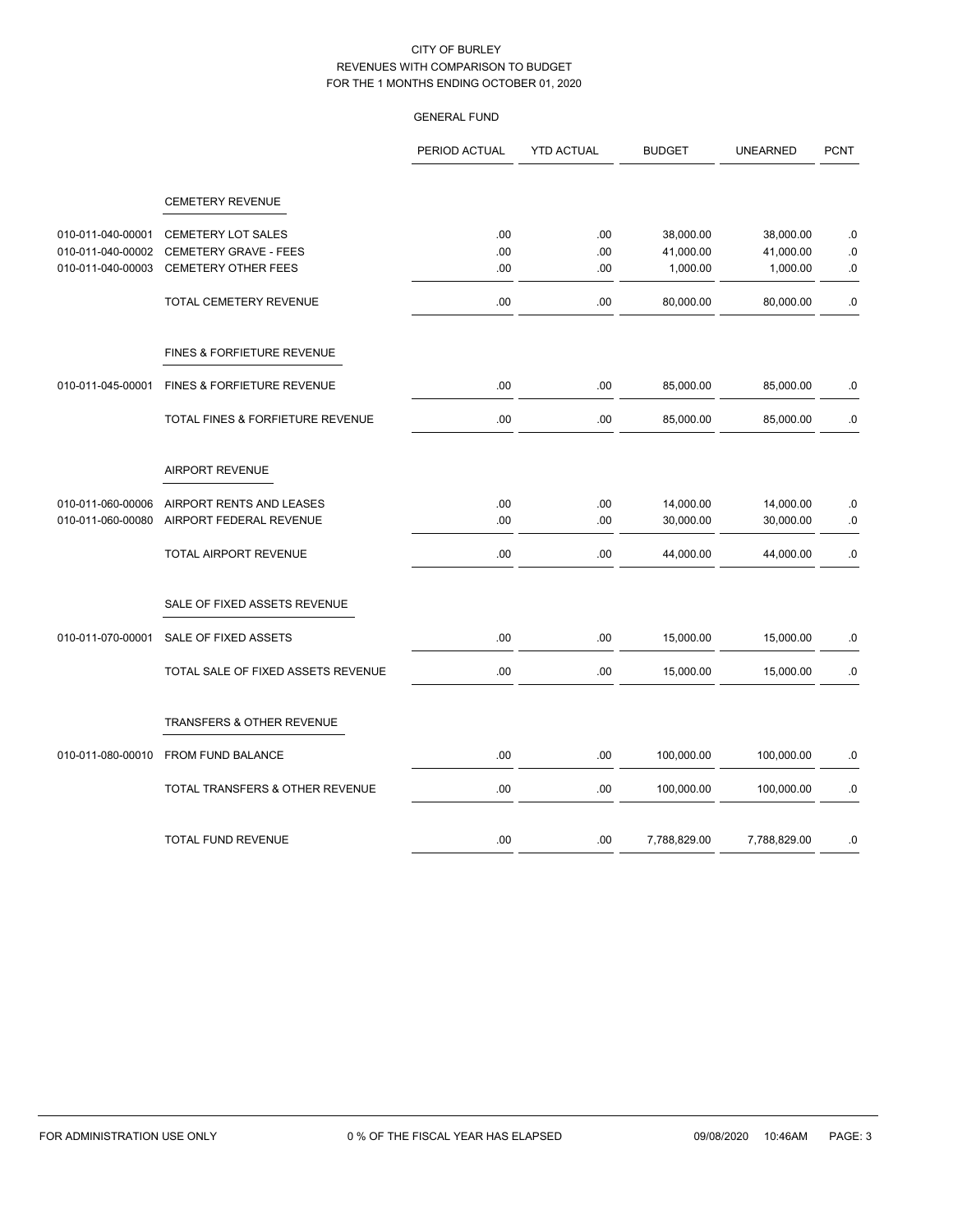# GENERAL FUND

|                             |                                                | PERIOD ACTUAL | <b>YTD ACTUAL</b> | <b>BUDGET</b> | UNEXPENDED | <b>PCNT</b> |
|-----------------------------|------------------------------------------------|---------------|-------------------|---------------|------------|-------------|
|                             |                                                |               |                   |               |            |             |
|                             | <b>LEGISLATIVE-CITY COUNCIL</b>                |               |                   |               |            |             |
| 010-110-501-00001           | <b>REGULAR SALARIES</b>                        | .00           | .00               | 28,800.00     | 28,800.00  | .0          |
| 010-110-502-00021           | <b>FICA</b>                                    | .00           | .00               | 2,205.00      | 2,205.00   | .0          |
| 010-110-502-00022           | <b>RETIREMENT</b>                              | .00           | .00               | 3,439.00      | 3,439.00   | .0          |
| 010-110-502-00024           | <b>WORKMAN'S COMP</b>                          | .00           | .00               | 42.00         | 42.00      | .0          |
| 010-110-505-00025           | <b>HEALTH INSURANCE</b>                        | .00           | .00               | 70,243.00     | 70,243.00  | $\cdot$ 0   |
| 010-110-505-00026           | LIFE INSURANCE AMOUNT                          | .00           | .00               | 310.00        | 310.00     | .0          |
| 010-110-520-00030           | <b>POSTAGE</b>                                 | .00           | .00               | 300.00        | 300.00     | .0          |
| 010-110-520-00031           | OFFICE SUPPLIES                                | .00           | .00               | 1,900.00      | 1,900.00   | $\cdot$ 0   |
| 010-110-522-00041           | PUBLIC RELATIONS                               | .00           | .00               | 25,000.00     | 25,000.00  | $0.$        |
| 010-110-522-00044           | <b>ADVERTISING</b>                             | .00           | .00               | 3,500.00      | 3,500.00   | $\cdot$ 0   |
| 010-110-522-00045           | <b>BAAT FLOWER PROJECT</b>                     | .00           | .00               | 20,000.00     | 20,000.00  | .0          |
| 010-110-523-00046           | <b>LIABILITY &amp; PROPERTY INS</b>            | .00           | .00               | 8,758.00      | 8,758.00   | .0          |
| 010-110-524-00047           | <b>TRAVEL &amp; MEETINGS</b>                   | .00           | .00               | 13,200.00     | 13,200.00  | .0          |
| 010-110-524-00048           | <b>MEMBERSHIP</b>                              | .00           | .00               | 16,390.00     | 16,390.00  | .0          |
| 010-110-525-00042           | PROFESSIONAL SERVICE                           | .00           | .00               | 7,000.00      | 7,000.00   | $\cdot$ 0   |
| 010-110-525-00043           | <b>CITY CODE UPDATES</b>                       | .00           | .00               | 7,000.00      | 7,000.00   | .0          |
| 010-110-525-00045           | NETWORK AND AUTOMATION SUPPORT                 | .00           | .00               | 2,600.00      | 2,600.00   | .0          |
| 010-110-530-00068           | <b>INTERFUND TRANSFERS</b>                     | .00           | .00               | 162,089.00    | 162,089.00 | .0          |
| 010-110-530-00999           | <b>MISCELLANEOUS</b>                           | .00           | .00               | 2,500.00      | 2,500.00   | .0          |
| 010-110-540-00010           | PROPERTY TAXES/ASSESSMENTS                     | .00           | .00               | 5,200.00      | 5,200.00   | .0          |
| 010-110-560-00100           | SIMPLOT INDUSTRIAL PARK                        | .00.          | .00               | 4,200.00      | 4,200.00   | .0          |
| 010-110-590-00099           | <b>CONTINGENCY</b>                             | .00           | .00               | 130,000.00    | 130,000.00 | .0          |
|                             | TOTAL LEGISLATIVE-CITY COUNCIL                 | .00           | .00               | 514,676.00    | 514,676.00 | .0          |
|                             | <b>EXECUTIVE</b>                               |               |                   |               |            |             |
| 010-130-501-00001           | <b>REGULAR SALARIES</b>                        | .00           | .00               | 15,000.00     | 15,000.00  | .0          |
| 010-130-502-00021           | <b>FICA</b>                                    | .00           | .00               | 1,148.00      | 1,148.00   | .0          |
| 010-130-502-00022           | <b>RETIREMENT</b>                              | .00           | .00               | 1,749.00      | 1,749.00   | .0          |
| 010-130-502-00024           | <b>WORKMAN'S COMP</b>                          | .00           | .00               | 22.00         | 22.00      | .0          |
| 010-130-505-00025           | <b>HEALTH INSURANCE</b>                        | .00           | .00               | 8,630.00      | 8,630.00   | .0          |
| 010-130-505-00026           | LIFE INSURANCE AMOUNT                          | .00           | .00               | 52.00         | 52.00      | .0          |
| 010-130-520-00030           | <b>POSTAGE</b>                                 | .00           | .00               | 50.00         | 50.00      | .0          |
| 010-130-520-00031           | <b>OFFICE SUPPLIES</b>                         | .00           | .00               | 50.00         | 50.00      | .0          |
|                             | 010-130-520-00032 OPERATING SUPPLIES           | .00           | .00               | 300.00        | 300.00     | .0          |
|                             | 010-130-522-00041 PUBLIC RELATIONS             | .00           | .00               | 1,000.00      | 1,000.00   | .0          |
|                             | 010-130-523-00046 LIABILITY & PROPERTY INS     | .00           | .00               | 1,460.00      | 1,460.00   | .0          |
|                             | 010-130-524-00047 TRAVEL & MEETINGS            | .00           | .00               | 2,500.00      | 2,500.00   | .0          |
| 010-130-524-00048           | <b>MEMBERSHIP</b>                              | .00           | .00               | 50.00         | 50.00      | .0          |
|                             | 010-130-525-00045 NETWORK AND SOFTWARE SUPPORT | .00           | .00               | 1,500.00      | 1,500.00   | .0          |
| 010-130-526-00051 TELEPHONE |                                                | .00           | .00               | 2,200.00      | 2,200.00   | .0          |
|                             | <b>TOTAL EXECUTIVE</b>                         | .00           | .00               | 35,711.00     | 35,711.00  | .0          |

 $\overline{\phantom{0}}$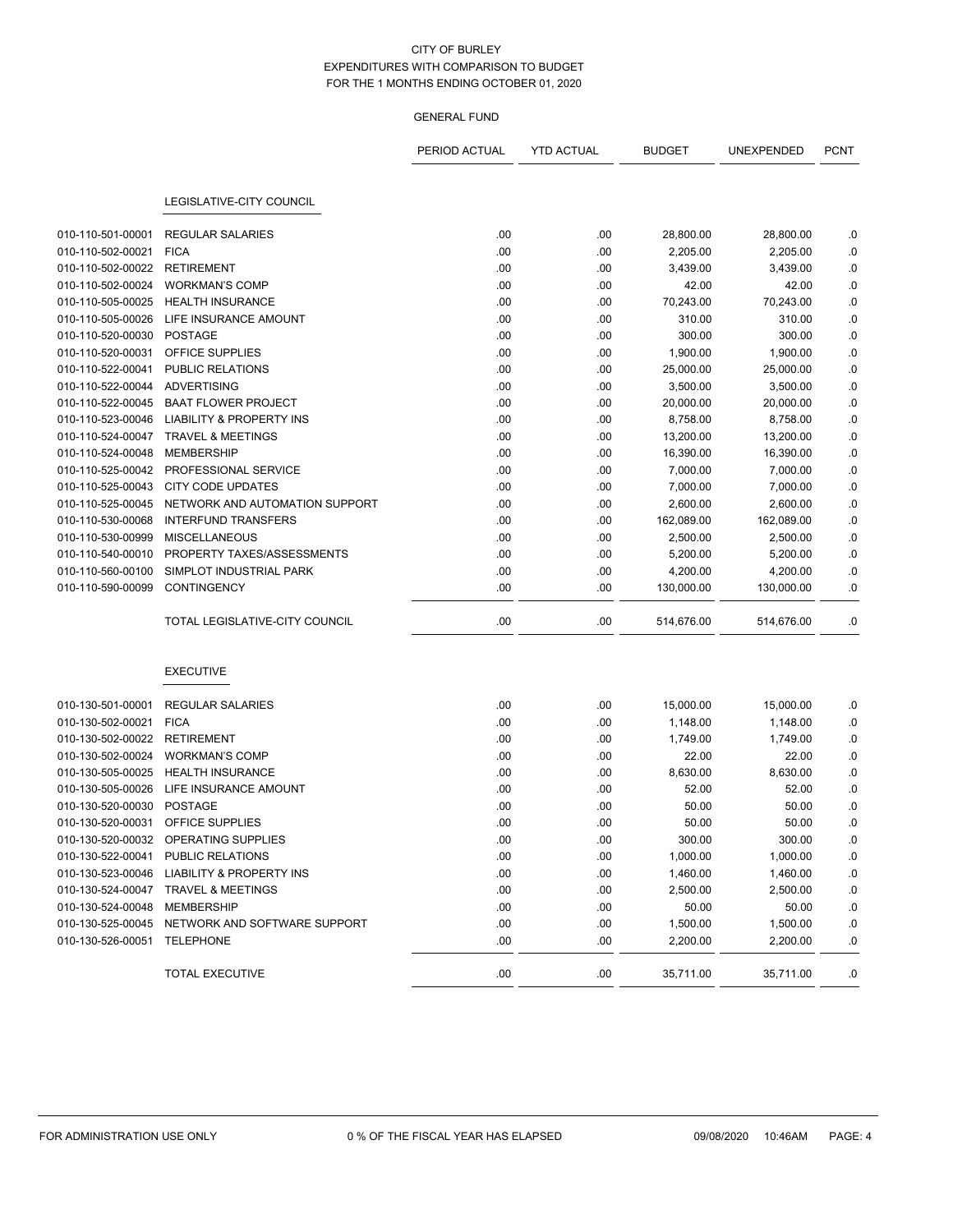|                   |                                     | PERIOD ACTUAL | <b>YTD ACTUAL</b> | <b>BUDGET</b> | UNEXPENDED   | <b>PCNT</b> |
|-------------------|-------------------------------------|---------------|-------------------|---------------|--------------|-------------|
|                   | <b>ADMINISTRATIVE</b>               |               |                   |               |              |             |
|                   |                                     |               |                   |               |              |             |
| 010-150-501-00001 | <b>REGULAR SALARIES</b>             | .00           | .00               | 520,680.00    | 520,680.00   | .0          |
| 010-150-502-00021 | <b>FICA</b>                         | .00           | .00               | 39,832.00     | 39,832.00    | .0          |
| 010-150-502-00022 | <b>RETIREMENT</b>                   | .00           | .00               | 62,169.00     | 62,169.00    | .0          |
| 010-150-502-00024 | <b>WORKMAN'S COMP</b>               | .00           | .00               | 3,270.00      | 3,270.00     | .0          |
| 010-150-505-00025 | <b>HEALTH INSURANCE</b>             | .00           | .00               | 151,680.00    | 151,680.00   | .0          |
| 010-150-505-00026 | LIFE INSURANCE AMOUNT               | .00           | .00               | 416.00        | 416.00       | .0          |
| 010-150-520-00030 | <b>POSTAGE</b>                      | .00           | .00               | 34,000.00     | 34,000.00    | .0          |
| 010-150-520-00031 | OFFICE SUPPLIES                     | .00           | .00               | 2,000.00      | 2,000.00     | .0          |
| 010-150-520-00032 | OPERATING SUPPLIES                  | .00           | .00               | 3,000.00      | 3,000.00     | .0          |
| 010-150-520-00058 | <b>MAINT OFFICE EQUIP</b>           | .00           | .00               | 3,000.00      | 3,000.00     | .0          |
| 010-150-521-00034 | <b>MINOR EQUIPMENT</b>              | .00           | .00               | 1,000.00      | 1,000.00     | .0          |
| 010-150-522-00041 | PUBLIC RELATIONS                    | .00           | .00               | 200.00        | 200.00       | .0          |
| 010-150-522-00044 | <b>ADVERTISING</b>                  | .00           | .00               | 350.00        | 350.00       | .0          |
| 010-150-522-00045 | <b>PRINTING</b>                     | .00           | .00               | 2,000.00      | 2,000.00     | .0          |
| 010-150-523-00046 | <b>LIABILITY &amp; PROPERTY INS</b> | .00           | .00               | 11,678.00     | 11,678.00    | .0          |
| 010-150-524-00047 | <b>TRAVEL &amp; MEETINGS</b>        | .00           | .00               | 13,000.00     | 13,000.00    | .0          |
| 010-150-524-00048 | <b>MEMBERSHIP</b>                   | .00           | .00               | 3,000.00      | 3,000.00     | .0          |
| 010-150-524-00049 | PERSONNEL TRAINING                  | .00           | .00               | 600.00        | 600.00       | .0          |
| 010-150-524-00053 | <b>LOCAL TRANSPORT</b>              | .00           | .00               | 6,000.00      | 6,000.00     | .0          |
| 010-150-525-00042 | PROFESSIONAL SERVICE                | .00           | .00               | 2,500.00      | 2,500.00     | .0          |
| 010-150-525-00045 | NETWORK AND SOFTWARE SUPPORT        | .00           | .00               | 11,052.00     | 11,052.00    | .0          |
| 010-150-525-00050 | <b>CLEANING SERVICE</b>             | .00           | .00               | 9,000.00      | 9,000.00     | .0          |
| 010-150-525-00063 | SOFTWARE MAINT AND SUPPORT          | .00           | .00               | 23,000.00     | 23,000.00    | .0          |
| 010-150-525-00067 | CONTRACTED SERVICE                  | .00           | .00               | 5,000.00      | 5,000.00     | .0          |
| 010-150-526-00051 | <b>TELEPHONE</b>                    | .00           | .00               | 3,900.00      | 3,900.00     | .0          |
| 010-150-527-00057 | <b>RENTAL OTHER</b>                 | .00           | .00               | 1,000.00      | 1,000.00     | .0          |
| 010-150-528-00059 | <b>MAINT GROUNDS</b>                | .00           | .00               | 1,800.00      | 1,800.00     | .0          |
| 010-150-528-00060 | <b>MAINT BLDG</b>                   | .00           | .00               | 5,000.00      | 5,000.00     | .0          |
| 010-150-530-00066 | <b>BAD DEBT</b>                     | .00           | .00               | 1,000.00      | 1,000.00     | .0          |
| 010-150-530-00099 | CASH LONG OR SHORT                  | .00           | .00               | 200.00        | 200.00       | .0          |
| 010-150-580-00074 | OFFICE EQUIPMENT                    | .00           | .00               | 3,000.00      | 3,000.00     | .0          |
| 010-150-590-00001 | SALARY INCREASE 2020-2021           | .00           | .00               | 86,000.00     | 86,000.00    | .0          |
|                   | <b>TOTAL ADMINISTRATIVE</b>         | .00           | .00               | 1,010,327.00  | 1,010,327.00 | .0          |
|                   | <b>LEGAL SERVICES</b>               |               |                   |               |              |             |
| 010-170-502-00021 | <b>FICA</b>                         | .00           | .00               | 4,044.00      | 4,044.00     | .0          |
| 010-170-502-00022 | <b>RETIREMENT</b>                   | .00           | .00               | 6,311.00      | 6,311.00     | $\cdot$ 0   |
| 010-170-502-00024 | <b>WORKMAN'S COMP</b>               | .00           | .00               | 130.00        | 130.00       | .0          |
| 010-170-505-00025 | <b>HEALTH INSURANCE</b>             | .00           | .00               | 56,880.00     | 56,880.00    | .0          |
| 010-170-505-00026 | LIFE INSURANCE AMOUNT               | .00           | .00               | 52.00         | 52.00        | .0          |
| 010-170-524-00047 | <b>TRAVEL &amp; MEETINGS</b>        | .00           | .00               | 400.00        | 400.00       | .0          |
| 010-170-524-00048 | <b>MEMBERSHIP</b>                   | .00           | .00               | 115.00        | 115.00       | .0          |
| 010-170-525-00041 | LEGAL RETAINER SERVICES             | .00           | .00               | 52,885.00     | 52,885.00    | .0          |
| 010-170-525-00042 | PROSECUTION SERVICES                | .00           | .00               | 72,327.00     | 72,327.00    | .0          |
|                   | <b>TOTAL LEGAL SERVICES</b>         | .00           | .00               | 193,144.00    | 193,144.00   | .0          |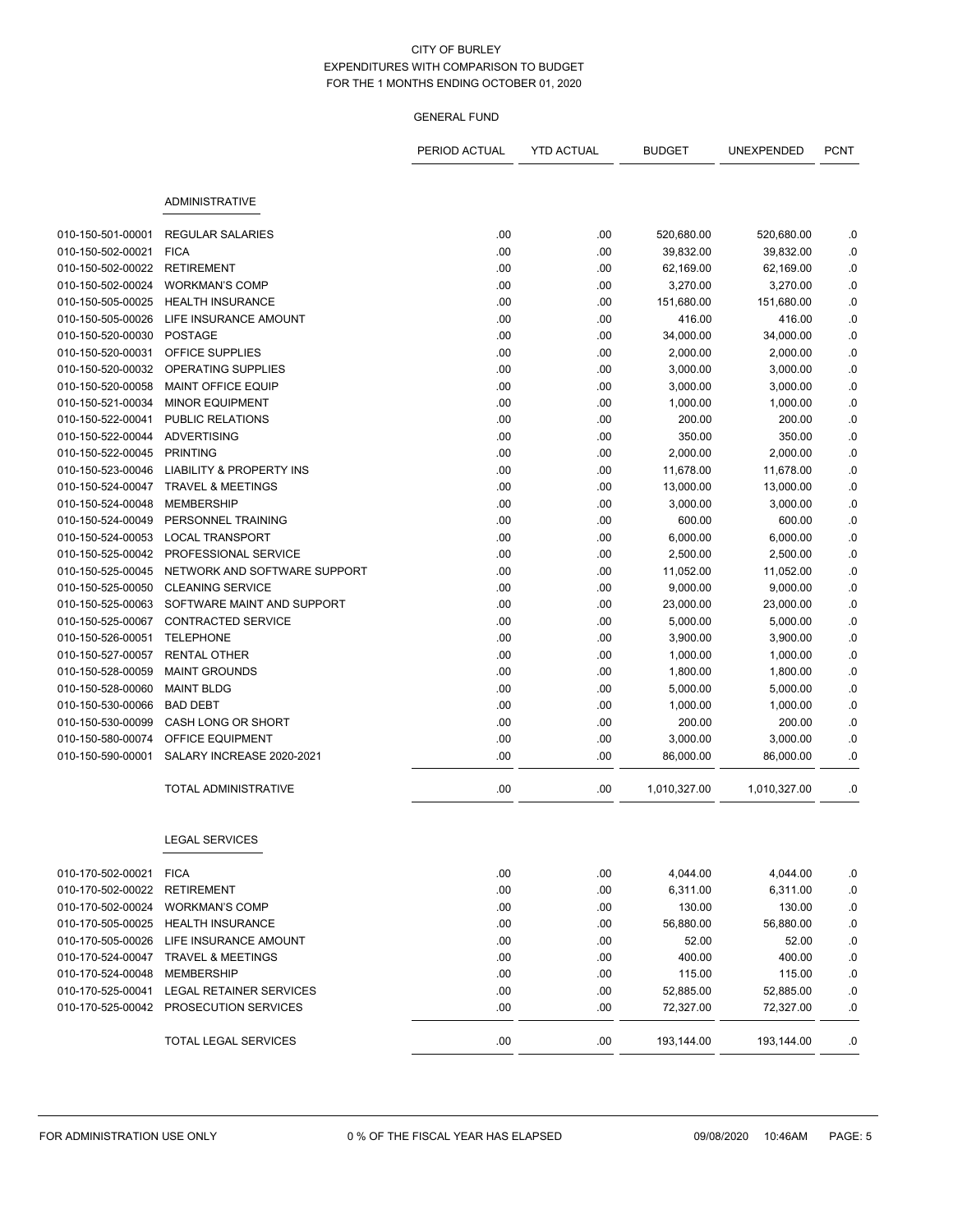|                   |                                         | PERIOD ACTUAL | <b>YTD ACTUAL</b> | <b>BUDGET</b> | UNEXPENDED   | <b>PCNT</b> |
|-------------------|-----------------------------------------|---------------|-------------------|---------------|--------------|-------------|
|                   |                                         |               |                   |               |              |             |
|                   | <b>BUILDING INSPECTION &amp; MAINT.</b> |               |                   |               |              |             |
|                   |                                         |               |                   |               |              |             |
| 010-190-501-00001 | <b>REGULAR SALARIES</b>                 | .00           | .00               | 172,995.00    | 172,995.00   | .0          |
| 010-190-502-00021 | <b>FICA</b>                             | .00           | .00               | 13,235.00     | 13,235.00    | $\cdot$ 0   |
| 010-190-502-00022 | <b>RETIREMENT</b>                       | .00           | .00               | 20,535.00     | 20,535.00    | 0.0         |
| 010-190-502-00024 | <b>WORKMAN'S COMP</b>                   | .00           | .00               | 6,876.00      | 6,876.00     | $0.$        |
| 010-190-505-00025 | <b>HEALTH INSURANCE</b>                 | .00           | .00               | 56,880.00     | 56,880.00    | 0.0         |
| 010-190-505-00026 | LIFE INSURANCE AMOUNT                   | .00           | .00               | 156.00        | 156.00       | .0          |
| 010-190-505-00027 | UNIFORM ALLOWANCE                       | .00           | .00               | 500.00        | 500.00       | .0          |
| 010-190-520-00030 | <b>POSTAGE</b>                          | .00           | .00               | 300.00        | 300.00       | .0          |
| 010-190-520-00031 | <b>OFFICE SUPPLIES</b>                  | .00           | .00               | 250.00        | 250.00       | .0          |
| 010-190-520-00032 | OPERATING SUPPLIES                      | .00           | .00               | 400.00        | 400.00       | .0          |
| 010-190-520-00058 | <b>MAINT OFFICE EQUIP</b>               | .00           | .00               | 100.00        | 100.00       | .0          |
| 010-190-521-00034 | <b>MINOR EQUIPMENT</b>                  | .00           | .00               | 1,500.00      | 1,500.00     | 0.0         |
| 010-190-523-00046 | LIABILITY & PROPERTY INS                | .00           | .00.              | 4,379.00      | 4,379.00     | .0          |
| 010-190-524-00047 | <b>TRAVEL &amp; MEETINGS</b>            | .00           | .00               | 3,000.00      | 3,000.00     | 0.0         |
| 010-190-524-00048 | <b>MEMBERSHIP</b>                       | .00.          | .00.              | 500.00        | 500.00       | .0          |
| 010-190-524-00049 | PERSONNEL TRAINING                      | .00           | .00               | 2,000.00      | 2,000.00     | 0.0         |
| 010-190-525-00036 | <b>TEMPS CONTRACTED SERVICE</b>         | .00           | .00               | 12,000.00     | 12,000.00    | .0          |
| 010-190-525-00042 | PROFESSIONAL SERVICE                    | .00           | .00               | 500.00        | 500.00       | $\cdot$ 0   |
| 010-190-525-00045 | NETWORK AND SOFTWARE SUPPORT            | .00           | .00               | 2,775.00      | 2,775.00     | .0          |
| 010-190-526-00051 | <b>TELEPHONE</b>                        | .00           | .00.              | 1,000.00      | 1,000.00     | .0          |
| 010-190-527-00057 | <b>RENTAL OTHER</b>                     | .00           | .00.              | 300.00        | 300.00       | .0          |
| 010-190-528-00059 | <b>MAINT GROUNDS</b>                    | .00           | .00.              | 400.00        | 400.00       | 0.0         |
| 010-190-528-00060 | <b>MAINT BLDG</b>                       | .00           | .00.              | 400.00        | 400.00       | .0          |
| 010-190-529-00035 | <b>FUEL &amp; OIL</b>                   | .00           | .00.              | 3,000.00      | 3,000.00     | .0          |
| 010-190-529-00061 | <b>MAINT AUTOMOTIVE</b>                 | .00           | .00               | 1,500.00      | 1,500.00     | 0.0         |
| 010-190-529-00062 | <b>MAINT OTHER EQUIPMENT</b>            | .00           | .00               | 600.00        | 600.00       | .0          |
|                   | TOTAL BUILDING INSPECTION & MAINT.      | .00           | .00.              | 306,081.00    | 306,081.00   | .0          |
|                   | POLICE SERVICES                         |               |                   |               |              |             |
| 010-210-525-00067 | <b>CONTRACTED SERVICE</b>               | .00           | .00               | 1,764,441.00  | 1,764,441.00 | .0          |
|                   | <b>TOTAL POLICE SERVICES</b>            | .00           | .00.              | 1,764,441.00  | 1,764,441.00 | .0          |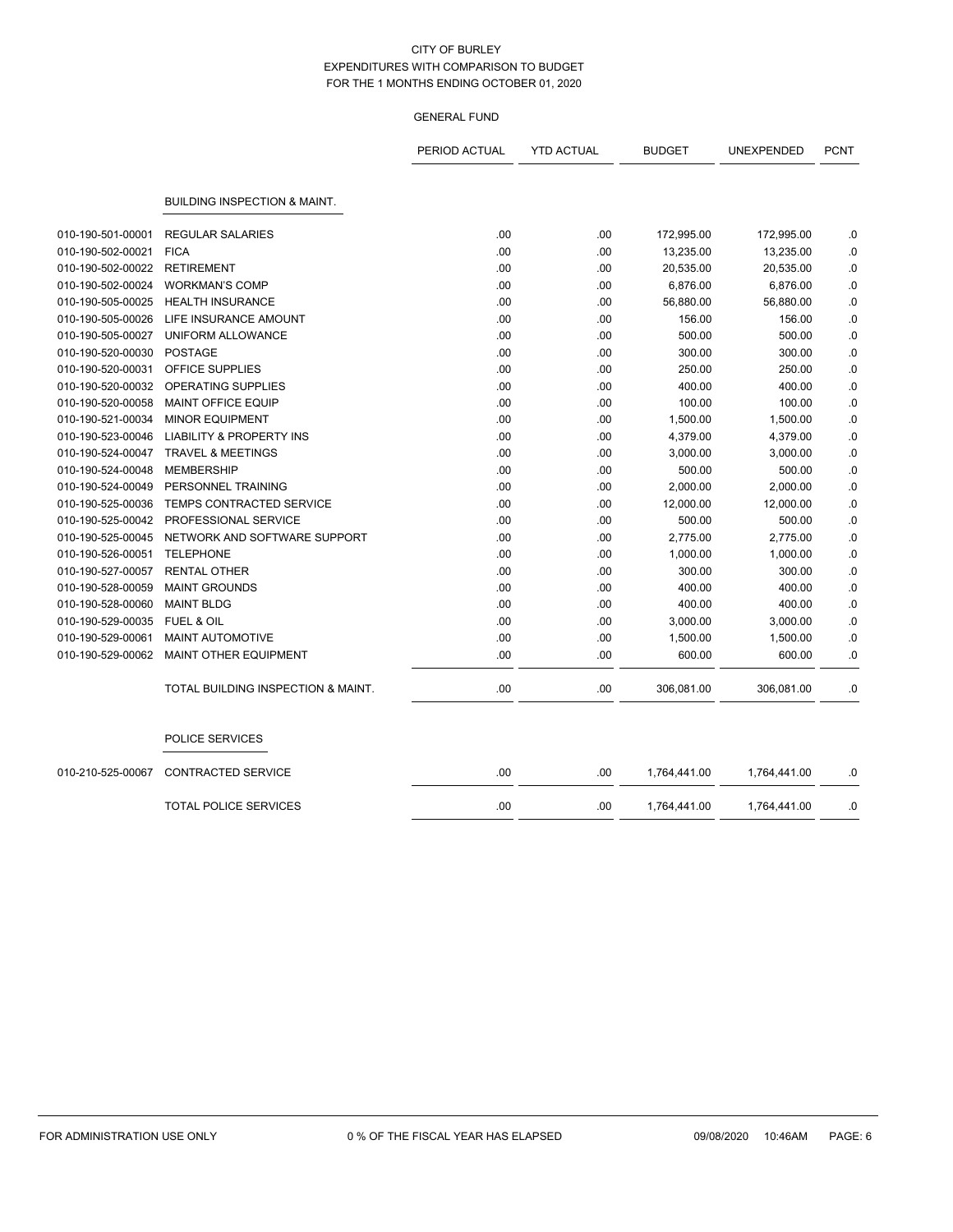| <b>FIRE</b><br>010-230-501-00001<br><b>REGULAR SALARIES</b><br>.00<br>.00<br>561,860.00<br>561,860.00<br>010-230-501-00002<br><b>RESERVE FF WAGES</b><br>.00<br>.00<br>45,000.00<br>45,000.00<br>010-230-501-00005<br><b>OVERTIME SALARIES</b><br>.00<br>.00<br>45,000.00<br>45,000.00<br>010-230-501-00010<br>FT CALL BACK<br>.00<br>.00<br>23,000.00<br>23,000.00<br>010-230-501-00015<br>FT-VOLUNTEER TRAINING<br>.00<br>.00<br>15,000.00<br>15,000.00<br>010-230-502-00021<br><b>FICA</b><br>.00<br>.00<br>15,130.00<br>15,130.00<br>010-230-502-00022<br><b>RETIREMENT - 401K</b><br>.00<br>.00<br>38,700.00<br>38,700.00<br>FIRE RETIREMENT OTHER<br>.00<br>010-230-502-00023<br>.00<br>79,189.00<br>79,189.00<br>010-230-502-00024<br><b>WORKMAN'S COMP</b><br>.00<br>.00<br>24,802.00<br>24,802.00<br>010-230-505-00025<br><b>HEALTH INSURANCE</b><br>.00<br>.00<br>189,600.00<br>189,600.00<br>010-230-505-00026<br>LIFE INSURANCE AMOUNT<br>.00<br>.00<br>490.00<br>490.00<br>010-230-505-00027<br><b>UNIFORM ALLOWANCE</b><br>.00<br>.00<br>4,300.00<br>4,300.00<br>010-230-520-00030<br><b>POSTAGE</b><br>.00<br>.00<br>150.00<br>150.00<br>OFFICE SUPPLIES<br>010-230-520-00031<br>.00<br>.00<br>1,000.00<br>1,000.00<br>010-230-520-00032<br>OPERATING SUPPLIES<br>.00<br>.00<br>2,500.00<br>2,500.00<br>010-230-520-00058<br><b>MAINT OFFICE EQUIP</b><br>.00<br>.00<br>500.00<br>500.00<br>010-230-521-00034<br><b>MINOR EQUIPMENT</b><br>.00<br>.00<br>3,500.00<br>3,500.00<br>010-230-522-00044<br><b>ADVERTISING</b><br>.00<br>.00<br>300.00<br>300.00<br>010-230-522-00045<br><b>PRINTING</b><br>.00<br>.00<br>1,500.00<br>1,500.00<br>010-230-523-00046<br><b>LIABILITY &amp; PROPERTY INS</b><br>.00<br>.00<br>14,597.00<br>14,597.00<br>010-230-524-00047<br><b>TRAVEL &amp; MEETINGS</b><br>.00<br>.00<br>3,500.00<br>3,500.00<br><b>MEMBERSHIP</b><br>.00<br>.00<br>010-230-524-00048<br>7,300.00<br>7,300.00<br>.00<br>010-230-524-00049<br>PERSONNEL TRAINING<br>.00<br>15,000.00<br>15,000.00<br>010-230-524-00050<br><b>WELLNESS AND FITNESS</b><br>.00<br>.00<br>500.00<br>500.00 | .0<br>$\cdot$ 0<br>0.0<br>0.<br>0. |
|-----------------------------------------------------------------------------------------------------------------------------------------------------------------------------------------------------------------------------------------------------------------------------------------------------------------------------------------------------------------------------------------------------------------------------------------------------------------------------------------------------------------------------------------------------------------------------------------------------------------------------------------------------------------------------------------------------------------------------------------------------------------------------------------------------------------------------------------------------------------------------------------------------------------------------------------------------------------------------------------------------------------------------------------------------------------------------------------------------------------------------------------------------------------------------------------------------------------------------------------------------------------------------------------------------------------------------------------------------------------------------------------------------------------------------------------------------------------------------------------------------------------------------------------------------------------------------------------------------------------------------------------------------------------------------------------------------------------------------------------------------------------------------------------------------------------------------------------------------------------------------------------------------------------------------------------------------------------------------------------------------------------------------------------------------------------------------------------------------------------|------------------------------------|
|                                                                                                                                                                                                                                                                                                                                                                                                                                                                                                                                                                                                                                                                                                                                                                                                                                                                                                                                                                                                                                                                                                                                                                                                                                                                                                                                                                                                                                                                                                                                                                                                                                                                                                                                                                                                                                                                                                                                                                                                                                                                                                                 |                                    |
|                                                                                                                                                                                                                                                                                                                                                                                                                                                                                                                                                                                                                                                                                                                                                                                                                                                                                                                                                                                                                                                                                                                                                                                                                                                                                                                                                                                                                                                                                                                                                                                                                                                                                                                                                                                                                                                                                                                                                                                                                                                                                                                 |                                    |
|                                                                                                                                                                                                                                                                                                                                                                                                                                                                                                                                                                                                                                                                                                                                                                                                                                                                                                                                                                                                                                                                                                                                                                                                                                                                                                                                                                                                                                                                                                                                                                                                                                                                                                                                                                                                                                                                                                                                                                                                                                                                                                                 |                                    |
|                                                                                                                                                                                                                                                                                                                                                                                                                                                                                                                                                                                                                                                                                                                                                                                                                                                                                                                                                                                                                                                                                                                                                                                                                                                                                                                                                                                                                                                                                                                                                                                                                                                                                                                                                                                                                                                                                                                                                                                                                                                                                                                 |                                    |
|                                                                                                                                                                                                                                                                                                                                                                                                                                                                                                                                                                                                                                                                                                                                                                                                                                                                                                                                                                                                                                                                                                                                                                                                                                                                                                                                                                                                                                                                                                                                                                                                                                                                                                                                                                                                                                                                                                                                                                                                                                                                                                                 |                                    |
|                                                                                                                                                                                                                                                                                                                                                                                                                                                                                                                                                                                                                                                                                                                                                                                                                                                                                                                                                                                                                                                                                                                                                                                                                                                                                                                                                                                                                                                                                                                                                                                                                                                                                                                                                                                                                                                                                                                                                                                                                                                                                                                 |                                    |
|                                                                                                                                                                                                                                                                                                                                                                                                                                                                                                                                                                                                                                                                                                                                                                                                                                                                                                                                                                                                                                                                                                                                                                                                                                                                                                                                                                                                                                                                                                                                                                                                                                                                                                                                                                                                                                                                                                                                                                                                                                                                                                                 |                                    |
|                                                                                                                                                                                                                                                                                                                                                                                                                                                                                                                                                                                                                                                                                                                                                                                                                                                                                                                                                                                                                                                                                                                                                                                                                                                                                                                                                                                                                                                                                                                                                                                                                                                                                                                                                                                                                                                                                                                                                                                                                                                                                                                 | .0                                 |
|                                                                                                                                                                                                                                                                                                                                                                                                                                                                                                                                                                                                                                                                                                                                                                                                                                                                                                                                                                                                                                                                                                                                                                                                                                                                                                                                                                                                                                                                                                                                                                                                                                                                                                                                                                                                                                                                                                                                                                                                                                                                                                                 | .0                                 |
|                                                                                                                                                                                                                                                                                                                                                                                                                                                                                                                                                                                                                                                                                                                                                                                                                                                                                                                                                                                                                                                                                                                                                                                                                                                                                                                                                                                                                                                                                                                                                                                                                                                                                                                                                                                                                                                                                                                                                                                                                                                                                                                 | .0                                 |
|                                                                                                                                                                                                                                                                                                                                                                                                                                                                                                                                                                                                                                                                                                                                                                                                                                                                                                                                                                                                                                                                                                                                                                                                                                                                                                                                                                                                                                                                                                                                                                                                                                                                                                                                                                                                                                                                                                                                                                                                                                                                                                                 | 0.                                 |
|                                                                                                                                                                                                                                                                                                                                                                                                                                                                                                                                                                                                                                                                                                                                                                                                                                                                                                                                                                                                                                                                                                                                                                                                                                                                                                                                                                                                                                                                                                                                                                                                                                                                                                                                                                                                                                                                                                                                                                                                                                                                                                                 | .0                                 |
|                                                                                                                                                                                                                                                                                                                                                                                                                                                                                                                                                                                                                                                                                                                                                                                                                                                                                                                                                                                                                                                                                                                                                                                                                                                                                                                                                                                                                                                                                                                                                                                                                                                                                                                                                                                                                                                                                                                                                                                                                                                                                                                 | .0                                 |
|                                                                                                                                                                                                                                                                                                                                                                                                                                                                                                                                                                                                                                                                                                                                                                                                                                                                                                                                                                                                                                                                                                                                                                                                                                                                                                                                                                                                                                                                                                                                                                                                                                                                                                                                                                                                                                                                                                                                                                                                                                                                                                                 | 0.0                                |
|                                                                                                                                                                                                                                                                                                                                                                                                                                                                                                                                                                                                                                                                                                                                                                                                                                                                                                                                                                                                                                                                                                                                                                                                                                                                                                                                                                                                                                                                                                                                                                                                                                                                                                                                                                                                                                                                                                                                                                                                                                                                                                                 | $\cdot$ 0                          |
|                                                                                                                                                                                                                                                                                                                                                                                                                                                                                                                                                                                                                                                                                                                                                                                                                                                                                                                                                                                                                                                                                                                                                                                                                                                                                                                                                                                                                                                                                                                                                                                                                                                                                                                                                                                                                                                                                                                                                                                                                                                                                                                 | $\cdot$ 0                          |
|                                                                                                                                                                                                                                                                                                                                                                                                                                                                                                                                                                                                                                                                                                                                                                                                                                                                                                                                                                                                                                                                                                                                                                                                                                                                                                                                                                                                                                                                                                                                                                                                                                                                                                                                                                                                                                                                                                                                                                                                                                                                                                                 | $\cdot$ 0                          |
|                                                                                                                                                                                                                                                                                                                                                                                                                                                                                                                                                                                                                                                                                                                                                                                                                                                                                                                                                                                                                                                                                                                                                                                                                                                                                                                                                                                                                                                                                                                                                                                                                                                                                                                                                                                                                                                                                                                                                                                                                                                                                                                 | .0                                 |
|                                                                                                                                                                                                                                                                                                                                                                                                                                                                                                                                                                                                                                                                                                                                                                                                                                                                                                                                                                                                                                                                                                                                                                                                                                                                                                                                                                                                                                                                                                                                                                                                                                                                                                                                                                                                                                                                                                                                                                                                                                                                                                                 | .0                                 |
|                                                                                                                                                                                                                                                                                                                                                                                                                                                                                                                                                                                                                                                                                                                                                                                                                                                                                                                                                                                                                                                                                                                                                                                                                                                                                                                                                                                                                                                                                                                                                                                                                                                                                                                                                                                                                                                                                                                                                                                                                                                                                                                 | .0                                 |
|                                                                                                                                                                                                                                                                                                                                                                                                                                                                                                                                                                                                                                                                                                                                                                                                                                                                                                                                                                                                                                                                                                                                                                                                                                                                                                                                                                                                                                                                                                                                                                                                                                                                                                                                                                                                                                                                                                                                                                                                                                                                                                                 | .0                                 |
|                                                                                                                                                                                                                                                                                                                                                                                                                                                                                                                                                                                                                                                                                                                                                                                                                                                                                                                                                                                                                                                                                                                                                                                                                                                                                                                                                                                                                                                                                                                                                                                                                                                                                                                                                                                                                                                                                                                                                                                                                                                                                                                 | .0                                 |
|                                                                                                                                                                                                                                                                                                                                                                                                                                                                                                                                                                                                                                                                                                                                                                                                                                                                                                                                                                                                                                                                                                                                                                                                                                                                                                                                                                                                                                                                                                                                                                                                                                                                                                                                                                                                                                                                                                                                                                                                                                                                                                                 | .0                                 |
|                                                                                                                                                                                                                                                                                                                                                                                                                                                                                                                                                                                                                                                                                                                                                                                                                                                                                                                                                                                                                                                                                                                                                                                                                                                                                                                                                                                                                                                                                                                                                                                                                                                                                                                                                                                                                                                                                                                                                                                                                                                                                                                 | .0                                 |
|                                                                                                                                                                                                                                                                                                                                                                                                                                                                                                                                                                                                                                                                                                                                                                                                                                                                                                                                                                                                                                                                                                                                                                                                                                                                                                                                                                                                                                                                                                                                                                                                                                                                                                                                                                                                                                                                                                                                                                                                                                                                                                                 | .0                                 |
|                                                                                                                                                                                                                                                                                                                                                                                                                                                                                                                                                                                                                                                                                                                                                                                                                                                                                                                                                                                                                                                                                                                                                                                                                                                                                                                                                                                                                                                                                                                                                                                                                                                                                                                                                                                                                                                                                                                                                                                                                                                                                                                 | 0.                                 |
| 010-230-525-00042<br>PROFESSIONAL SERVICE<br>.00<br>.00<br>9,500.00<br>9,500.00                                                                                                                                                                                                                                                                                                                                                                                                                                                                                                                                                                                                                                                                                                                                                                                                                                                                                                                                                                                                                                                                                                                                                                                                                                                                                                                                                                                                                                                                                                                                                                                                                                                                                                                                                                                                                                                                                                                                                                                                                                 | $\cdot$ 0                          |
| 010-230-525-00045<br>NETWORK AND SOFTWARE SUPPORT<br>.00<br>10,200.00<br>.00<br>10,200.00                                                                                                                                                                                                                                                                                                                                                                                                                                                                                                                                                                                                                                                                                                                                                                                                                                                                                                                                                                                                                                                                                                                                                                                                                                                                                                                                                                                                                                                                                                                                                                                                                                                                                                                                                                                                                                                                                                                                                                                                                       | 0.                                 |
| <b>TELEPHONE</b><br>010-230-526-00051<br>.00<br>.00<br>4,000.00<br>4,000.00                                                                                                                                                                                                                                                                                                                                                                                                                                                                                                                                                                                                                                                                                                                                                                                                                                                                                                                                                                                                                                                                                                                                                                                                                                                                                                                                                                                                                                                                                                                                                                                                                                                                                                                                                                                                                                                                                                                                                                                                                                     | 0.                                 |
| .00<br>010-230-528-00059<br><b>MAINT GROUNDS</b><br>.00<br>1,000.00<br>1,000.00                                                                                                                                                                                                                                                                                                                                                                                                                                                                                                                                                                                                                                                                                                                                                                                                                                                                                                                                                                                                                                                                                                                                                                                                                                                                                                                                                                                                                                                                                                                                                                                                                                                                                                                                                                                                                                                                                                                                                                                                                                 | $\cdot$ 0                          |
| 010-230-528-00060<br><b>MAINT BLDG</b><br>.00<br>.00<br>4,000.00<br>4,000.00                                                                                                                                                                                                                                                                                                                                                                                                                                                                                                                                                                                                                                                                                                                                                                                                                                                                                                                                                                                                                                                                                                                                                                                                                                                                                                                                                                                                                                                                                                                                                                                                                                                                                                                                                                                                                                                                                                                                                                                                                                    | $\cdot$ 0                          |
| 010-230-529-00035<br>FUEL & OIL<br>.00<br>.00<br>10,000.00<br>10,000.00                                                                                                                                                                                                                                                                                                                                                                                                                                                                                                                                                                                                                                                                                                                                                                                                                                                                                                                                                                                                                                                                                                                                                                                                                                                                                                                                                                                                                                                                                                                                                                                                                                                                                                                                                                                                                                                                                                                                                                                                                                         | $\cdot$ 0                          |
| 010-230-529-00061<br><b>MAINT AUTOMOTIVE</b><br>.00<br>.00<br>15,000.00<br>15,000.00                                                                                                                                                                                                                                                                                                                                                                                                                                                                                                                                                                                                                                                                                                                                                                                                                                                                                                                                                                                                                                                                                                                                                                                                                                                                                                                                                                                                                                                                                                                                                                                                                                                                                                                                                                                                                                                                                                                                                                                                                            | $\cdot$ 0                          |
| 010-230-529-00062<br>PERSONAL PROTECTIVE EQUIPMENT<br>.00<br>.00<br>32,500.00<br>32,500.00                                                                                                                                                                                                                                                                                                                                                                                                                                                                                                                                                                                                                                                                                                                                                                                                                                                                                                                                                                                                                                                                                                                                                                                                                                                                                                                                                                                                                                                                                                                                                                                                                                                                                                                                                                                                                                                                                                                                                                                                                      | 0.                                 |
| 010-230-530-00100<br><b>HAZMAT MATERIALS</b><br>.00<br>.00<br>400.00<br>400.00                                                                                                                                                                                                                                                                                                                                                                                                                                                                                                                                                                                                                                                                                                                                                                                                                                                                                                                                                                                                                                                                                                                                                                                                                                                                                                                                                                                                                                                                                                                                                                                                                                                                                                                                                                                                                                                                                                                                                                                                                                  | .0                                 |
| 010-230-530-00200<br><b>EMS SUPPLIES</b><br>.00<br>.00<br>2,500.00<br>2,500.00                                                                                                                                                                                                                                                                                                                                                                                                                                                                                                                                                                                                                                                                                                                                                                                                                                                                                                                                                                                                                                                                                                                                                                                                                                                                                                                                                                                                                                                                                                                                                                                                                                                                                                                                                                                                                                                                                                                                                                                                                                  | .0                                 |
| 010-230-580-00011<br><b>EXTRICATION TOOLS &amp; EQUIPMENT</b><br>.00<br>.00<br>1,000.00<br>1,000.00                                                                                                                                                                                                                                                                                                                                                                                                                                                                                                                                                                                                                                                                                                                                                                                                                                                                                                                                                                                                                                                                                                                                                                                                                                                                                                                                                                                                                                                                                                                                                                                                                                                                                                                                                                                                                                                                                                                                                                                                             | .0                                 |
| 010-230-580-00074<br>OFFICE EQUIPMENT<br>.00<br>.00<br>2,000.00<br>2,000.00                                                                                                                                                                                                                                                                                                                                                                                                                                                                                                                                                                                                                                                                                                                                                                                                                                                                                                                                                                                                                                                                                                                                                                                                                                                                                                                                                                                                                                                                                                                                                                                                                                                                                                                                                                                                                                                                                                                                                                                                                                     | .0                                 |
| 010-230-580-00076<br>.00<br>.00<br><b>SCBA MAINTENANCE</b><br>6,000.00<br>6,000.00                                                                                                                                                                                                                                                                                                                                                                                                                                                                                                                                                                                                                                                                                                                                                                                                                                                                                                                                                                                                                                                                                                                                                                                                                                                                                                                                                                                                                                                                                                                                                                                                                                                                                                                                                                                                                                                                                                                                                                                                                              | .0                                 |
| .00<br>010-230-584-00100<br>OTHER IMPROVEMENTS-ISO<br>.00<br>8,000.00<br>8,000.00                                                                                                                                                                                                                                                                                                                                                                                                                                                                                                                                                                                                                                                                                                                                                                                                                                                                                                                                                                                                                                                                                                                                                                                                                                                                                                                                                                                                                                                                                                                                                                                                                                                                                                                                                                                                                                                                                                                                                                                                                               | $\cdot$ 0                          |
| <b>DEBT &amp; LEASE PAYMENTS</b><br>.00<br>.00<br>010-230-590-00001<br>106,867.00<br>106,867.00                                                                                                                                                                                                                                                                                                                                                                                                                                                                                                                                                                                                                                                                                                                                                                                                                                                                                                                                                                                                                                                                                                                                                                                                                                                                                                                                                                                                                                                                                                                                                                                                                                                                                                                                                                                                                                                                                                                                                                                                                 | .0                                 |
| <b>TOTAL FIRE</b><br>.00<br>.00<br>1,305,385.00<br>1,305,385.00                                                                                                                                                                                                                                                                                                                                                                                                                                                                                                                                                                                                                                                                                                                                                                                                                                                                                                                                                                                                                                                                                                                                                                                                                                                                                                                                                                                                                                                                                                                                                                                                                                                                                                                                                                                                                                                                                                                                                                                                                                                 | 0.                                 |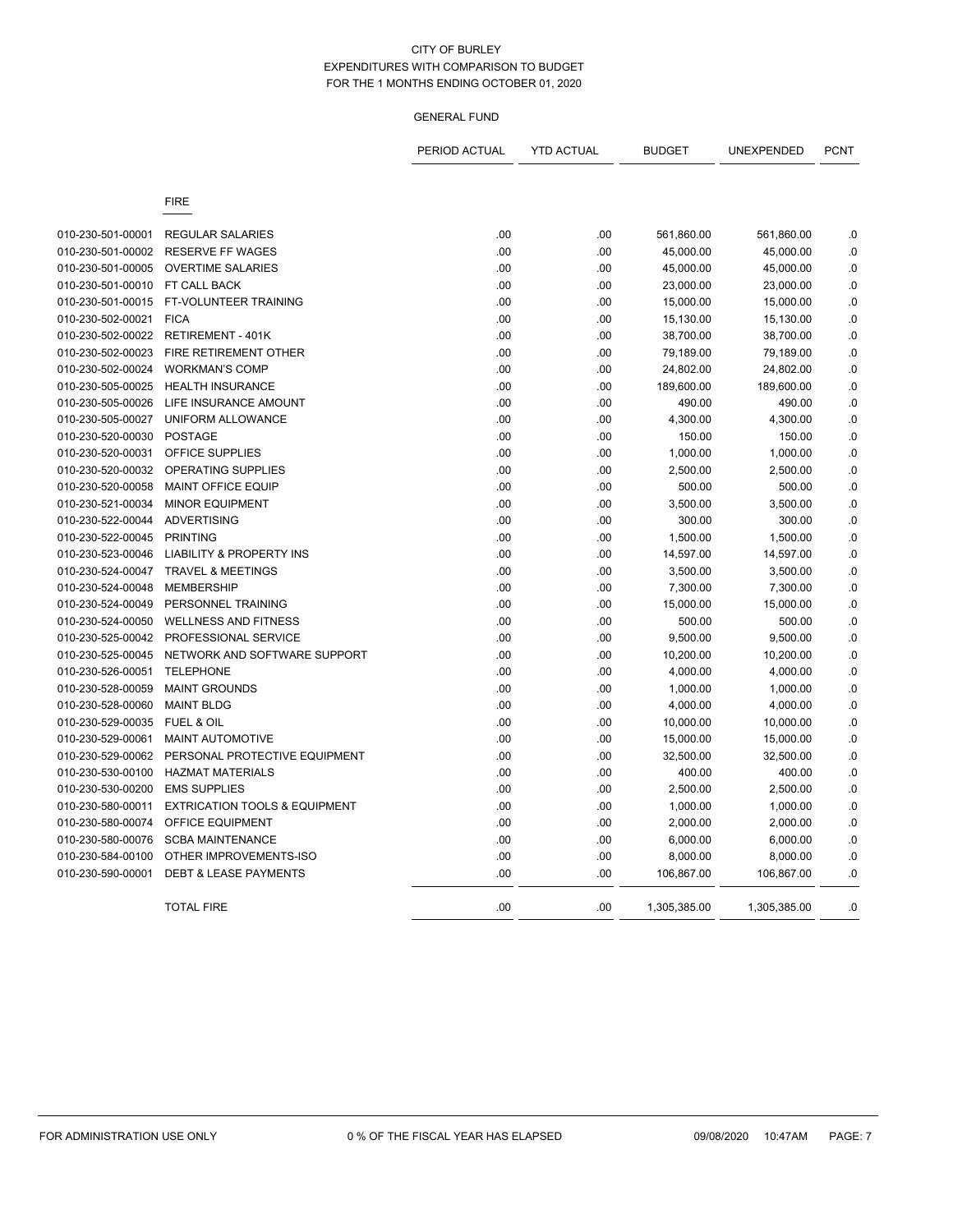|                   |                                     | PERIOD ACTUAL | <b>YTD ACTUAL</b> | <b>BUDGET</b> | UNEXPENDED | <b>PCNT</b> |
|-------------------|-------------------------------------|---------------|-------------------|---------------|------------|-------------|
|                   | <b>ANIMAL CONTROL</b>               |               |                   |               |            |             |
| 010-270-501-00001 | <b>REGULAR SALARIES</b>             | .00           | .00               | 43,956.00     | 43,956.00  | .0          |
| 010-270-501-00002 | PART TIME SALARIES                  | .00           | .00               | 15,600.00     | 15,600.00  | .0          |
| 010-270-501-00010 | ONCALL/CALLBACK SALARIES            | .00           | .00               | 2,000.00      | 2,000.00   | .0          |
| 010-270-502-00021 | <b>FICA</b>                         | .00           | .00               | 3,364.00      | 3,364.00   | .0          |
| 010-270-502-00022 | <b>RETIREMENT</b>                   | .00           | .00               | 5,249.00      | 5,249.00   | .0          |
| 010-270-502-00024 | <b>WORKMAN'S COMP</b>               | .00           | .00               | 779.00        | 779.00     | .0          |
| 010-270-505-00025 | <b>HEALTH INSURANCE</b>             | .00           | .00               | 23,700.00     | 23,700.00  | .0          |
| 010-270-505-00026 | LIFE INSURANCE AMOUNT               | .00           | .00               | 65.00         | 65.00      | .0          |
| 010-270-505-00027 | UNIFORM ALLOWANCE                   | .00           | .00               | 400.00        | 400.00     | .0          |
| 010-270-520-00030 | <b>POSTAGE</b>                      | .00           | .00               | 1,300.00      | 1,300.00   | .0          |
| 010-270-520-00031 | OFFICE SUPPLIES                     | .00           | .00               | 200.00        | 200.00     | .0          |
| 010-270-520-00032 | <b>OPERATING SUPPLIES</b>           | .00           | .00               | 4,000.00      | 4,000.00   | .0          |
| 010-270-521-00034 | <b>MINOR EQUIPMENT</b>              | .00           | .00               | 600.00        | 600.00     | .0          |
| 010-270-522-00044 | <b>ADVERTISING</b>                  | .00           | .00               | 600.00        | 600.00     | .0          |
| 010-270-522-00045 | <b>PRINTING</b>                     | .00           | .00               | 450.00        | 450.00     | .0          |
| 010-270-523-00046 | <b>LIABILITY &amp; PROPERTY INS</b> | .00           | .00               | 2,730.00      | 2,730.00   | .0          |
| 010-270-524-00047 | <b>TRAVEL &amp; MEETINGS</b>        | .00           | .00               | 400.00        | 400.00     | .0          |
| 010-270-524-00048 | <b>MEMBERSHIP</b>                   | .00           | .00               | 500.00        | 500.00     | .0          |
| 010-270-524-00049 | PERSONNEL TRAINING                  | .00           | .00               | 8,000.00      | 8,000.00   | .0          |
| 010-270-525-00036 | TEMPS CONTRACTED SERVICE            | .00           | .00               | 5,000.00      | 5,000.00   | .0          |
| 010-270-525-00042 | PROFESSIONAL SERVICE                | .00           | .00               | 750.00        | 750.00     | .0          |
| 010-270-525-00045 | NETWORK AND SOFTWARE SUPPORT        | .00           | .00               | 1,500.00      | 1,500.00   | .0          |
| 010-270-526-00051 | <b>TELEPHONE</b>                    | .00           | .00               | 1,500.00      | 1,500.00   | .0          |
| 010-270-528-00060 | <b>MAINT BLDG</b>                   | .00           | .00               | 1,000.00      | 1,000.00   | .0          |
| 010-270-529-00035 | FUEL & OIL                          | .00           | .00               | 1,800.00      | 1,800.00   | .0          |
| 010-270-529-00061 | <b>MAINT AUTOMOTIVE</b>             | .00           | .00               | 400.00        | 400.00     | .0          |
|                   | <b>TOTAL ANIMAL CONTROL</b>         | .00           | .00               | 125,843.00    | 125,843.00 | .0          |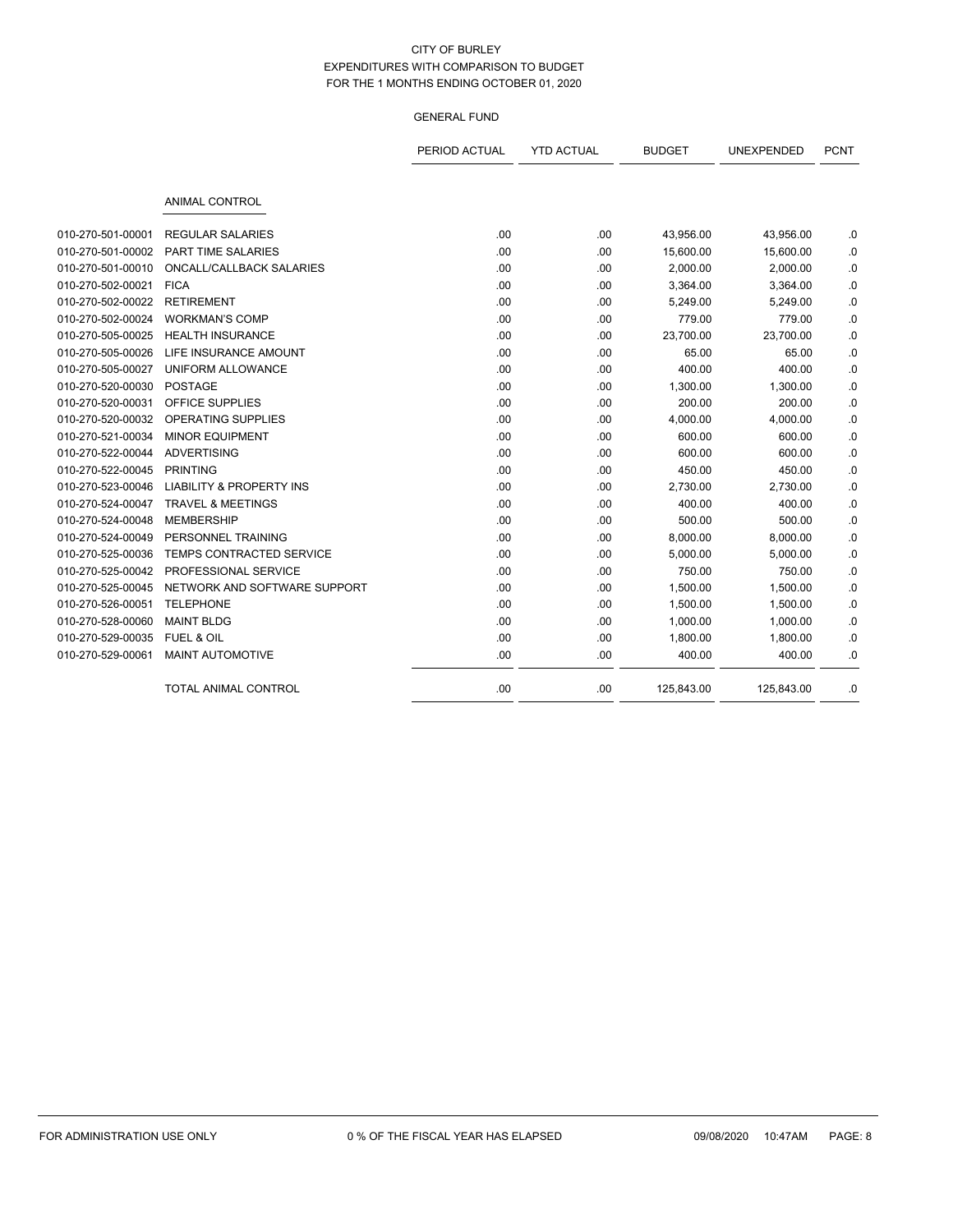|                   |                                     | PERIOD ACTUAL | <b>YTD ACTUAL</b> | <b>BUDGET</b> | UNEXPENDED   | <b>PCNT</b> |
|-------------------|-------------------------------------|---------------|-------------------|---------------|--------------|-------------|
|                   | <b>STREETS</b>                      |               |                   |               |              |             |
| 010-310-501-00001 | <b>REGULAR SALARIES</b>             | .00           | .00               | 270,985.00    | 270,985.00   | .0          |
| 010-310-501-00005 | <b>OVERTIME SALARIES</b>            | .00           | .00               | 8,000.00      | 8,000.00     | .0          |
| 010-310-501-00010 | ONCALL/CALLBACK SALARIES            | .00           | .00               | 2,000.00      | 2,000.00     | .0          |
| 010-310-502-00021 | <b>FICA</b>                         | .00           | .00               | 20,731.00     | 20,731.00    | 0.0         |
| 010-310-502-00022 | <b>RETIREMENT</b>                   | .00           | .00               | 33,278.00     | 33,278.00    | 0.0         |
| 010-310-502-00024 | <b>WORKMAN'S COMP</b>               | .00           | .00               | 18,378.00     | 18,378.00    | 0.0         |
| 010-310-505-00025 | <b>HEALTH INSURANCE</b>             | .00           | .00               | 94,800.00     | 94,800.00    | 0.0         |
| 010-310-505-00026 | LIFE INSURANCE AMOUNT               | .00           | .00               | 310.00        | 310.00       | .0          |
| 010-310-505-00027 | UNIFORM ALLOWANCE                   | .00           | .00               | 600.00        | 600.00       | .0          |
| 010-310-520-00031 | <b>OFFICE SUPPLIES</b>              | .00           | .00               | 50.00         | 50.00        | .0          |
| 010-310-520-00032 | <b>OPERATING SUPPLIES</b>           | .00           | .00               | 500.00        | 500.00       | .0          |
| 010-310-521-00034 | <b>MINOR EQUIPMENT</b>              | .00           | .00               | 150.00        | 150.00       | .0          |
| 010-310-522-00041 | <b>PUBLIC RELATIONS</b>             | .00           | .00               | 100.00        | 100.00       | 0.0         |
| 010-310-522-00044 | <b>ADVERTISING</b>                  | .00           | .00               | 100.00        | 100.00       | .0          |
| 010-310-523-00046 | <b>LIABILITY &amp; PROPERTY INS</b> | .00           | .00               | 7,298.00      | 7,298.00     | .0          |
| 010-310-524-00047 | <b>TRAVEL &amp; MEETINGS</b>        | .00           | .00               | 500.00        | 500.00       | .0          |
| 010-310-524-00049 | PERSONNEL TRAINING                  | .00           | .00               | 200.00        | 200.00       | $\cdot$ 0   |
| 010-310-525-00036 | <b>TEMPS CONTRACTED SERVICE</b>     | .00           | .00               | 10,000.00     | 10,000.00    | .0          |
| 010-310-525-00042 | PROFESSIONAL SERVICE                | .00           | .00               | 1,000.00      | 1,000.00     | .0          |
| 010-310-525-00045 | NETWORK AND SOFTWARE SUPPORT        | .00           | .00               | 1,500.00      | 1,500.00     | .0          |
| 010-310-526-00051 | <b>TELEPHONE</b>                    | .00           | .00               | 3,000.00      | 3,000.00     | .0          |
| 010-310-526-00052 | <b>UTILITIES</b>                    | .00           | .00               | 3,000.00      | 3,000.00     | 0.0         |
| 010-310-527-00057 | <b>RENTAL OTHER</b>                 | .00           | .00               | 700.00        | 700.00       | .0          |
| 010-310-528-00059 | <b>MAINT GROUNDS</b>                | .00           | .00               | 600.00        | 600.00       | 0.0         |
| 010-310-528-00060 | <b>MAINT BLDG</b>                   | .00           | .00               | 2,000.00      | 2,000.00     | .0          |
| 010-310-529-00035 | FUEL & OIL                          | .00           | .00               | 35,000.00     | 35,000.00    | .0          |
| 010-310-529-00061 | MAINT AUTOMOTIVE                    | .00           | .00               | 40,000.00     | 40,000.00    | .0          |
| 010-310-529-00062 | <b>MAINT OTHER EQUIPMENT</b>        | .00           | .00               | 500.00        | 500.00       | .0          |
| 010-310-584-00073 | <b>OTHER IMPROVEMENTS</b>           | .00           | .00               | 200,000.00    | 200,000.00   | .0          |
| 010-310-584-00074 | <b>CURB AND GUTTER</b>              | .00           | .00               | 40,000.00     | 40,000.00    | .0          |
| 010-310-584-00079 | <b>CONSTRUCTION</b>                 | .00           | .00               | 130,000.00    | 130,000.00   | .0          |
| 010-310-590-00001 | <b>DEBT &amp; LEASE PAYMENTS</b>    | .00           | .00               | 111,736.00    | 111,736.00   | .0          |
|                   | <b>TOTAL STREETS</b>                | .00           | .00               | 1,037,016.00  | 1,037,016.00 | .0          |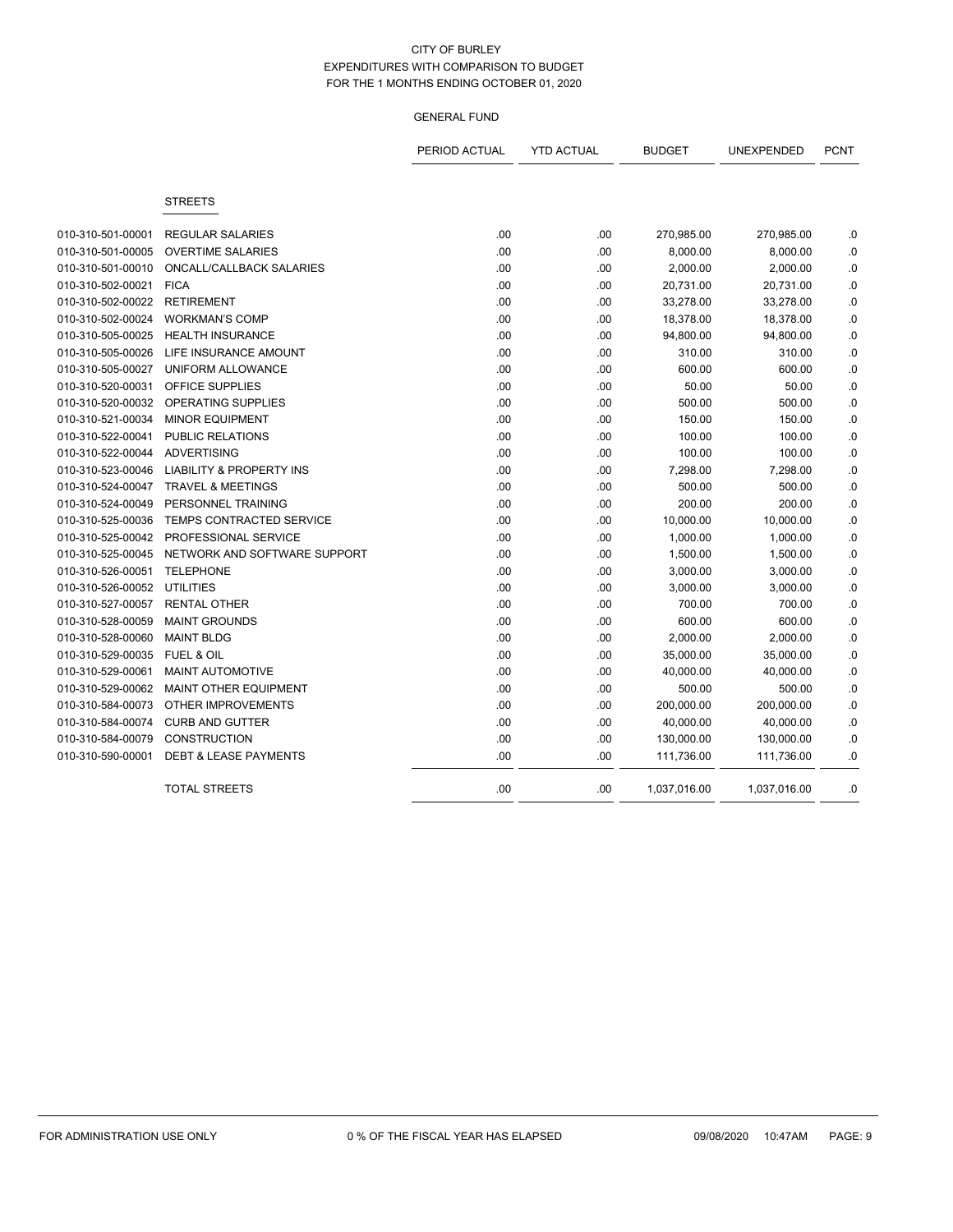|                   |                                     | PERIOD ACTUAL | <b>YTD ACTUAL</b> | <b>BUDGET</b> | UNEXPENDED | <b>PCNT</b> |
|-------------------|-------------------------------------|---------------|-------------------|---------------|------------|-------------|
|                   | <b>ENGINEERING</b>                  |               |                   |               |            |             |
|                   |                                     |               |                   |               |            |             |
| 010-311-501-00001 | <b>REGULAR SALARIES</b>             | .00           | .00               | 107,000.00    | 107,000.00 | .0          |
| 010-311-502-00021 | <b>FICA</b>                         | .00           | .00               | 8,186.00      | 8,186.00   | .0          |
| 010-311-502-00022 | <b>RETIREMENT</b>                   | .00           | .00               | 12,776.00     | 12,776.00  | .0          |
| 010-311-502-00024 | <b>WORKMAN'S COMP</b>               | .00.          | .00               | 3,850.00      | 3,850.00   | .0          |
| 010-311-505-00025 | <b>HEALTH INSURANCE</b>             | .00           | .00               | 18,960.00     | 18,960.00  | .0          |
| 010-311-505-00026 | LIFE INSURANCE AMOUNT               | .00           | .00               | 55.00         | 55.00      | .0          |
| 010-311-505-00027 | UNIFORM ALLOWANCE                   | .00           | .00               | 300.00        | 300.00     | .0          |
| 010-311-520-00030 | <b>POSTAGE</b>                      | .00.          | .00               | 100.00        | 100.00     | .0          |
| 010-311-520-00031 | <b>OFFICE SUPPLIES</b>              | .00           | .00               | 100.00        | 100.00     | .0          |
| 010-311-520-00032 | <b>OPERATING SUPPLIES</b>           | .00           | .00               | 1,000.00      | 1,000.00   | .0          |
| 010-311-521-00034 | <b>MINOR EQUIPMENT</b>              | .00           | .00               | 3.500.00      | 3,500.00   | .0          |
| 010-311-523-00046 | <b>LIABILITY &amp; PROPERTY INS</b> | .00           | .00               | 1,460.00      | 1,460.00   | .0          |
| 010-311-524-00047 | <b>TRAVEL &amp; MEETINGS</b>        | .00.          | .00               | 3,000.00      | 3.000.00   | .0          |
| 010-311-524-00048 | <b>MEMBERSHIP</b>                   | .00.          | .00               | 300.00        | 300.00     | .0          |
| 010-311-525-00042 | PROFESSIONAL SERVICE                | .00.          | .00               | 10,000.00     | 10,000.00  | .0          |
| 010-311-526-00051 | <b>TELEPHONE</b>                    | .00           | .00               | 200.00        | 200.00     | .0          |
| 010-311-529-00035 | <b>FUEL &amp; OIL</b>               | .00           | .00               | 1,500.00      | 1,500.00   | .0          |
| 010-311-529-00061 | <b>MAINT AUTOMOTIVE</b>             | .00.          | .00               | 500.00        | 500.00     | .0          |
|                   | <b>TOTAL ENGINEERING</b>            | .00           | .00               | 172,787.00    | 172,787.00 | .0          |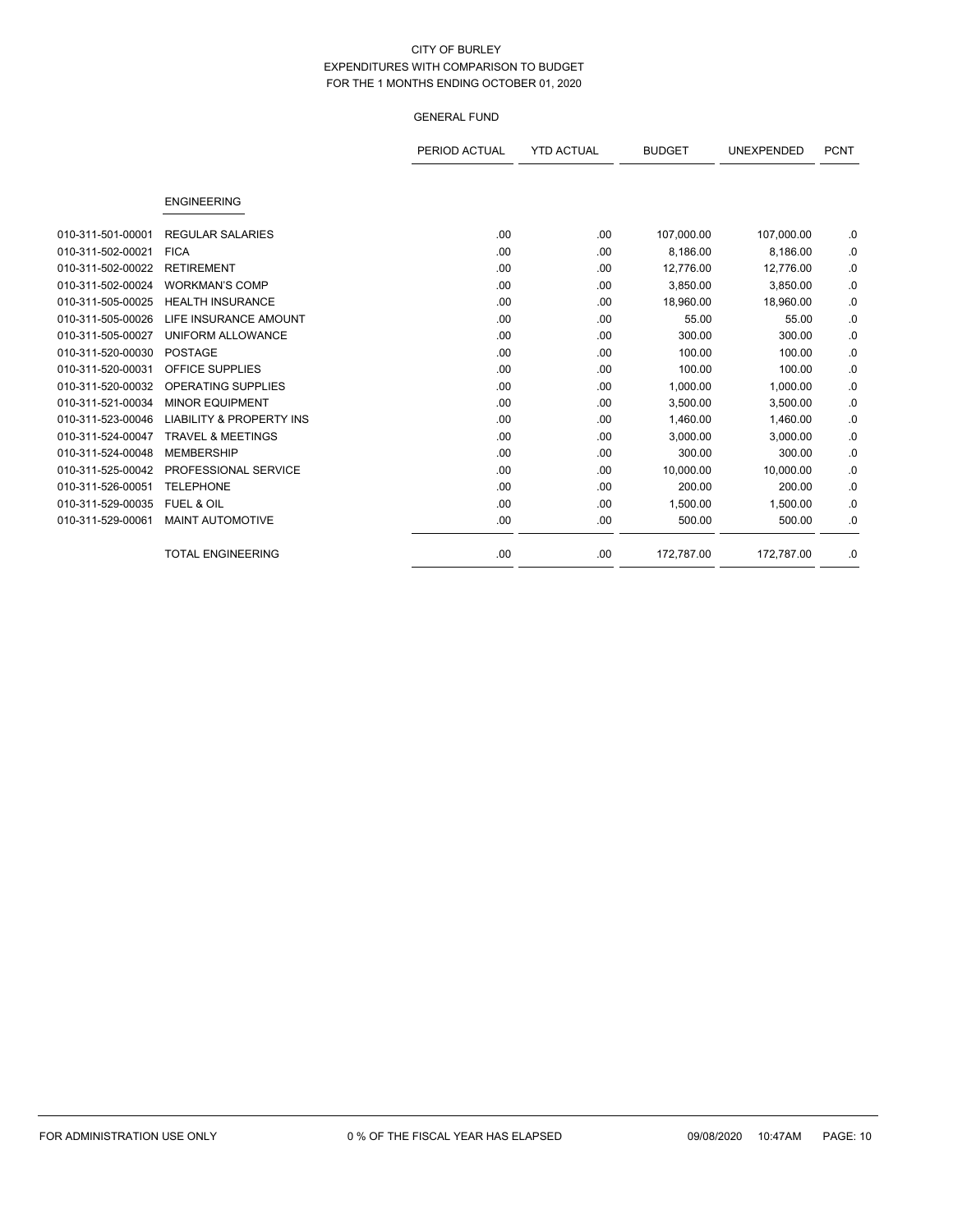|                              |                                            | PERIOD ACTUAL | <b>YTD ACTUAL</b> | <b>BUDGET</b> | UNEXPENDED         | <b>PCNT</b> |
|------------------------------|--------------------------------------------|---------------|-------------------|---------------|--------------------|-------------|
|                              | <b>EQUIPMENT MAINTENANCE</b>               |               |                   |               |                    |             |
| 010-312-501-00001            | <b>REGULAR SALARIES</b>                    | .00           | .00               | 204,256.00    | 204,256.00         | .0          |
| 010-312-502-00021            | <b>FICA</b>                                | .00           | .00               | 18,746.00     | 18,746.00          | .0          |
| 010-312-502-00022            | <b>RETIREMENT</b>                          | .00           | .00               | 24,761.00     | 24,761.00          | .0          |
| 010-312-502-00024            | <b>WORKMAN'S COMP</b>                      | .00           | .00               | 5,655.00      | 5,655.00           | $\cdot$ 0   |
| 010-312-505-00025            | <b>HEALTH INSURANCE</b>                    | .00           | .00               | 75,840.00     | 75,840.00          | .0          |
| 010-312-505-00026            | LIFE INSURANCE AMOUNT                      | .00           | .00               | 208.00        | 208.00             | .0          |
| 010-312-505-00027            | UNIFORM ALLOWANCE                          | .00           | .00               | 4,400.00      | 4,400.00           | .0          |
| 010-312-520-00030            | <b>POSTAGE</b>                             | .00           | .00               | 200.00        | 200.00             | .0          |
| 010-312-520-00031            | OFFICE SUPPLIES                            | .00           | .00               | 4,000.00      | 4,000.00           | .0          |
| 010-312-520-00032            | OPERATING SUPPLIES                         | .00           | .00               | 11,000.00     |                    | .0          |
| 010-312-521-00034            | <b>MINOR EQUIPMENT</b>                     | .00           |                   |               | 11,000.00          |             |
|                              | <b>PRINTING</b>                            | .00           | .00               | 2,800.00      | 2,800.00<br>500.00 | .0          |
| 010-312-522-00045            | <b>LIABILITY &amp; PROPERTY INS</b>        | .00           | .00               | 500.00        |                    | .0          |
| 010-312-523-00046            | <b>TRAVEL &amp; MEETINGS</b>               |               | .00               | 5,839.00      | 5,839.00           | .0          |
| 010-312-524-00047            |                                            | .00           | .00               | 3,500.00      | 3,500.00           | .0          |
| 010-312-524-00048            | <b>MEMBERSHIP</b>                          | .00           | .00               | 500.00        | 500.00             | .0          |
| 010-312-524-00049            | PERSONNEL TRAINING                         | .00           | .00               | 4,200.00      | 4,200.00           | .0          |
| 010-312-525-00045            | NETWORK AND COMPUTER SUPPORT               | .00           | .00               | 1,500.00      | 1,500.00           | .0          |
| 010-312-526-00051            | <b>TELEPHONE</b>                           | .00           | .00               | 2,000.00      | 2,000.00           | .0          |
| 010-312-527-00057            | <b>RENTAL OTHER</b>                        | .00           | .00               | 250.00        | 250.00             | 0.          |
| 010-312-528-00059            | <b>MAINT GROUNDS</b>                       | .00           | .00               | 500.00        | 500.00             | .0          |
| 010-312-528-00060            | <b>MAINT BLDG</b>                          | .00           | .00               | 2,500.00      | 2,500.00           | .0          |
| 010-312-529-00035            | <b>FUEL &amp; OIL</b>                      | .00           | .00               | 5,000.00      | 5,000.00           | .0          |
| 010-312-529-00061            | <b>MAINT AUTOMOTIVE</b>                    | .00           | .00               | 10,000.00     | 10,000.00          | .0          |
| 010-312-529-00062            | MAINT OTHER EQUIPMENT                      | .00           | .00               | 5,200.00      | 5,200.00           | .0          |
| 010-312-584-00073            | OTHER IMPROVEMENTS                         | .00           | .00               | 2,000.00      | 2,000.00           | .0          |
|                              | TOTAL EQUIPMENT MAINTENANCE                | .00           | .00               | 395,355.00    | 395,355.00         | .0          |
|                              | <b>AIRPORT</b>                             |               |                   |               |                    |             |
| 010-330-520-00030            | <b>POSTAGE</b>                             | .00           | .00               | 50.00         | 50.00              | .0          |
| 010-330-520-00031            | OFFICE SUPPLIES                            | .00           | .00               | 50.00         | 50.00              | .0          |
| 010-330-520-00032            | OPERATING SUPPLIES                         | .00           | .00               | 1,000.00      | 1,000.00           | .0          |
| 010-330-522-00044            | <b>ADVERTISING</b>                         | .00           | .00               | 50.00         | 50.00              | .0          |
|                              | 010-330-523-00046 LIABILITY & PROPERTY INS | .00           | .00               | 5,500.00      | 5,500.00           | .0          |
|                              | 010-330-524-00047 TRAVEL & MEETINGS        | .00           | .00               | 600.00        | 600.00             | .0          |
| 010-330-524-00048 MEMBERSHIP |                                            | .00           | .00               | 600.00        | 600.00             | .0          |
|                              | 010-330-525-00036 TEMPS CONTRACTED SERVICE | .00           | .00               | 100.00        | 100.00             | .0          |
| 010-330-525-00067            | CONTRACTED SERVICE                         | .00           | .00               | 9,000.00      | 9,000.00           | .0          |
| 010-330-526-00052            | <b>UTILITIES</b>                           | .00           | .00               | 4,500.00      | 4,500.00           | .0          |
| 010-330-528-00059            | <b>MAINT GROUNDS</b>                       | .00           | .00               | 14,500.00     | 14,500.00          | .0          |
| 010-330-528-00060            | <b>MAINT BLDG</b>                          | .00           | .00               | 200.00        | 200.00             | 0.          |
| 010-330-584-00073            | OTHER IMPROVEMENTS                         | .00           | .00               | 30,000.00     | 30,000.00          | .0          |
|                              | 010-330-584-00079  FAA GRANT MATCH         | .00           | .00               | 25,000.00     | 25,000.00          | .0          |
|                              | <b>TOTAL AIRPORT</b>                       | .00           | .00               | 91,150.00     | 91,150.00          | .0          |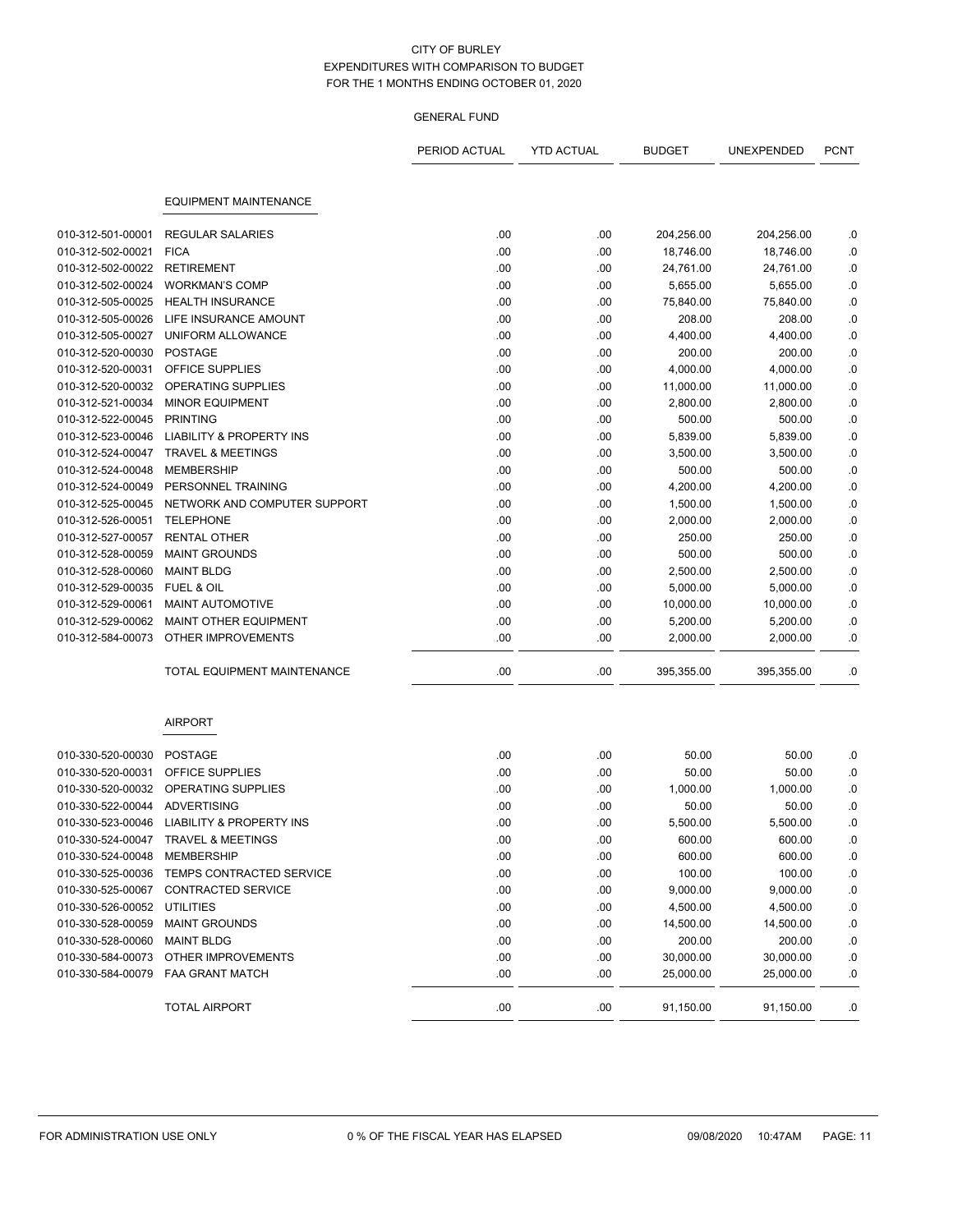|                   |                                     | PERIOD ACTUAL | <b>YTD ACTUAL</b> | <b>BUDGET</b> | UNEXPENDED | <b>PCNT</b> |
|-------------------|-------------------------------------|---------------|-------------------|---------------|------------|-------------|
|                   | PARKS & RECREATION                  |               |                   |               |            |             |
| 010-350-501-00001 | <b>REGULAR SALARIES</b>             | .00           | .00               | 71,760.00     | 71,760.00  | .0          |
| 010-350-502-00021 | <b>FICA</b>                         | .00           | .00               | 6,986.00      | 6,986.00   | $\cdot$ 0   |
| 010-350-502-00022 | <b>RETIREMENT</b>                   | .00           | .00               | 10,903.00     | 10,903.00  | .0          |
| 010-350-502-00024 | <b>WORKMAN'S COMP</b>               | .00           | .00               | 4,810.00      | 4,810.00   | .0          |
| 010-350-505-00025 | <b>HEALTH INSURANCE</b>             | .00           | .00               | 18,960.00     | 18,960.00  | 0.0         |
| 010-350-505-00026 | LIFE INSURANCE AMOUNT               | .00           | .00               | 52.00         | 52.00      | .0          |
| 010-350-505-00027 | UNIFORM ALLOWANCE                   | .00           | .00               | 300.00        | 300.00     | .0          |
| 010-350-520-00030 | <b>POSTAGE</b>                      | .00           | .00               | 100.00        | 100.00     | .0          |
| 010-350-520-00031 | <b>OFFICE SUPPLIES</b>              | .00           | .00               | 100.00        | 100.00     | .0          |
| 010-350-520-00032 | <b>OPERATING SUPPLIES</b>           | .00           | .00               | 3,500.00      | 3,500.00   | 0.0         |
| 010-350-521-00034 | <b>MINOR EQUIPMENT</b>              | .00           | .00               | 2,000.00      | 2,000.00   | .0          |
| 010-350-523-00046 | <b>LIABILITY &amp; PROPERTY INS</b> | .00           | .00               | 1,460.00      | 1,460.00   | .0          |
| 010-350-524-00047 | <b>TRAVEL &amp; MEETINGS</b>        | .00           | .00               | 1,350.00      | 1,350.00   | $\cdot$ 0   |
| 010-350-524-00048 | <b>MEMBERSHIP</b>                   | .00           | .00               | 200.00        | 200.00     | .0          |
| 010-350-525-00036 | <b>TEMPS CONTRACTED SERVICE</b>     | .00           | .00               | 84,000.00     | 84,000.00  | .0          |
| 010-350-525-00045 | NETWORK AND COMPUTER SUPPORT        | .00           | .00               | 1,500.00      | 1,500.00   | .0          |
| 010-350-525-00067 | <b>CONTRACTED SERVICE</b>           | .00           | .00               | 9,000.00      | 9,000.00   | $\cdot$ 0   |
| 010-350-526-00051 | <b>TELEPHONE</b>                    | .00           | .00               | 1,200.00      | 1,200.00   | .0          |
| 010-350-526-00052 | <b>UTILITIES</b>                    | .00           | .00               | 3,000.00      | 3,000.00   | 0.0         |
| 010-350-528-00059 | <b>MAINT GROUNDS</b>                | .00           | .00               | 45,000.00     | 45,000.00  | .0          |
| 010-350-528-00060 | <b>MAINT BLDG</b>                   | .00           | .00               | 1,500.00      | 1,500.00   | 0.0         |
| 010-350-529-00035 | FUEL & OIL                          | .00           | .00               | 11,000.00     | 11,000.00  | .0          |
| 010-350-529-00061 | MAINT AUTOMOTIVE                    | .00           | .00               | 6,000.00      | 6,000.00   | .0          |
| 010-350-529-00062 | <b>MAINT OTHER EQUIPMENT</b>        | .00           | .00               | 4,000.00      | 4,000.00   | .0          |
| 010-350-580-00076 | OTHER MACHINERY                     | .00           | .00               | 8,000.00      | 8,000.00   | $\cdot$ 0   |
| 010-350-584-00079 | <b>CONSTRUCTION</b>                 | .00           | .00               | 25,000.00     | 25,000.00  | .0          |
| 010-350-590-00001 | <b>DEBT &amp; LEASE PAYMENTS</b>    | .00           | .00               | 10,000.00     | 10,000.00  | .0          |
|                   | <b>TOTAL PARKS &amp; RECREATION</b> | .00           | .00               | 331,681.00    | 331,681.00 | .0          |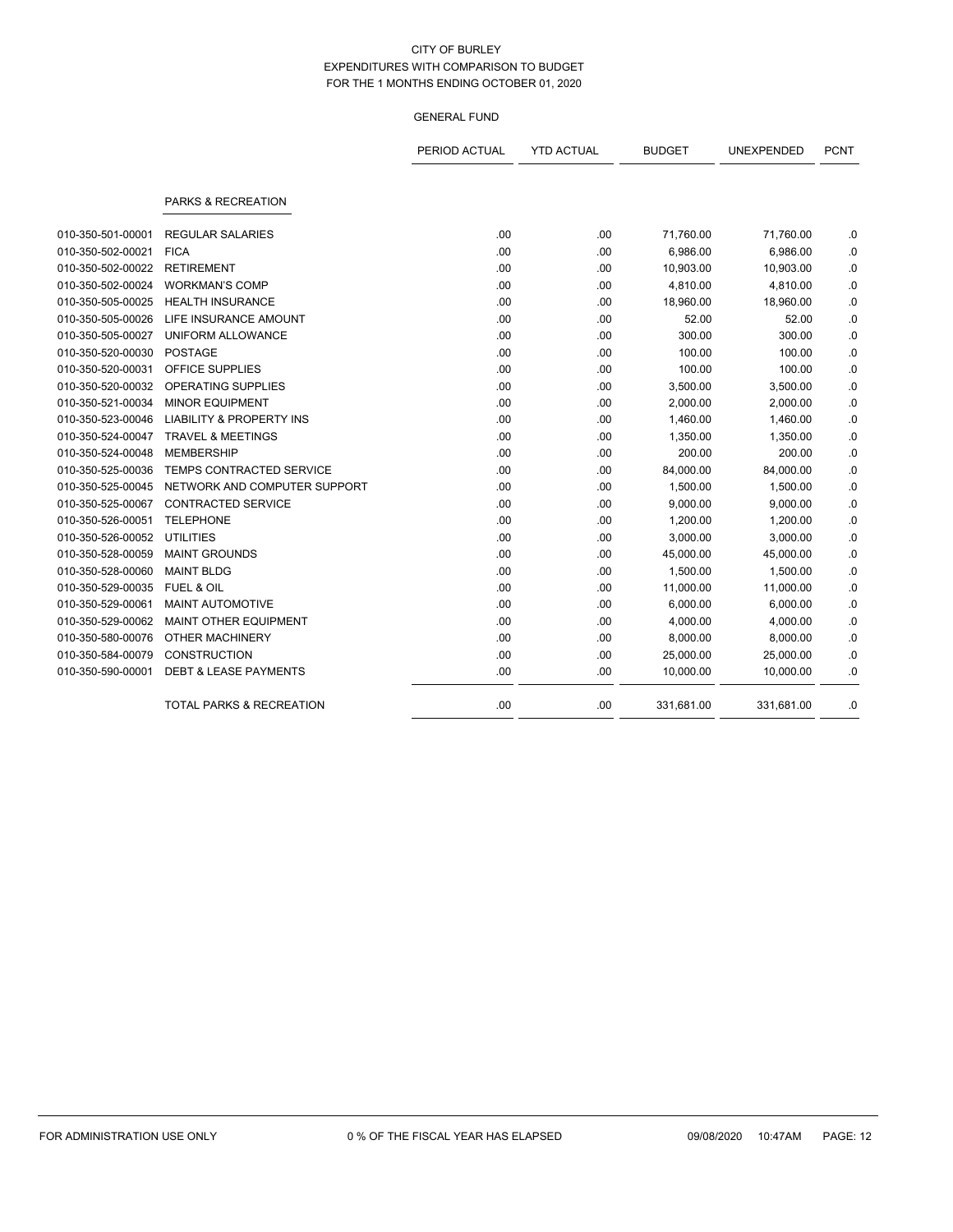|                   |                                     | PERIOD ACTUAL | <b>YTD ACTUAL</b> | <b>BUDGET</b> | <b>UNEXPENDED</b> | <b>PCNT</b> |
|-------------------|-------------------------------------|---------------|-------------------|---------------|-------------------|-------------|
|                   |                                     |               |                   |               |                   |             |
|                   | <b>SWIMMING POOL</b>                |               |                   |               |                   |             |
| 010-351-501-00001 | <b>REGULAR SALARIES</b>             | .00.          | .00               | 15,500.00     | 15,500.00         | .0          |
| 010-351-501-00002 | <b>PART TIME SALARIES</b>           | .00.          | .00               | 80,000.00     | 80,000.00         | .0          |
| 010-351-502-00021 | <b>FICA</b>                         | .00.          | .00.              | 7,360.00      | 7,360.00          | .0          |
| 010-351-502-00024 | <b>WORKMAN'S COMP</b>               | .00.          | .00               | 4,400.00      | 4,400.00          | .0          |
| 010-351-520-00031 | <b>OFFICE SUPPLIES</b>              | .00           | .00               | 400.00        | 400.00            | .0          |
| 010-351-520-00032 | <b>OPERATING SUPPLIES</b>           | .00.          | .00               | 6,000.00      | 6,000.00          | .0          |
| 010-351-521-00033 | <b>ITEMS FOR RESALE</b>             | .00.          | .00.              | 5,700.00      | 5,700.00          | .0          |
| 010-351-521-00034 | <b>MINOR EQUIPMENT</b>              | .00           | .00               | 600.00        | 600.00            | .0          |
| 010-351-523-00046 | <b>LIABILITY &amp; PROPERTY INS</b> | .00.          | .00               | 2,892.00      | 2,892.00          | .0          |
| 010-351-524-00048 | <b>MEMBERSHIP</b>                   | .00.          | .00               | 50.00         | 50.00             | .0          |
| 010-351-524-00049 | PERSONNEL TRAINING                  | .00.          | .00               | 1,500.00      | 1,500.00          | .0          |
| 010-351-526-00051 | <b>TELEPHONE</b>                    | .00.          | .00.              | 300.00        | 300.00            | .0          |
| 010-351-526-00052 | <b>UTILITIES</b>                    | .00.          | .00               | 8.500.00      | 8.500.00          | .0          |
| 010-351-528-00059 | <b>MAINT GROUNDS</b>                | .00.          | .00               | 400.00        | 400.00            | .0          |
| 010-351-528-00060 | <b>MAINT BLDG</b>                   | .00.          | .00               | 8,000.00      | 8,000.00          | .0          |
| 010-351-528-00061 | POOL MAINTENANCE                    | .00.          | .00               | 17,500.00     | 17,500.00         | .0          |
| 010-351-584-00079 | <b>CONSTRUCTION</b>                 | .00           | .00               | 5,000.00      | 5,000.00          | .0          |
|                   | <b>TOTAL SWIMMING POOL</b>          | .00.          | .00               | 164,102.00    | 164,102.00        | .0          |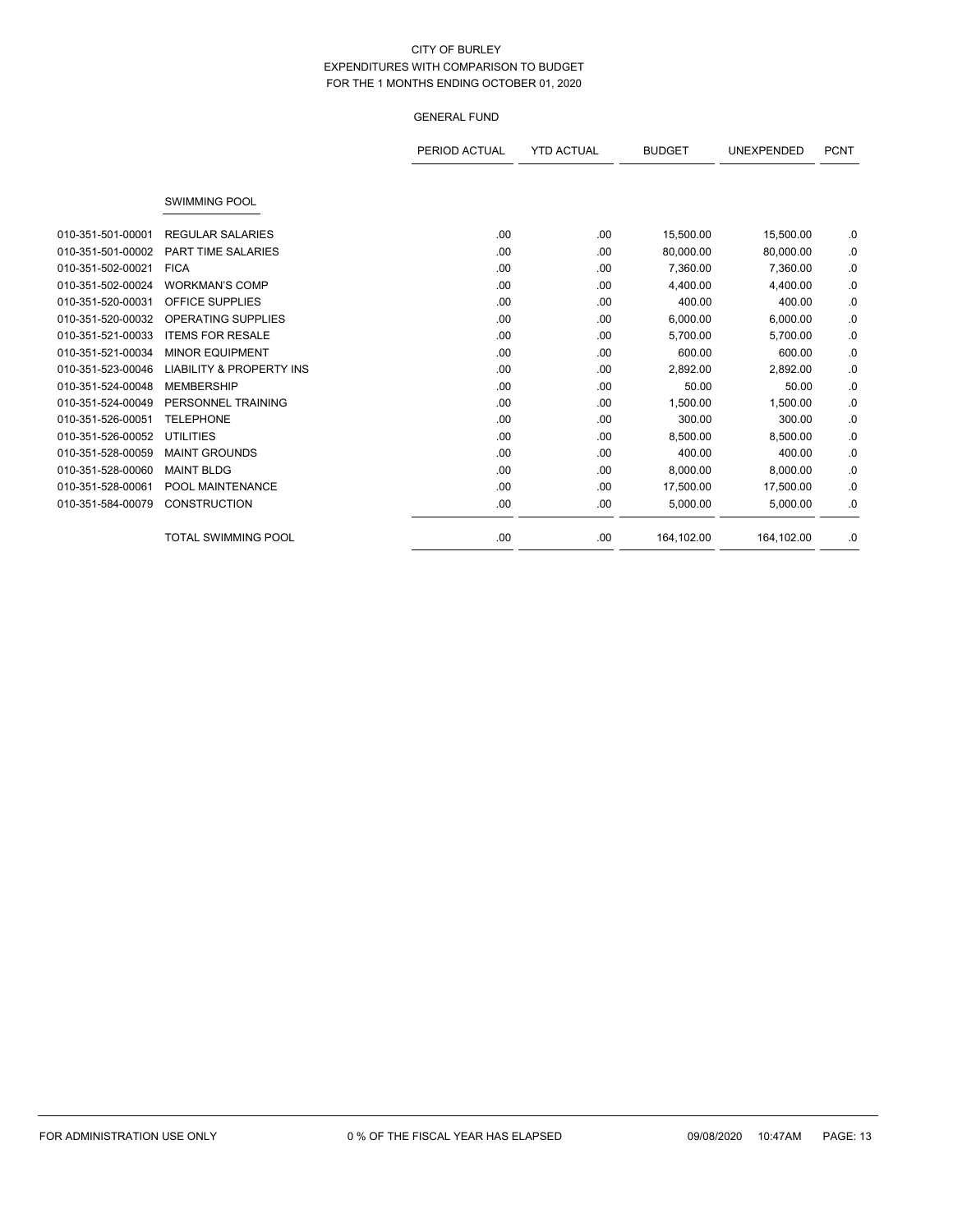|                   |                                     | PERIOD ACTUAL | <b>YTD ACTUAL</b> | <b>BUDGET</b> | UNEXPENDED   | <b>PCNT</b> |
|-------------------|-------------------------------------|---------------|-------------------|---------------|--------------|-------------|
|                   | <b>CEMETERIES</b>                   |               |                   |               |              |             |
|                   |                                     |               |                   |               |              |             |
| 010-410-501-00001 | <b>REGULAR SALARIES</b>             | .00           | .00               | 91,312.00     | 91,312.00    | .0          |
| 010-410-502-00021 | <b>FICA</b>                         | .00           | .00               | 6,986.00      | 6,986.00     | .0          |
| 010-410-502-00022 | <b>RETIREMENT</b>                   | .00           | .00               | 10,905.00     | 10,905.00    | .0          |
| 010-410-502-00024 | <b>WORKMAN'S COMP</b>               | .00           | .00               | 4,810.00      | 4,810.00     | .0          |
| 010-410-505-00025 | <b>HEALTH INSURANCE</b>             | .00           | .00               | 37,920.00     | 37,920.00    | 0.0         |
| 010-410-505-00026 | LIFE INSURANCE AMOUNT               | .00           | .00               | 104.00        | 104.00       | .0          |
| 010-410-505-00027 | UNIFORM ALLOWANCE                   | .00           | .00               | 300.00        | 300.00       | .0          |
| 010-410-520-00030 | <b>POSTAGE</b>                      | .00           | .00               | 100.00        | 100.00       | .0          |
| 010-410-520-00031 | OFFICE SUPPLIES                     | .00           | .00               | 100.00        | 100.00       | .0          |
| 010-410-520-00032 | OPERATING SUPPLIES                  | .00           | .00               | 1,000.00      | 1,000.00     | .0          |
| 010-410-520-00058 | MAINT OFFICE EQUIP                  | .00           | .00               | 150.00        | 150.00       | .0          |
| 010-410-521-00034 | <b>MINOR EQUIPMENT</b>              | .00           | .00               | 1,900.00      | 1,900.00     | .0          |
| 010-410-522-00045 | <b>PRINTING</b>                     | .00           | .00               | 150.00        | 150.00       | .0          |
| 010-410-523-00046 | <b>LIABILITY &amp; PROPERTY INS</b> | .00           | .00               | 2,919.00      | 2,919.00     | .0          |
| 010-410-524-00047 | <b>TRAVEL &amp; MEETINGS</b>        | .00           | .00               | 800.00        | 800.00       | .0          |
| 010-410-525-00036 | TEMPS CONTRACTED SERVICE            | .00           | .00               | 49,120.00     | 49,120.00    | .0          |
| 010-410-525-00045 | NETWORK AND COMPUTER SUPPORT        | .00           | .00               | 1,500.00      | 1,500.00     | .0          |
| 010-410-525-00063 | OTHER PURCHASED SERVICE             | .00           | .00               | 20,000.00     | 20,000.00    | .0          |
| 010-410-525-00067 | <b>CONTRACTED SERVICE</b>           | .00           | .00               | 4,800.00      | 4,800.00     | .0          |
| 010-410-526-00051 | <b>TELEPHONE</b>                    | .00           | .00               | 1,800.00      | 1,800.00     | .0          |
| 010-410-528-00059 | <b>MAINT GROUNDS</b>                | .00           | .00               | 27,800.00     | 27,800.00    | 0.0         |
| 010-410-528-00060 | <b>MAINT BLDG</b>                   | .00           | .00               | 1,000.00      | 1,000.00     | .0          |
| 010-410-529-00035 | FUEL & OIL                          | .00           | .00               | 10,800.00     | 10,800.00    | .0          |
| 010-410-529-00061 | MAINT AUTOMOTIVE                    | .00           | .00               | 1,000.00      | 1,000.00     | .0          |
| 010-410-529-00062 | <b>MAINT OTHER EQUIPMENT</b>        | .00           | .00               | 3,000.00      | 3,000.00     | .0          |
| 010-410-584-10000 | CENETERY PROPERTY PURCHASE          | .00           | .00               | 14,354.00     | 14,354.00    | .0          |
| 010-410-590-00001 | <b>DEBT &amp; LEASE PAYMENTS</b>    | .00           | .00               | 10,000.00     | 10.000.00    | .0          |
|                   | <b>TOTAL CEMETERIES</b>             | .00           | .00               | 304,630.00    | 304,630.00   | .0          |
|                   | CAPITAL IMPROVEMENTS                |               |                   |               |              |             |
| 010-700-584-00073 | OTHER IMPROVEMENTS                  | .00           | .00               | 36,500.00     | 36,500.00    | .0          |
|                   | TOTAL CAPITAL IMPROVEMENTS          | .00           | .00               | 36,500.00     | 36,500.00    | .0          |
|                   | TOTAL FUND EXPENDITURES             | .00           | .00               | 7,788,829.00  | 7.788.829.00 | .0          |
|                   | NET REVENUE OVER EXPENDITURES       | .00           | .00               | .00           | .00          | .0          |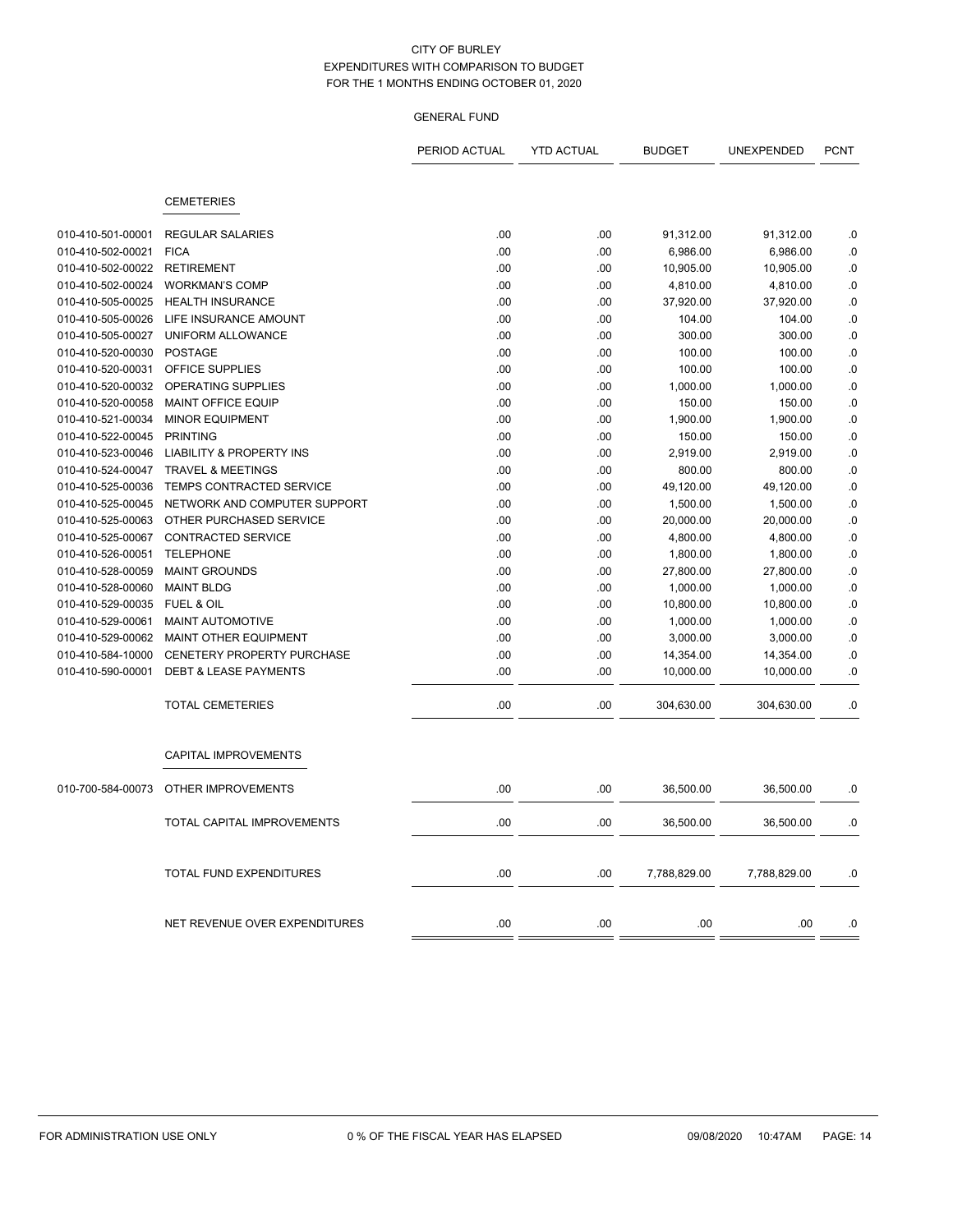# GENERAL OBLIGATION BOND FUND

|                   |                    | PERIOD ACTUAL | <b>YTD ACTUAL</b> | <b>BUDGET</b> | <b>UNEARNED</b> | <b>PCNT</b> |
|-------------------|--------------------|---------------|-------------------|---------------|-----------------|-------------|
|                   |                    |               |                   |               |                 |             |
| 011-010-010-00001 | PROPERTY TAXES     | .00           | .00               | 330,750.00    | 330,750.00      | .0          |
|                   | TOTAL SOURCE 010   | .00           | .00               | 330,750.00    | 330,750.00      | .0          |
|                   |                    |               |                   |               |                 |             |
|                   | TOTAL FUND REVENUE | .00           | .00               | 330,750.00    | 330,750.00      | .0          |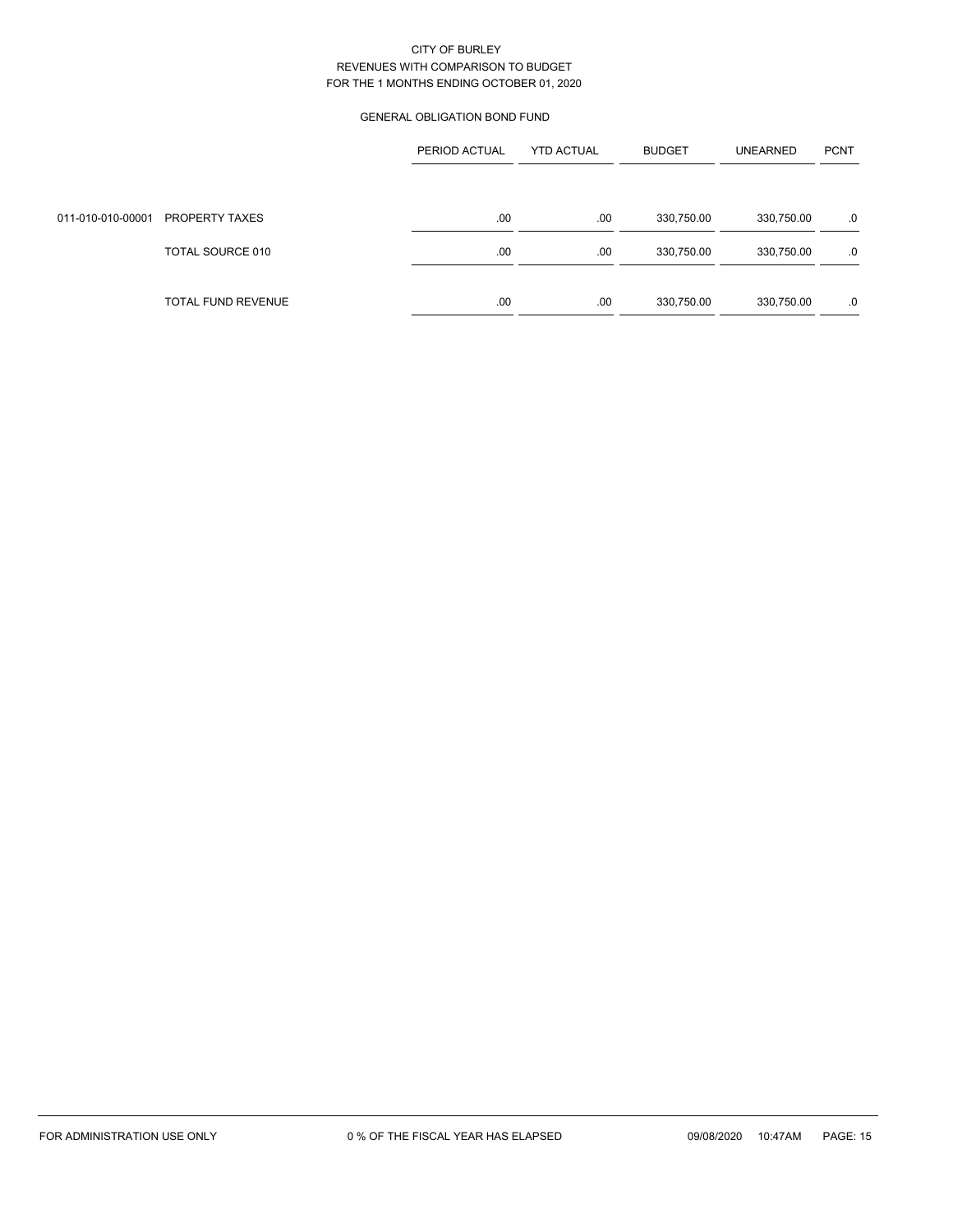# GENERAL OBLIGATION BOND FUND

|                   |                                  | PERIOD ACTUAL | <b>YTD ACTUAL</b> | <b>BUDGET</b> | UNEXPENDED | <b>PCNT</b> |
|-------------------|----------------------------------|---------------|-------------------|---------------|------------|-------------|
|                   | <b>GO BOND EXPENDITURES</b>      |               |                   |               |            |             |
| 011-010-590-00001 | <b>DEBT &amp; LEASE PAYMENTS</b> | .00           | .00               | 330,750.00    | 330,750.00 | .0          |
|                   | TOTAL G O BOND EXPENDITURES      | .00           | .00               | 330,750.00    | 330,750.00 | .0          |
|                   | <b>TOTAL FUND EXPENDITURES</b>   | .00           | .00               | 330,750.00    | 330,750.00 | .0          |
|                   | NET REVENUE OVER EXPENDITURES    | .00           | .00               | .00           | .00        | .0          |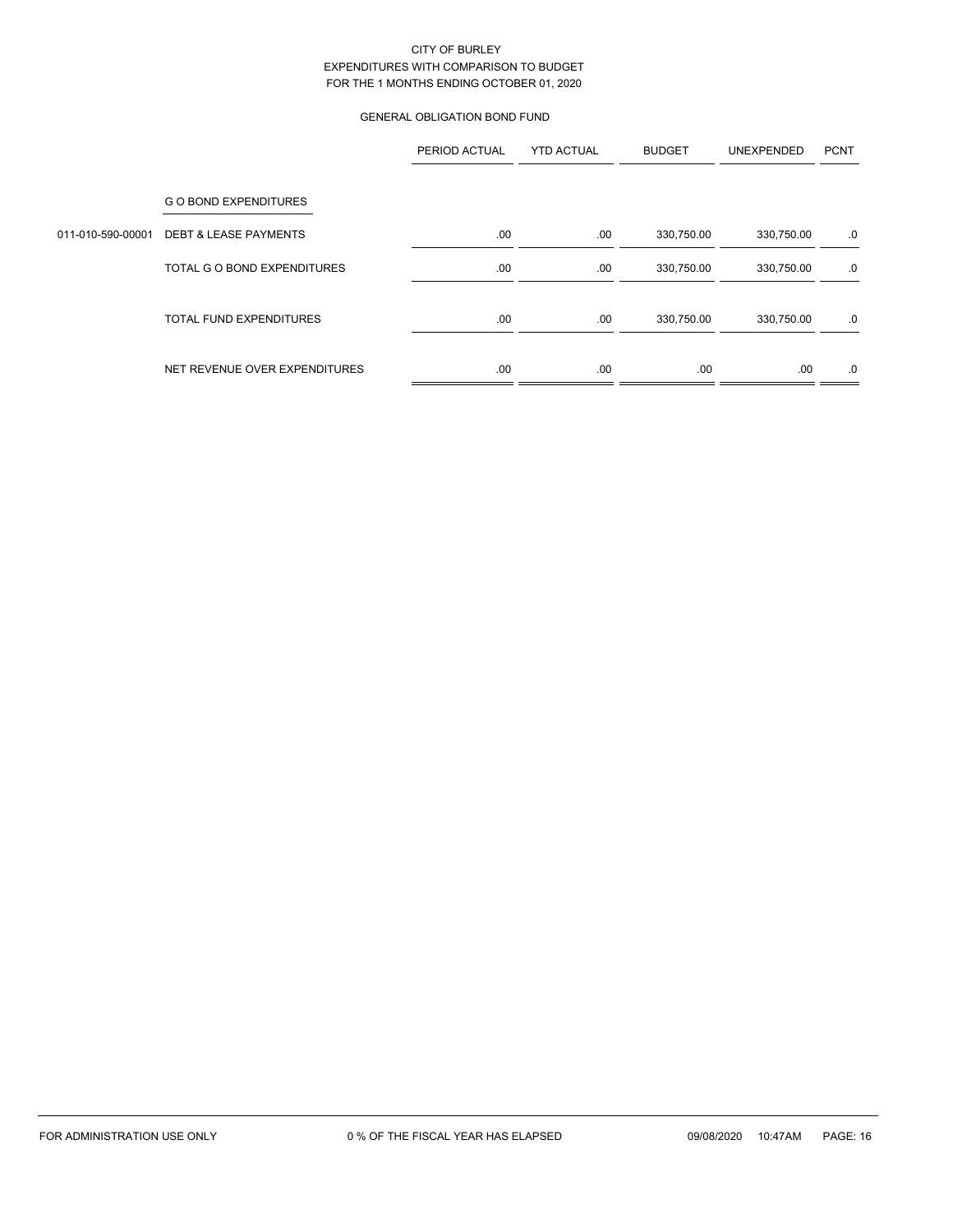# WATER FUND

|                   |                                | PERIOD ACTUAL | <b>YTD ACTUAL</b> | <b>BUDGET</b> | <b>UNEARNED</b> | <b>PCNT</b> |
|-------------------|--------------------------------|---------------|-------------------|---------------|-----------------|-------------|
|                   | WATER DEPARTMENT REVENUE       |               |                   |               |                 |             |
| 020-010-010-00001 | <b>WATER SALES</b>             | .00.          | .00               | 2,600,000.00  | 2,600,000.00    | .0          |
| 020-010-010-00002 | <b>WATER TAPS</b>              | .00.          | .00               | 50.000.00     | 50.000.00       | .0          |
| 020-010-010-00003 | LOW PRESSURE SALES             | .00           | .00               | 150,000.00    | 150,000.00      | .0          |
|                   | TOTAL WATER DEPARTMENT REVENUE | .00.          | .00               | 2,800,000.00  | 2,800,000.00    | .0          |
|                   | <b>TOTAL FUND REVENUE</b>      | .00           | .00               | 2,800,000.00  | 2,800,000.00    | .0          |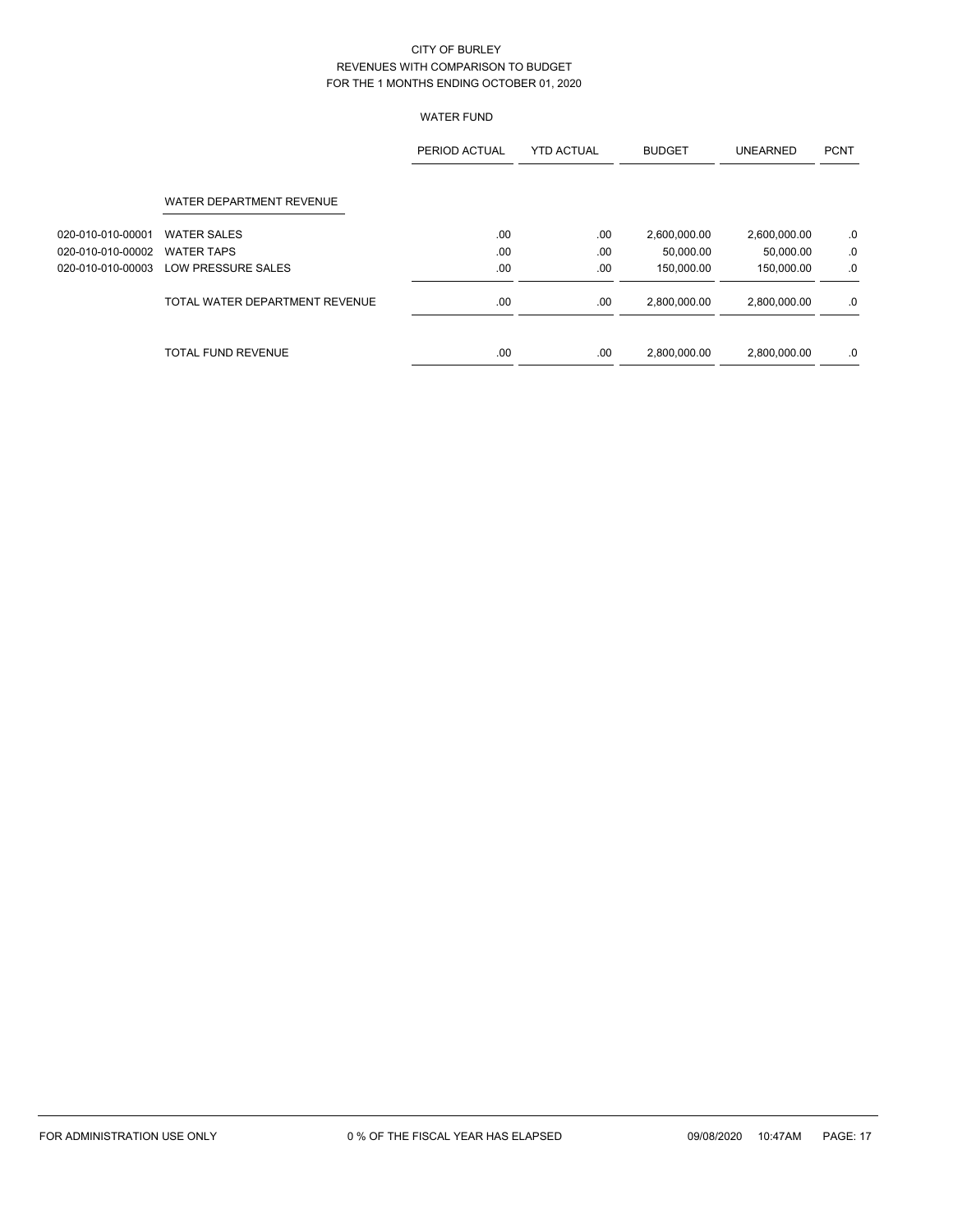## WATER FUND

|                                 |                                                     | PERIOD ACTUAL | <b>YTD ACTUAL</b> | <b>BUDGET</b>          | UNEXPENDED | <b>PCNT</b> |
|---------------------------------|-----------------------------------------------------|---------------|-------------------|------------------------|------------|-------------|
|                                 | <b>WATER DEPARTMENT</b>                             |               |                   |                        |            |             |
|                                 |                                                     |               |                   |                        |            |             |
| 020-010-501-00001               | <b>REGULAR SALARIES</b><br><b>OVERTIME SALARIES</b> | .00           | .00               | 409,000.00<br>6,500.00 | 409,000.00 | .0          |
| 020-010-501-00005               |                                                     | .00           | .00               |                        | 6,500.00   | .0          |
| 020-010-501-00010               | ONCALL/CALLBACK SALARIES                            | .00           | .00               | 5,000.00               | 5,000.00   | .0          |
| 020-010-502-00021               | <b>FICA</b>                                         | .00           | .00               | 30,000.00              | 30,000.00  | .0          |
| 020-010-502-00022               | <b>RETIREMENT</b>                                   | .00           | .00               | 43,000.00              | 43,000.00  | .0          |
| 020-010-502-00024               | <b>WORKMAN'S COMP</b>                               | .00           | .00               | 14,000.00              | 14,000.00  | .0          |
| 020-010-505-00025               | <b>HEALTH INSURANCE</b>                             | .00           | .00               | 140,000.00             | 140,000.00 | .0          |
| 020-010-505-00026               | LIFE INSURANCE AMOUNT                               | .00           | .00               | 600.00                 | 600.00     | .0          |
| 020-010-505-00027               | UNIFORM ALLOWANCE                                   | .00           | .00               | 5,000.00               | 5,000.00   | .0          |
| 020-010-520-00030               | <b>POSTAGE</b>                                      | .00           | .00.              | 300.00                 | 300.00     | .0          |
| 020-010-520-00031               | OFFICE SUPPLIES                                     | .00           | .00               | 1,500.00               | 1,500.00   | .0          |
| 020-010-520-00032               | OPERATING SUP- HIGH PRESSURE                        | .00           | .00               | 135,000.00             | 135,000.00 | .0          |
| 020-010-520-00033               | OPERATING SUP-LOW PRESSURE                          | .00           | .00               | 40,000.00              | 40,000.00  | .0          |
| 020-010-520-00034               | OPERATING SUP-BURLEY IND PARK                       | .00           | .00               | 5,000.00               | 5,000.00   | .0          |
| 020-010-520-00035               | OPERATING SUP-DUTCHMEN                              | .00           | .00               | 1,000.00               | 1,000.00   | .0          |
| 020-010-520-00036               | OPERATING SUP-ENG. & MAPPING                        | .00           | .00               | 7,500.00               | 7,500.00   | .0          |
| 020-010-520-00037               | OPERATING SUPPLIES-OTHER                            | .00           | .00               | 15,000.00              | 15,000.00  | 0.0         |
| 020-010-520-00038               | <b>MITIGATION</b>                                   | .00           | .00               | 80,000.00              | 80,000.00  | .0          |
| 020-010-520-00058               | <b>MAINT OFFICE EQUIP</b>                           | .00           | .00               | 1,500.00               | 1,500.00   | .0          |
| 020-010-521-00034               | <b>MINOR EQUIPMENT</b>                              | .00           | .00               | 21,000.00              | 21,000.00  | .0          |
| 020-010-522-00041               | PUBLIC RELATIONS                                    | .00           | .00               | 200.00                 | 200.00     | .0          |
| 020-010-522-00044               | <b>ADVERTISING</b>                                  | .00           | .00               | 600.00                 | 600.00     | .0          |
| 020-010-522-00045               | <b>PRINTING</b>                                     | .00           | .00               | 3,000.00               | 3,000.00   | .0          |
| 020-010-523-00046               | <b>LIABILITY &amp; PROPERTY INS</b>                 | .00           | .00               | 15,000.00              | 15,000.00  | .0          |
| 020-010-524-00047               | <b>TRAVEL &amp; MEETINGS</b>                        | .00           | .00               | 5,000.00               | 5,000.00   | .0          |
| 020-010-524-00048               | <b>MEMBERSHIP</b>                                   | .00           | .00               | 3,500.00               | 3,500.00   | .0          |
| 020-010-524-00049               | PERSONNEL TRAINING                                  | .00           | .00               | 1,700.00               | 1,700.00   | $\cdot$ 0   |
| 020-010-525-00036               | TEMPS CONTRACTED SERVICE                            | .00           | .00               | 25,000.00              | 25,000.00  | .0          |
| 020-010-525-00041               | NETWORK AND COMPUTER SUPPORT                        | .00           | .00               | 30,000.00              | 30,000.00  | .0          |
| 020-010-525-00042               | PROFESSIONAL SRV-HIGH PRESSURE                      | .00           | .00               | 62,500.00              | 62,500.00  | .0          |
| 020-010-525-00043               | PROFESSIONAL SRV-LOW PRESSURE                       | .00           | .00               | 62,500.00              | 62,500.00  | .0          |
| 020-010-525-00044               | PROFESS. SRV-BURLEY IND. PARK                       | .00           | .00               | 15,000.00              | 15,000.00  | .0          |
| 020-010-525-00045               | PROFESSIONAL SRV-DUTCHMEN                           | .00           | .00               | 15,000.00              | 15,000.00  | .0          |
| 020-010-525-00046               | PROFESSIONAL SRV-ENG. & MAPPNG                      | .00           | .00               | 1,000.00               | 1,000.00   | .0          |
| 020-010-525-00047               | PROFESSIONAL SERVICE-OTHER                          | .00           | .00.              | 25,000.00              | 25,000.00  | .0          |
| 020-010-525-00050               | <b>CLEANING SERVICE</b>                             | .00           | .00               | 1,650.00               | 1,650.00   | .0          |
| 020-010-525-00094 LEGAL SERVICE |                                                     | .00           | .00               | 32,000.00              | 32,000.00  | .0          |
| 020-010-526-00051 TELEPHONE     |                                                     | .00           | .00.              | 15,000.00              | 15,000.00  | .0          |
| 020-010-526-00052               | UTILITIES-HIGH PRESSURE                             | .00           | .00               | 222,000.00             | 222,000.00 | .0          |
| 020-010-526-00053               | UTILITIES-LOW PRESSURE                              | .00           | .00               | 35,000.00              | 35,000.00  | .0          |
| 020-010-526-00054               | UTILITIES-BURLEY IND. PARK                          | .00           | .00               | 91,000.00              | 91,000.00  | .0          |
| 020-010-527-00055               | <b>RENTAL BLDG</b>                                  | .00           | .00               | 33,000.00              | 33,000.00  | .0          |
| 020-010-527-00057               | <b>RENTAL OTHER</b>                                 | .00           | .00.              | 6,000.00               | 6,000.00   | .0          |
| 020-010-528-00059               | <b>MAINT GROUNDS</b>                                | .00           | .00               | 40,000.00              | 40,000.00  | .0          |
| 020-010-528-00060               | <b>MAINT BLDG</b>                                   | .00           | .00               | 10,000.00              | 10,000.00  | .0          |
| 020-010-529-00035               | FUEL & OIL                                          | .00           | .00               | 15,000.00              | 15,000.00  | $\cdot$     |
| 020-010-529-00061               | MAINT AUTOMOTIVE                                    | .00           | .00               | 7,500.00               | 7,500.00   | .0          |
| 020-010-529-00062               | MAINT OTHER EQUIPMENT                               | .00           | .00               | 7,500.00               | 7,500.00   | .0          |
| 020-010-530-00065               | <b>BANK SERVICE CHARGE</b>                          | .00           | .00               | 5,000.00               | 5,000.00   | .0          |
| 020-010-530-00066               | <b>BAD DEBTS</b>                                    | .00           | .00.              | 35,000.00              | 35,000.00  | .0          |
| 020-010-530-00091               | <b>ADMINISTRATION SERVICE</b>                       | .00           | .00               | 120,000.00             | 120,000.00 | .0          |
| 020-010-532-00010               | <b>ELECTRONIC METERS</b>                            | .00           | .00               | 30,000.00              | 30,000.00  | .0          |
|                                 |                                                     |               |                   |                        |            |             |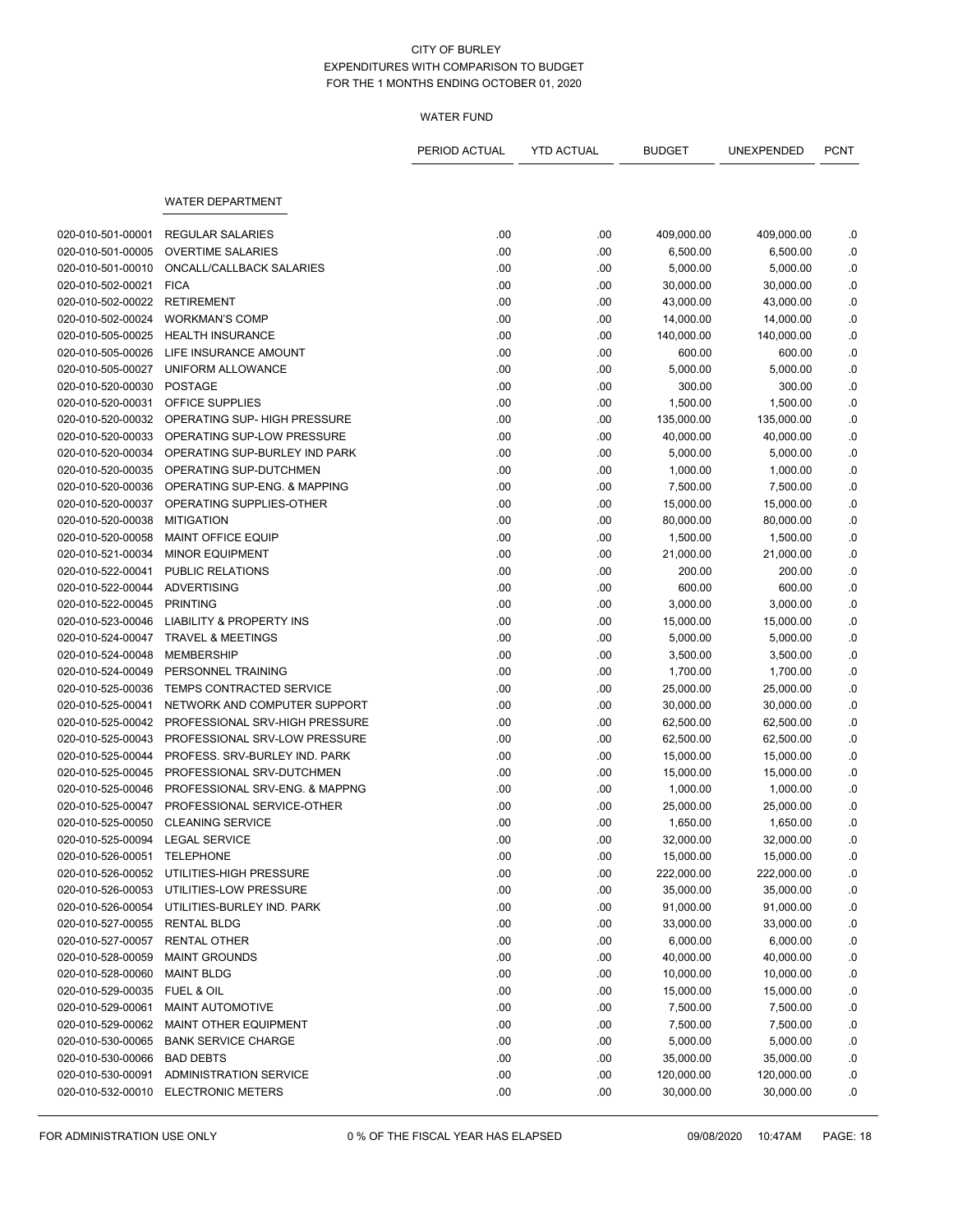# WATER FUND

|                   |                                   | PERIOD ACTUAL | <b>YTD ACTUAL</b> | <b>BUDGET</b> | UNEXPENDED   | <b>PCNT</b> |
|-------------------|-----------------------------------|---------------|-------------------|---------------|--------------|-------------|
| 020-010-532-00020 | <b>GIS IMPLEMENTATION</b>         | .00           | .00               | 40,000.00     | 40,000.00    | .0          |
| 020-010-580-00074 | <b>OFFICE EQUIPMENT</b>           | .00           | .00               | 5,000.00      | 5,000.00     | .0          |
| 020-010-580-00075 | <b>AUTOMOTIVE</b>                 | .00           | .00               | 50,000.00     | 50,000.00    | .0          |
| 020-010-580-00076 | OTHER MACHINERY                   | .00.          | .00               | 100,000.00    | 100,000.00   | .0          |
| 020-010-584-00079 | <b>CONSTRUCTION-HIGH PRESSURE</b> | .00           | .00               | 93,450.00     | 93,450.00    | .0          |
| 020-010-584-00080 | <b>CONSTRUCTION-LOW PRESSURE</b>  | .00           | .00               | 25,000.00     | 25,000.00    | .0          |
| 020-010-584-00081 | CONST-BURLEY INDUSTRIAL PARK      | .00           | .00               | 380,000.00    | 380,000.00   | .0          |
| 020-010-584-00082 | CONSTRUCTION-DUTCHMEN             | .00           | .00               | 5,000.00      | 5,000.00     | .0          |
| 020-010-590-00001 | <b>DEBT &amp; LEASE PAYMENTS</b>  | .00           | .00               | 170,000.00    | 170,000.00   | .0          |
|                   | TOTAL WATER DEPARTMENT            | .00           | .00               | 2,800,000.00  | 2,800,000.00 | .0          |
|                   | <b>TOTAL FUND EXPENDITURES</b>    | .00.          | .00               | 2,800,000.00  | 2,800,000.00 | .0          |
|                   |                                   |               |                   |               |              |             |
|                   | NET REVENUE OVER EXPENDITURES     | .00           | .00               | .00           | .00          | .0          |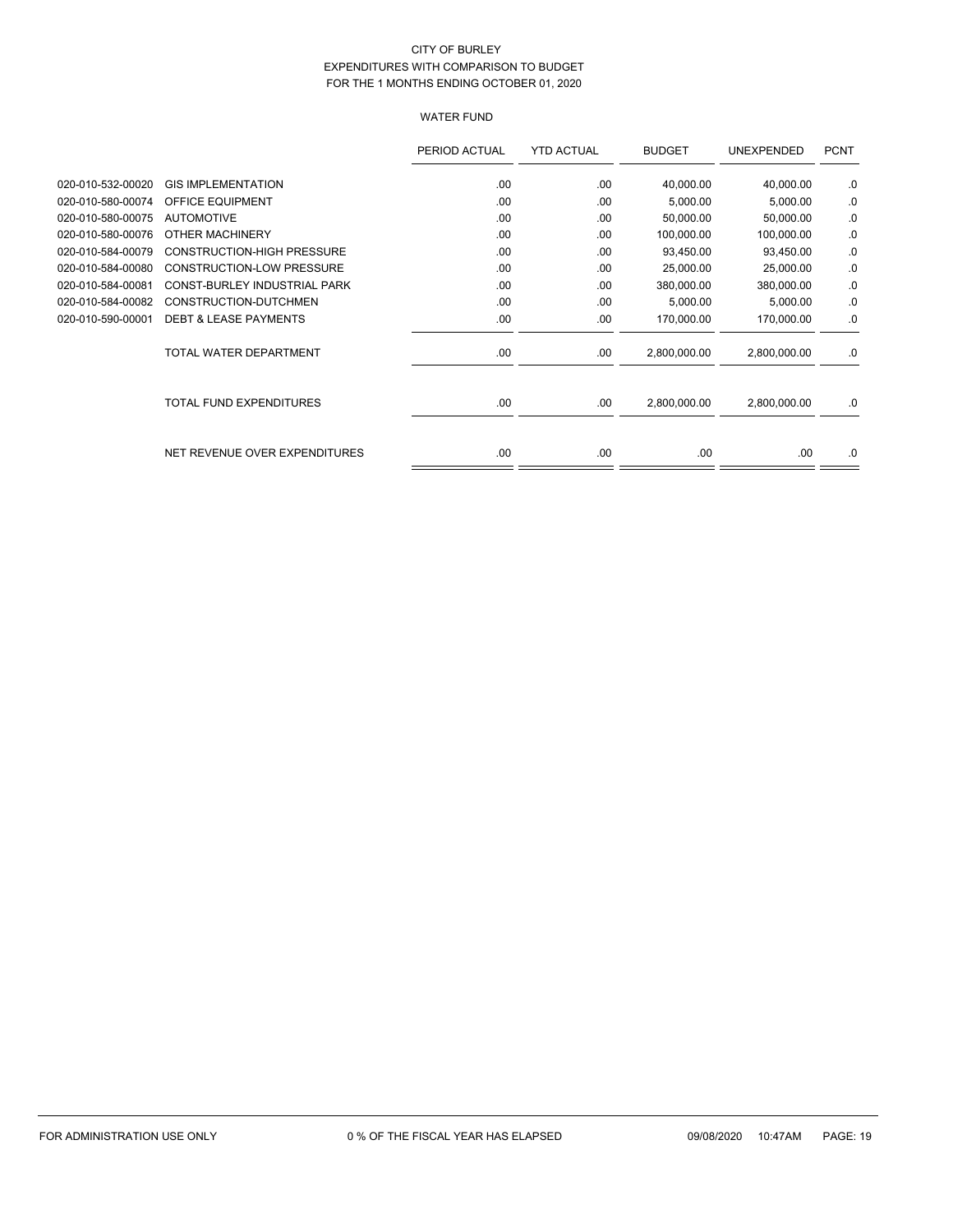|                   |                            | PERIOD ACTUAL | <b>YTD ACTUAL</b> | <b>BUDGET</b> | <b>UNEARNED</b> | <b>PCNT</b> |
|-------------------|----------------------------|---------------|-------------------|---------------|-----------------|-------------|
|                   | <b>WASTEWATER REVENUES</b> |               |                   |               |                 |             |
| 025-020-010-00001 | SEWER SALES REVENUE        | .00.          | .00               | 3,000,000.00  | 3,000,000.00    | .0          |
| 025-020-010-00002 | <b>SEWER TAPS</b>          | .00           | .00               | 30,000.00     | 30,000.00       | .0          |
| 025-020-010-00003 | INDUSTRIAL SEWER CHARGES   | .00           | .00               | 2,000,000.00  | 2,000,000.00    | .0          |
| 025-020-010-00005 | MISC. REVENUE              | .00.          | .00               | 25,000.00     | 25,000.00       | .0          |
| 025-020-010-00071 | <b>INTEREST EARNED</b>     | .00.          | .00               | 60,000.00     | 60,000.00       | .0          |
|                   | TOTAL WASTEWATER REVENUES  | .00           | .00               | 5,115,000.00  | 5,115,000.00    | .0          |
|                   | <b>TOTAL FUND REVENUE</b>  | .00           | .00               | 5,115,000.00  | 5,115,000.00    | .0          |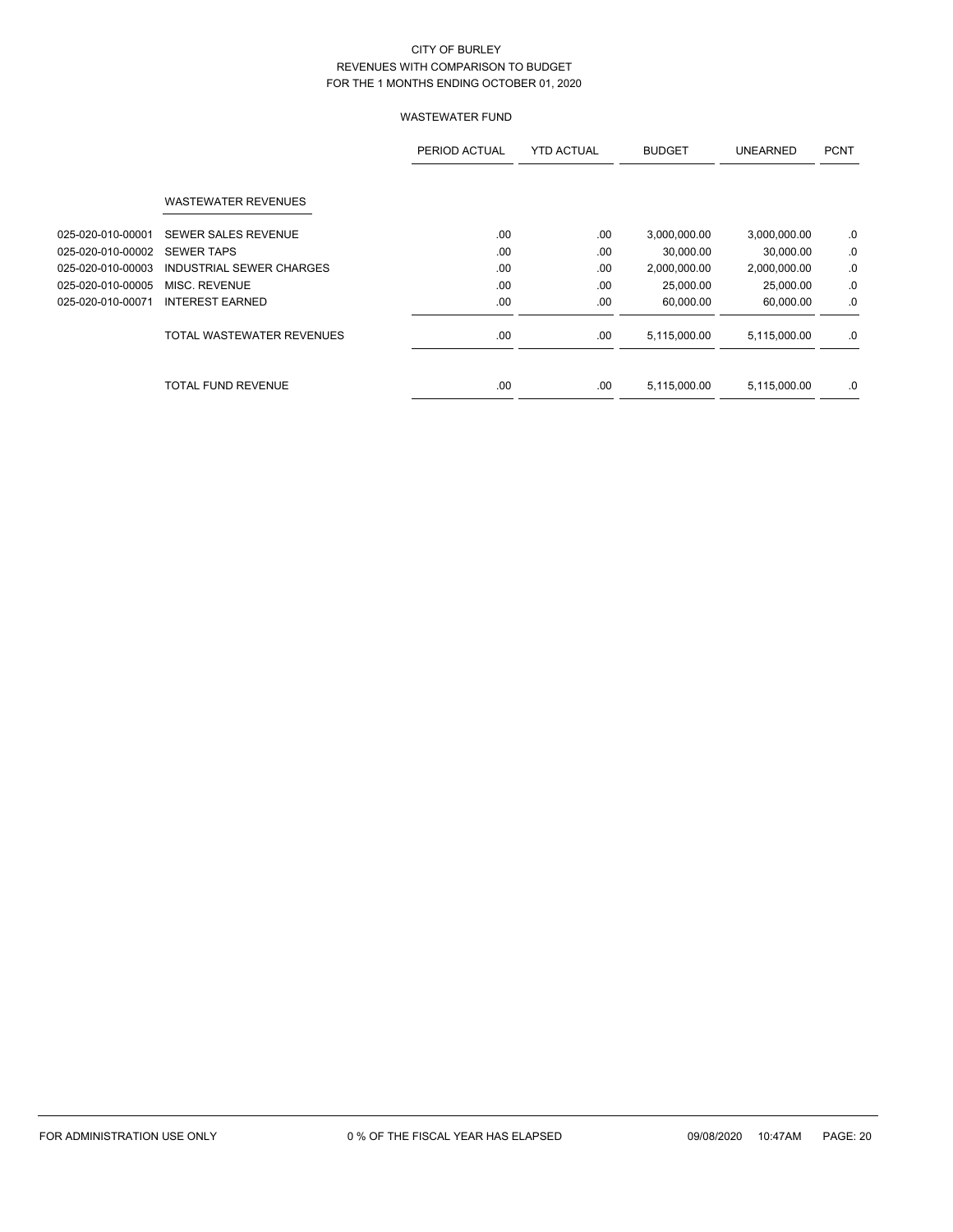|                   |                                     | PERIOD ACTUAL | <b>YTD ACTUAL</b> | <b>BUDGET</b> | UNEXPENDED | <b>PCNT</b> |
|-------------------|-------------------------------------|---------------|-------------------|---------------|------------|-------------|
|                   | <b>WASTEWATER COLLECTIONS</b>       |               |                   |               |            |             |
| 025-020-501-00001 | <b>REGULAR SALARIES</b>             | .00           | .00               | 135,480.00    | 135,480.00 | .0          |
| 025-020-501-00005 | <b>OVERTIME SALARIES</b>            | .00           | .00               | 12,000.00     | 12,000.00  | .0          |
| 025-020-501-00010 | ONCALL/CALLBACK SALARIES            | .00           | .00               | 2,000.00      | 2,000.00   | .0          |
| 025-020-502-00021 | <b>FICA</b>                         | .00           | .00               | 11,440.00     | 11,440.00  | .0          |
| 025-020-502-00022 | <b>RETIREMENT</b>                   | .00           | .00               | 17,850.00     | 17,850.00  | .0          |
| 025-020-502-00024 | <b>WORKMAN'S COMP</b>               | .00           | .00               | 2,740.00      | 2,740.00   | .0          |
| 025-020-505-00025 | <b>HEALTH INSURANCE</b>             | .00           | .00               | 56,880.00     | 56,880.00  | .0          |
| 025-020-505-00026 | LIFE INSURANCE AMOUNT               | .00           | .00               | 156.00        | 156.00     | .0          |
| 025-020-505-00027 | UNIFORM ALLOWANCE                   | .00           | .00               | 1,200.00      | 1,200.00   | .0          |
| 025-020-520-00030 | <b>POSTAGE</b>                      | .00           | .00               | 200.00        | 200.00     | .0          |
| 025-020-520-00032 | OPERATING SUPPLIES                  | .00           | .00               | 20,000.00     | 20,000.00  | .0          |
| 025-020-521-00034 | <b>MINOR EQUIPMENT</b>              | .00           | .00               | 20,000.00     | 20,000.00  | .0          |
| 025-020-522-00041 | <b>PUBLIC RELATIONS</b>             | .00           | .00               | 2,500.00      | 2,500.00   | .0          |
| 025-020-522-00045 | <b>PRINTING</b>                     | .00           | .00               | 3,000.00      | 3,000.00   | .0          |
| 025-020-523-00046 | <b>LIABILITY &amp; PROPERTY INS</b> | .00           | .00               | 11,962.00     | 11,962.00  | .0          |
| 025-020-524-00047 | <b>TRAVEL &amp; MEETINGS</b>        | .00           | .00               | 10,000.00     | 10,000.00  | .0          |
| 025-020-524-00048 | <b>MEMBERSHIP</b>                   | .00           | .00               | 250.00        | 250.00     | .0          |
| 025-020-524-00049 | PERSONNEL TRAINING                  | .00           | .00               | 3,000.00      | 3,000.00   | .0          |
| 025-020-525-00036 | TEMPS CONTRACTED SERVICE            | .00           | .00               | 2,500.00      | 2,500.00   | .0          |
| 025-020-525-00042 | PROFESSIONAL SERVICE                | .00           | .00               | 50,000.00     | 50,000.00  | 0.0         |
| 025-020-525-00045 | NETWORK AND COMPUTER SUPPORT        | .00           | .00               | 6,000.00      | 6,000.00   | .0          |
| 025-020-525-00050 | <b>CLEANING SERVICE</b>             | .00           | .00               | 2,500.00      | 2,500.00   | .0          |
| 025-020-525-00063 | CONTRACTED LABORATORY SERVICE       | .00           | .00               | 2,500.00      | 2,500.00   | .0          |
| 025-020-525-00094 | <b>LEGAL SERVICE</b>                | .00           | .00               | 25,000.00     | 25,000.00  | .0          |
| 025-020-526-00051 | <b>TELEPHONE</b>                    | .00           | .00               | 3,000.00      | 3,000.00   | .0          |
| 025-020-526-00052 | <b>UTILITIES</b>                    | .00           | .00               | 65,000.00     | 65,000.00  | 0.0         |
| 025-020-527-00055 | <b>RENTAL BLDG</b>                  | .00           | .00               | 5,000.00      | 5,000.00   | .0          |
| 025-020-527-00057 | <b>RENTAL OTHER</b>                 | .00           | .00               | 1,000.00      | 1,000.00   | .0          |
| 025-020-528-00059 | <b>MAINT GROUNDS</b>                | .00           | .00               | 1,000.00      | 1,000.00   | .0          |
| 025-020-528-00060 | <b>MAINT BLDG</b>                   | .00           | .00               | 1,000.00      | 1,000.00   | .0          |
| 025-020-529-00035 | <b>FUEL &amp; OIL</b>               | .00           | .00               | 6,000.00      | 6,000.00   | .0          |
| 025-020-529-00061 | MAINT AUTOMOTIVE                    | .00           | .00               | 2,000.00      | 2,000.00   | 0.0         |
| 025-020-529-00062 | <b>MAINT OTHER EQUIPMENT</b>        | .00           | .00               | 25,000.00     | 25,000.00  | .0          |
| 025-020-530-00065 | <b>BANK SERVICE CHARGE</b>          | .00           | .00               | 500.00        | 500.00     | .0          |
| 025-020-530-00066 | <b>BAD DEBTS</b>                    | .00           | .00               | 2,000.00      | 2,000.00   | .0          |
| 025-020-530-00091 | <b>ADMINISTRATION SERVICE</b>       | .00           | .00               | 45,000.00     | 45,000.00  | .0          |
| 025-020-532-00020 | <b>GIS IMPLEMENTATION</b>           | .00           | .00               | 2,500.00      | 2,500.00   | .0          |
| 025-020-584-00073 | OTHER IMPROVEMENTS                  | .00           | .00               | 20,000.00     | 20,000.00  | .0          |
| 025-020-584-00079 | <b>CONSTRUCTION</b>                 | .00           | .00               | 311,516.00    | 311,516.00 | .0          |
| 025-020-590-00097 | SEWER-CONTINGENCY                   | .00           | .00               | 24,500.00     | 24,500.00  | .0          |
|                   | TOTAL WASTEWATER COLLECTIONS        | .00           | .00               | 914,174.00    | 914,174.00 | .0          |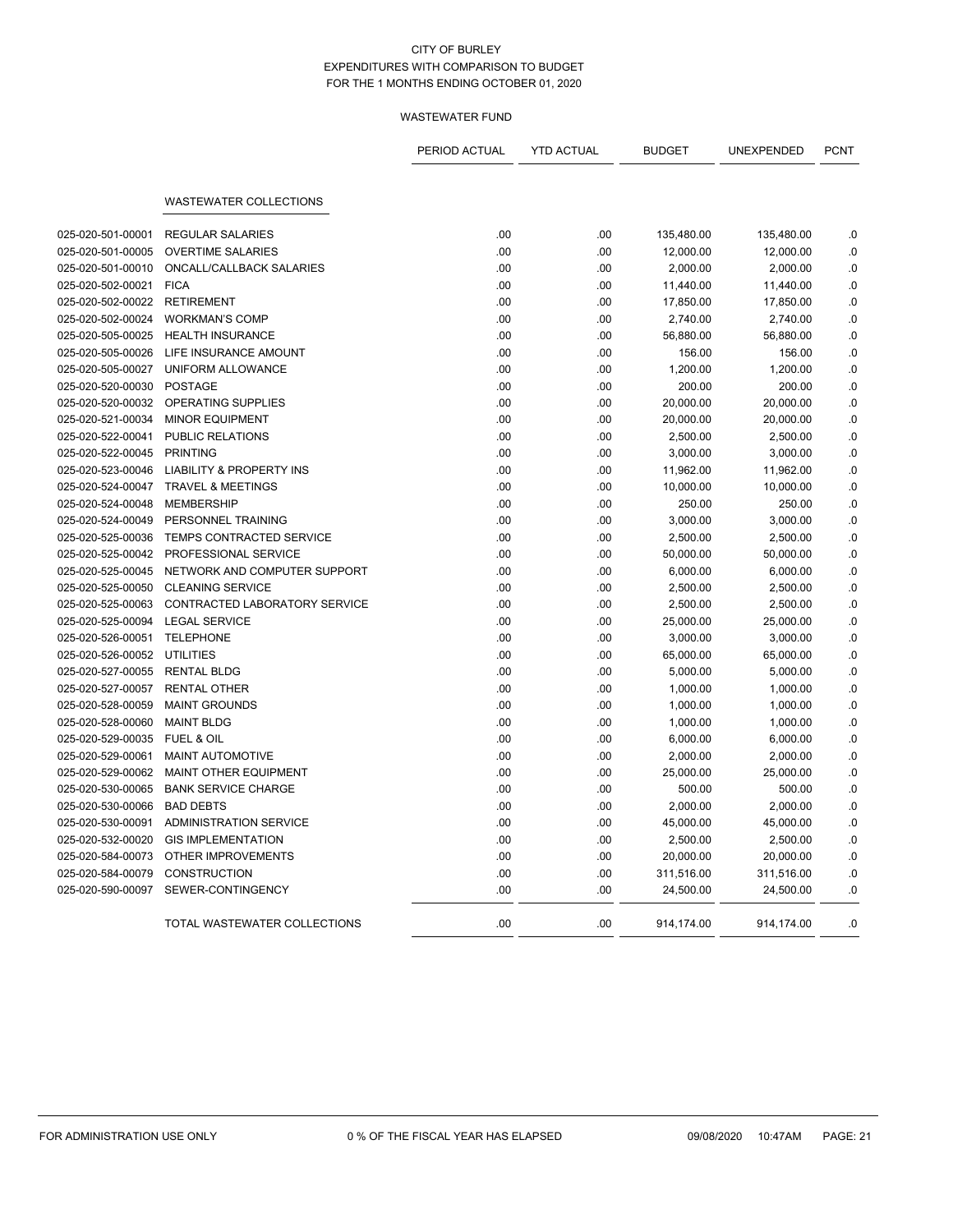|                   |                                     | PERIOD ACTUAL | <b>YTD ACTUAL</b> | <b>BUDGET</b> | UNEXPENDED   | <b>PCNT</b> |
|-------------------|-------------------------------------|---------------|-------------------|---------------|--------------|-------------|
|                   | <b>MUNICIPAL PLANT OPERATIONS</b>   |               |                   |               |              |             |
| 025-030-501-00001 | <b>REGULAR SALARIES</b>             | .00           | .00               | 344,050.00    | 344,050.00   | .0          |
| 025-030-501-00005 | <b>OVERTIME SALARIES</b>            | .00           | .00               | 8,000.00      | 8,000.00     | .0          |
| 025-030-501-00010 | ONCALL/CALLBACK                     | .00           | .00               | 4,420.00      | 4,420.00     | .0          |
| 025-030-502-00021 | <b>FICA</b>                         | .00           | .00               | 26,495.00     | 26,495.00    | $0.$        |
| 025-030-502-00022 | <b>RETIREMENT</b>                   | .00           | .00               | 41,565.00     | 41,565.00    | .0          |
| 025-030-502-00024 | <b>WORKMAN'S COMP</b>               | .00           | .00               | 8,900.00      | 8,900.00     | .0          |
| 025-030-505-00025 | <b>HEALTH INSURANCE</b>             | .00           | .00               | 113,760.00    | 113,760.00   | .0          |
| 025-030-505-00026 | LIFE INSURANCE                      | .00           | .00               | 312.00        | 312.00       | $0.$        |
| 025-030-505-00027 | UNIFORM ALLOWANCE                   | .00           | .00               | 1,000.00      | 1,000.00     | .0          |
| 025-030-520-00030 | <b>POSTAGE</b>                      | .00           | .00               | 250.00        | 250.00       | .0          |
| 025-030-520-00031 | OFFICE SUPPLIES                     | .00           | .00               | 2,500.00      | 2,500.00     | .0          |
| 025-030-520-00032 | OPERATING SUPPLIES                  | .00           | .00               | 35,000.00     | 35,000.00    | .0          |
| 025-030-520-00033 | <b>LAB SUPPLIES</b>                 | .00           | .00               | 10,000.00     | 10,000.00    | .0          |
| 025-030-520-00035 | <b>BIO-SOLIDS DISPOSAL</b>          | .00           | .00               | 25,000.00     | 25,000.00    | .0          |
| 025-030-520-00058 | MAINT OFFICE EQUIP                  | .00           | .00               | 500.00        | 500.00       | 0.          |
| 025-030-521-00033 | <b>LAB EQUIPMENT</b>                | .00           | .00               | 2,000.00      | 2,000.00     | .0          |
| 025-030-521-00034 | <b>MINOR EQUIPMENT</b>              | .00           | .00               | 75,000.00     | 75,000.00    | .0          |
| 025-030-522-00041 | PUBLIC RELATIONS                    | .00           | .00               | 500.00        | 500.00       | .0          |
| 025-030-522-00045 | <b>PRINTING</b>                     | .00           | .00               | 500.00        | 500.00       | .0          |
| 025-030-523-00046 | <b>LIABILITY &amp; PROPERTY INS</b> | .00           | .00               | 11,962.00     | 11,962.00    | .0          |
| 025-030-524-00047 | <b>TRAVEL &amp; MEETINGS</b>        | .00           | .00               | 2,500.00      | 2,500.00     | .0          |
| 025-030-524-00048 | <b>MEMBERSHIP</b>                   | .00           | .00               | 500.00        | 500.00       | $\cdot$ 0   |
| 025-030-524-00049 | PERSONNEL TRAINING                  | .00           | .00               | 3,000.00      | 3,000.00     | .0          |
| 025-030-525-00042 | PROFESSIONAL SERVICE                | .00           | .00               | 75,000.00     | 75,000.00    | .0          |
| 025-030-525-00045 | NETWORK AND COMPUTER SUPPORT        | .00           | .00               | 15,800.00     | 15,800.00    | .0          |
| 025-030-525-00063 | CONTRACTED LABROTORY SERVICE        | .00           | .00               | 15,000.00     | 15,000.00    | 0.          |
| 025-030-525-00094 | <b>LEGAL SERVICE</b>                | .00           | .00               | 27,000.00     | 27,000.00    | .0          |
| 025-030-526-00051 | <b>TELEPHONE</b>                    | .00           | .00               | 3,000.00      | 3,000.00     | .0          |
| 025-030-526-00052 | UTILITIES                           | .00           | .00               | 200,000.00    | 200,000.00   | $\cdot$ 0   |
| 025-030-527-00057 | <b>RENTAL OTHER</b>                 | .00           | .00               | 8,000.00      | 8,000.00     | .0          |
| 025-030-528-00059 | <b>MAINT GROUNDS</b>                | .00           | .00               | 4,200.00      | 4,200.00     | .0          |
| 025-030-528-00060 | <b>MAINT BLDG</b>                   | .00           | .00               | 10,000.00     | 10,000.00    | .0          |
| 025-030-529-00035 | <b>FUEL &amp; OIL</b>               | .00           | .00               | 8,000.00      | 8,000.00     | 0.          |
| 025-030-529-00061 | MAINT AUTOMOTIVE                    | .00           | .00               | 2,500.00      | 2,500.00     | .0          |
| 025-030-529-00062 | MAINT OTHER EQUIPMENT               | .00           | .00               | 60,000.00     | 60,000.00    | .0          |
| 025-030-529-00064 | MAINT OF BELT PRESSES               | .00           | .00               | 10,000.00     | 10,000.00    | .0          |
| 025-030-529-01000 | <b>CHEMICALS</b>                    | .00           | .00               | 15,000.00     | 15,000.00    | $\cdot$ 0   |
| 025-030-530-00091 | <b>ADMINISTRATION SERVICE</b>       | .00           | .00               | 45,000.00     | 45,000.00    | .0          |
| 025-030-580-00075 | <b>AUTOMOTIVE</b>                   | .00           | .00               | 50,000.00     | 50,000.00    | .0          |
| 025-030-584-00079 | <b>CONSTRUCTION</b>                 | .00           | .00               | 200,000.00    | 200,000.00   | .0          |
| 025-030-590-00001 | <b>DEBT LEASE PAYMENTS</b>          | .00           | .00               | 1,100,000.00  | 1,100,000.00 | .0          |
|                   | TOTAL MUNICIPAL PLANT OPERATIONS    | .00           | .00               | 2,566,214.00  | 2,566,214.00 | .0          |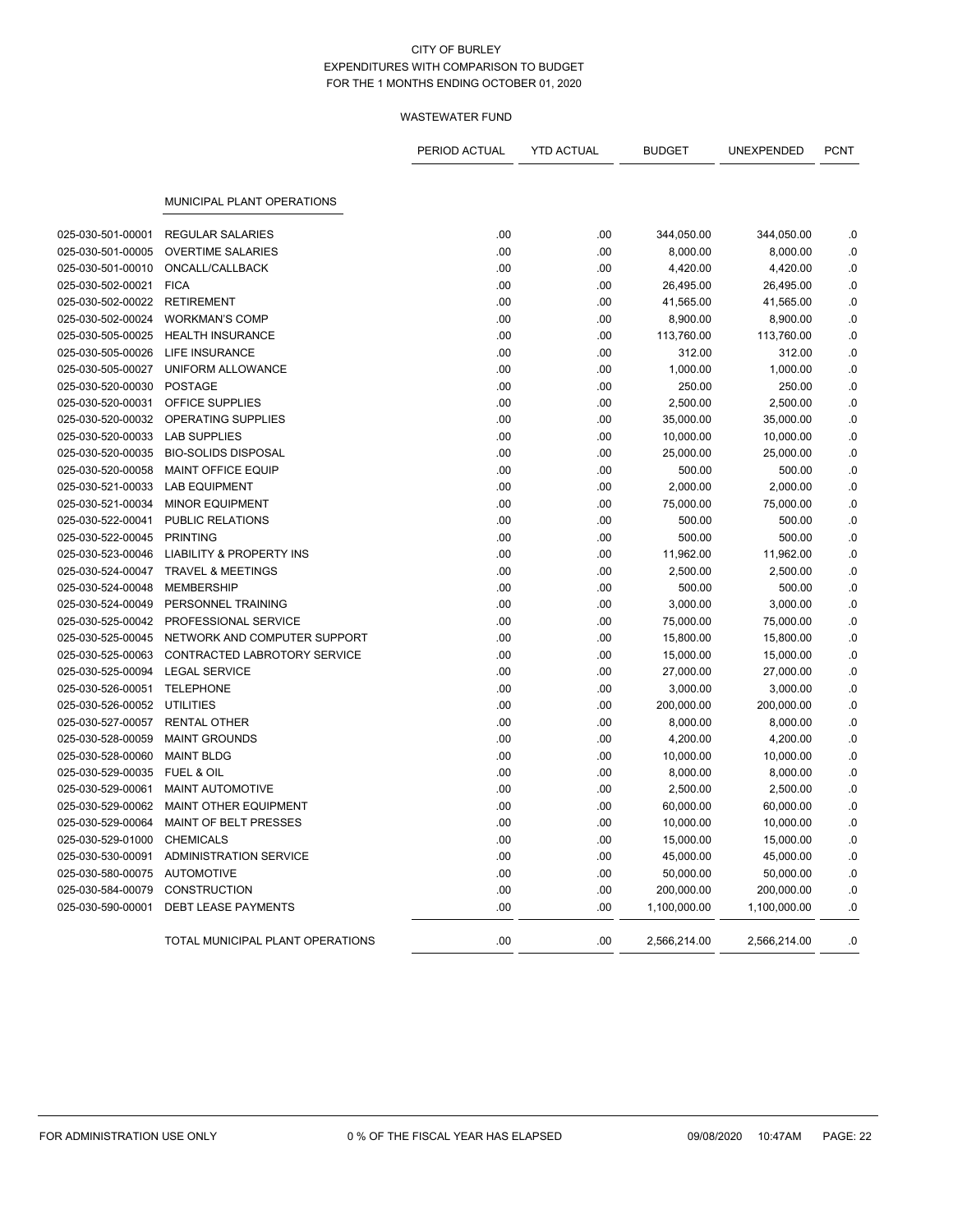|                   |                                     | PERIOD ACTUAL | <b>YTD ACTUAL</b> | <b>BUDGET</b> | UNEXPENDED   | <b>PCNT</b> |
|-------------------|-------------------------------------|---------------|-------------------|---------------|--------------|-------------|
|                   | <b>INDUSTRIAL PLANT OPERATIONS</b>  |               |                   |               |              |             |
| 025-070-501-00001 | <b>REGULAR SALARIES</b>             | .00           | .00               | 60,461.00     | 60,461.00    | .0          |
| 025-070-502-00021 | <b>FICA</b>                         | .00           | .00               | 4,500.00      | 4,500.00     | .0          |
| 025-070-502-00022 | <b>RETIREMENT</b>                   | .00           | .00               | 7,000.00      | 7,000.00     | .0          |
| 025-070-502-00024 | <b>WORKMAN'S COMP</b>               | .00           | .00               | 1,700.00      | 1,700.00     | .0          |
| 025-070-505-00025 | <b>HEALTH INSURANCE</b>             | .00           | .00               | 21,000.00     | 21,000.00    | .0          |
| 025-070-505-00026 | <b>LIFE INSURANCE</b>               | .00           | .00               | 60.00         | 60.00        | .0          |
| 025-070-505-00027 | UNIFORM ALLOWANCE                   | .00           | .00               | 200.00        | 200.00       | $\cdot$ 0   |
| 025-070-520-00032 | <b>OPERATING SUPPLIES</b>           | .00           | .00               | 20,000.00     | 20,000.00    | .0          |
| 025-070-520-00033 | <b>LAB SUPPLIES</b>                 | .00           | .00               | 2,000.00      | 2,000.00     | .0          |
| 025-070-520-00035 | <b>BIO-SOLIDS DISPOSAL</b>          | .00           | .00               | 25,000.00     | 25,000.00    | .0          |
| 025-070-521-00033 | <b>LAB EQUIPMENT</b>                | .00           | .00               | 1,000.00      | 1,000.00     | $\cdot$ 0   |
| 025-070-521-00034 | <b>MINOR EQUIPMENT</b>              | .00           | .00               | 50,000.00     | 50,000.00    | .0          |
| 025-070-523-00046 | <b>LIABILITY &amp; PROPERTY INS</b> | .00           | .00               | 11,962.00     | 11,962.00    | .0          |
| 025-070-525-00042 | PROFESSIONAL SERVICE                | .00           | .00               | 450,000.00    | 450,000.00   | .0          |
| 025-070-525-00045 | NETWORK AND COMPUTER SUPPORT        | .00           | .00               | 3,950.00      | 3,950.00     | .0          |
| 025-070-525-00063 | <b>CONTRACTED LABROTORY</b>         | .00           | .00               | 5,000.00      | 5,000.00     | .0          |
| 025-070-525-00094 | <b>LEGAL SERVICE</b>                | .00           | .00               | 10,000.00     | 10,000.00    | .0          |
| 025-070-526-00051 | <b>TELEPHONE</b>                    | .00           | .00               | 2,000.00      | 2,000.00     | $\cdot$ 0   |
| 025-070-526-00052 | <b>UTILITIES</b>                    | .00           | .00               | 175,000.00    | 175,000.00   | 0.0         |
| 025-070-527-00057 | <b>RENTAL OTHER</b>                 | .00           | .00               | 2,000.00      | 2,000.00     | .0          |
| 025-070-528-00059 | <b>MAINT GROUNDS</b>                | .00           | .00               | 50,000.00     | 50,000.00    | $0.$        |
| 025-070-528-00060 | <b>MAINT BLDG</b>                   | .00           | .00               | 5,000.00      | 5,000.00     | $\cdot$ 0   |
| 025-070-529-00035 | FUEL & OIL                          | .00           | .00               | 4,000.00      | 4,000.00     | .0          |
| 025-070-529-00061 | <b>MAINT AUTOMOTIVE</b>             | .00           | .00               | 2,000.00      | 2,000.00     | $\cdot$ 0   |
| 025-070-529-00062 | MAINT OTHER EQUIPMENT               | .00           | .00               | 25,000.00     | 25,000.00    | $\cdot$ 0   |
| 025-070-529-01000 | <b>CHEMICALS</b>                    | .00           | .00               | 150,000.00    | 150,000.00   | .0          |
| 025-070-530-00091 | <b>ADMINISTRATION SERVICE</b>       | .00           | .00               | 45,000.00     | 45,000.00    | $\cdot$ 0   |
| 025-070-584-00079 | <b>CONSTRUCTION</b>                 | .00           | .00               | 300,000.00    | 300,000.00   | .0          |
| 025-070-590-00007 | <b>DEBT LEASE PYMNTS</b>            | .00           | .00               | 157,561.00    | 157,561.00   | .0          |
| 025-070-590-00099 | <b>RESERVED FOR BOND PAYMENTS</b>   | .00           | .00               | 43,218.00     | 43,218.00    | .0          |
|                   | TOTAL INDUSTRIAL PLANT OPERATIONS   | .00           | .00               | 1,634,612.00  | 1,634,612.00 | .0          |
|                   | <b>TOTAL FUND EXPENDITURES</b>      | .00           | .00               | 5,115,000.00  | 5,115,000.00 | .0          |
|                   | NET REVENUE OVER EXPENDITURES       | .00           | .00               | .00           | .00          | .0          |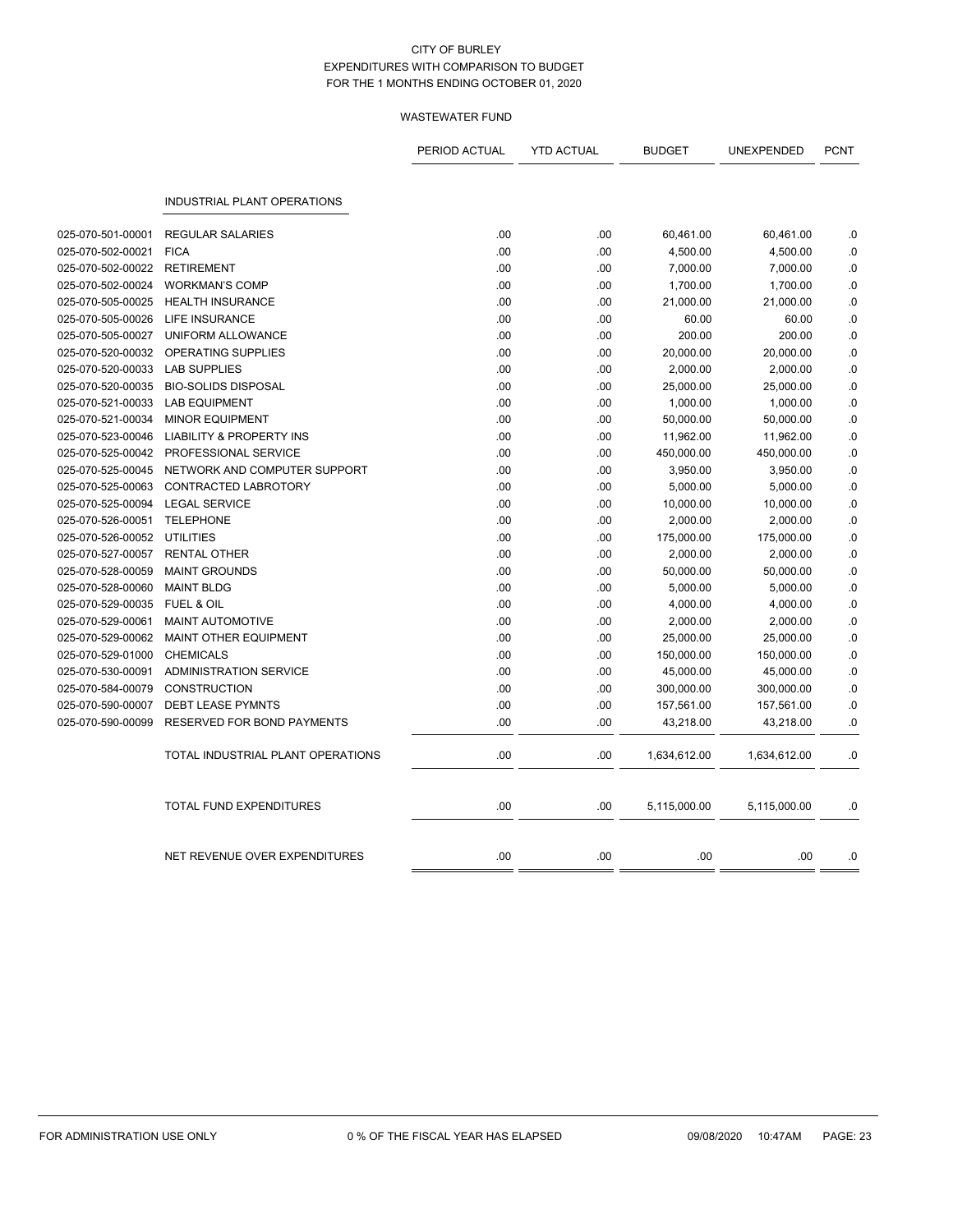# ELECTRIC FUND

|                   |                                   | PERIOD ACTUAL | <b>YTD ACTUAL</b> | <b>BUDGET</b> | <b>UNEARNED</b> | <b>PCNT</b> |
|-------------------|-----------------------------------|---------------|-------------------|---------------|-----------------|-------------|
|                   | ELECTRIC DEPARTMENT REVENUE       |               |                   |               |                 |             |
| 030-010-010-00001 | <b>ENERGY BILLED</b>              | .00           | .00               | 8,875,000.00  | 8,875,000.00    | .0          |
| 030-010-010-00002 | <b>CONNECT FEE</b>                | .00           | .00               | 38,000.00     | 38,000.00       | .0          |
| 030-010-010-00003 | <b>ELECTRIC OTHER REVENUE</b>     | .00           | .00               | 12,000.00     | 12,000.00       | .0          |
| 030-010-010-00005 | <b>ELECTRIC MISC</b>              | .00           | .00               | 2,400.00      | 2,400.00        | .0          |
| 030-010-010-00006 | <b>CONSERVATION GRANTS-BPA</b>    | .00           | .00               | 150,000.00    | 150,000.00      | .0          |
| 030-010-010-00071 | <b>INTEREST EARNED</b>            | .00.          | .00               | 20,000.00     | 20,000.00       | .0          |
| 030-010-010-00073 | CUST CONTRIBUTIONS - AID OF CO    | .00           | .00               | 240,000.00    | 240,000.00      | .0          |
|                   | TOTAL ELECTRIC DEPARTMENT REVENUE | .00.          | .00               | 9,337,400.00  | 9,337,400.00    | .0          |
|                   | <b>TOTAL FUND REVENUE</b>         | .00           | .00               | 9,337,400.00  | 9,337,400.00    | .0          |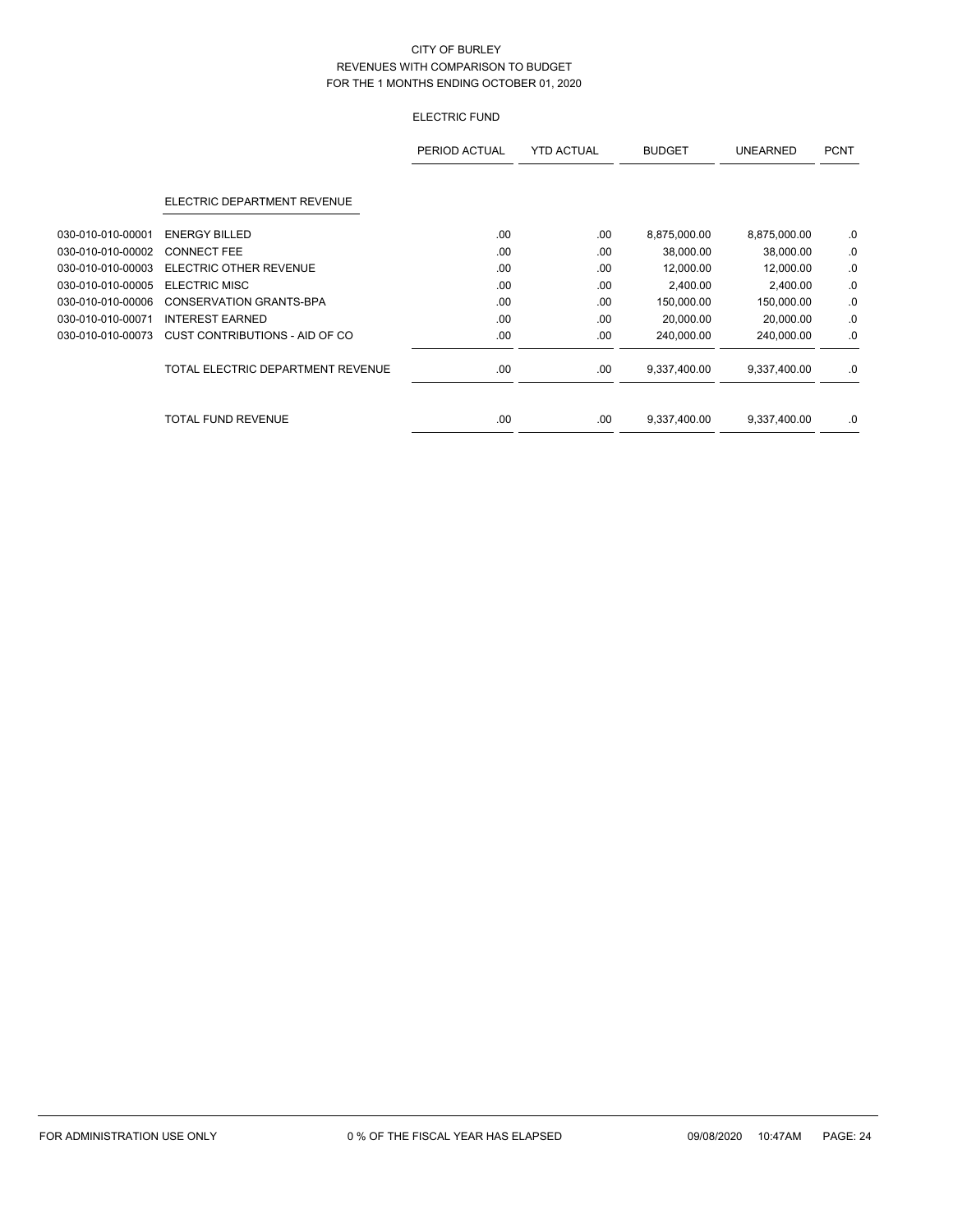## ELECTRIC FUND

|                   |                                     | PERIOD ACTUAL | <b>YTD ACTUAL</b> | <b>BUDGET</b> | UNEXPENDED   | <b>PCNT</b> |
|-------------------|-------------------------------------|---------------|-------------------|---------------|--------------|-------------|
|                   | <b>ELECTRIC DEPARTMENT</b>          |               |                   |               |              |             |
| 030-010-501-00001 | <b>REGULAR SALARIES</b>             | .00           | .00               | 577,900.00    | 577,900.00   | .0          |
| 030-010-501-00005 | <b>OVERTIME SALARIES</b>            | .00           | .00               | 5,000.00      | 5,000.00     | .0          |
| 030-010-501-00010 | ONCALL/CALLBACK SALARIES            | .00           | .00               | 2,000.00      | 2,000.00     | .0          |
| 030-010-502-00021 | <b>FICA</b>                         | .00           | .00               | 44,210.00     | 44,210.00    | $\cdot$ 0   |
| 030-010-502-00022 | <b>RETIREMENT</b>                   | .00           | .00               | 69,001.00     | 69,001.00    | $\cdot$ 0   |
| 030-010-502-00024 | <b>WORKMAN'S COMP</b>               | .00           | .00               | 7,765.00      | 7,765.00     | .0          |
| 030-010-505-00025 | <b>HEALTH INSURANCE</b>             | .00           | .00               | 151,680.00    | 151,680.00   | .0          |
| 030-010-505-00026 | LIFE INSURANCE AMOUNT               | .00           | .00               | 416.00        | 416.00       | .0          |
| 030-010-505-00027 | UNIFORM ALLOWANCE                   | .00           | .00               | 7,500.00      | 7,500.00     | $\cdot$ 0   |
| 030-010-520-00030 | <b>POSTAGE</b>                      | .00           | .00               | 800.00        | 800.00       | .0          |
| 030-010-520-00031 | OFFICE SUPPLIES                     | .00           | .00               | 5,500.00      | 5,500.00     | .0          |
| 030-010-520-00032 | OPERATING SUPPLIES                  | .00           | .00               | 16,200.00     | 16,200.00    | .0          |
| 030-010-520-00058 | MAINT OFFICE EQUIP                  | .00           | .00               | 2,000.00      | 2,000.00     | .0          |
| 030-010-521-00033 | <b>ITEMS FOR RESALE</b>             | .00           | .00               | 5,852,000.00  | 5,852,000.00 | .0          |
| 030-010-521-00034 | <b>MINOR EQUIPMENT</b>              | .00           | .00               | 15,000.00     | 15,000.00    | $\cdot$ 0   |
| 030-010-522-00045 | <b>PRINTING</b>                     | .00           | .00               | 4,500.00      | 4,500.00     | .0          |
| 030-010-523-00046 | <b>LIABILITY &amp; PROPERTY INS</b> | .00           | .00               | 13,780.00     | 13,780.00    | $\cdot$ 0   |
| 030-010-524-00047 | <b>TRAVEL &amp; MEETINGS</b>        | .00           | .00               | 14,000.00     | 14,000.00    | .0          |
| 030-010-524-00048 | <b>MEMBERSHIP</b>                   | .00           | .00               | 47,250.00     | 47,250.00    | .0          |
| 030-010-524-00049 | PERSONNEL TRAINING                  | .00           | .00               | 14,000.00     | 14,000.00    | $\cdot$ 0   |
| 030-010-525-00036 | <b>TEMPS CONTRACTED SERVICE</b>     | .00           | .00               | 26,000.00     | 26,000.00    | .0          |
| 030-010-525-00042 | PROFESSIONAL SERVICE                | .00           | .00               | 7,000.00      | 7,000.00     | .0          |
| 030-010-525-00045 | NETWORK AND COMPUTER SUPPORT        | .00           | .00               | 25,641.00     | 25,641.00    | .0          |
| 030-010-525-00050 | <b>CLEANING SERVICE</b>             | .00           | .00               | 2,000.00      | 2,000.00     | $\cdot$ 0   |
| 030-010-525-00067 | <b>CONTRACTED SERVICE</b>           | .00           | .00               | 5,000.00      | 5,000.00     | $\cdot$ 0   |
| 030-010-525-00094 | <b>LEGAL SERVICE</b>                | .00           | .00               | 27,500.00     | 27,500.00    | .0          |
| 030-010-526-00051 | <b>TELEPHONE</b>                    | .00           | .00               | 2,500.00      | 2,500.00     | $\cdot$ 0   |
| 030-010-526-00052 | <b>UTILITIES</b>                    | .00           | .00               | 72,000.00     | 72,000.00    | .0          |
| 030-010-527-00055 | <b>RENTAL BLDG</b>                  | .00           | .00               | 45,000.00     | 45,000.00    | 0.          |
| 030-010-527-00057 | <b>RENTAL OTHER</b>                 | .00           | .00               | 400.00        | 400.00       | .0          |
| 030-010-528-00059 | <b>MAINT GROUNDS</b>                | .00           | .00               | 2,000.00      | 2,000.00     | .0          |
| 030-010-528-00060 | <b>MAINT BLDG</b>                   | .00           | .00               | 12,000.00     | 12,000.00    | .0          |
| 030-010-528-00070 | SUBSTATION MAINTENANCE              | .00           | .00               | 72,000.00     | 72,000.00    | .0          |
| 030-010-529-00035 | FUEL & OIL                          | .00           | .00               | 12,500.00     | 12,500.00    | .0          |
| 030-010-529-00061 | <b>MAINT AUTOMOTIVE</b>             | .00           | .00               | 15,750.00     | 15,750.00    | .0          |
| 030-010-529-00062 | MAINT OTHER EQUIPMENT               | .00           | .00               | 6,200.00      | 6,200.00     | .0          |
| 030-010-530-00065 | <b>BANK SERVICE CHARGE</b>          | .00           | .00               | 7,200.00      | 7,200.00     | 0.          |
| 030-010-530-00066 | <b>BAD DEBTS</b>                    | .00           | .00               | 3,000.00      | 3,000.00     | .0          |
| 030-010-530-00067 | DEPOSIT INTEREST EXPENSE            | .00           | .00               | 3,200.00      | 3,200.00     | .0          |
| 030-010-530-00080 | <b>FRANCHISE FEE</b>                | .00           | .00               | 449,045.00    | 449,045.00   | .0          |
| 030-010-530-00091 | <b>ADMINISTRATION SERVICE</b>       | .00           | .00               | 910,667.00    | 910,667.00   | .0          |
| 030-010-532-00010 | <b>ELECTRONIC METERS</b>            | .00           | .00               | 45,000.00     | 45,000.00    | .0          |
| 030-010-532-00020 | <b>GIS IMPLEMENTATION</b>           | .00           | .00               | 12,000.00     | 12,000.00    | .0          |
| 030-010-580-00074 | OFFICE EQUIPMENT                    | .00           | .00               | 1,000.00      | 1,000.00     | .0          |
| 030-010-580-00075 | <b>AUTOMOTIVE</b>                   | .00           | .00               | 62,000.00     | 62,000.00    | .0          |
| 030-010-580-00076 | OTHER MACHINERY                     | .00           | .00               | 8,000.00      | 8,000.00     | .0          |
| 030-010-584-00073 | OTHER IMPROVEMENTS                  | .00           | .00               | 3,000.00      | 3,000.00     | .0          |
| 030-010-584-00079 | <b>CONSTRUCTION</b>                 | .00           | .00               | 320,000.00    | 320,000.00   | .0          |
| 030-010-584-00090 | CONSERVATION                        | .00           | .00               | 150,000.00    | 150,000.00   | .0          |
| 030-010-584-00094 | <b>ENERGY CONSERVATION PROJECTS</b> | .00           | .00               | 55,000.00     | 55,000.00    | .0          |
| 030-010-590-00097 | TO FUND BALANCE/FUTURE RESERVE      | .00           | .00.              | 124,295.00    | 124,295.00   | 0.          |
|                   |                                     |               |                   |               |              |             |

FOR ADMINISTRATION USE ONLY 0 % OF THE FISCAL YEAR HAS ELAPSED 09/08/2020 10:47AM PAGE: 25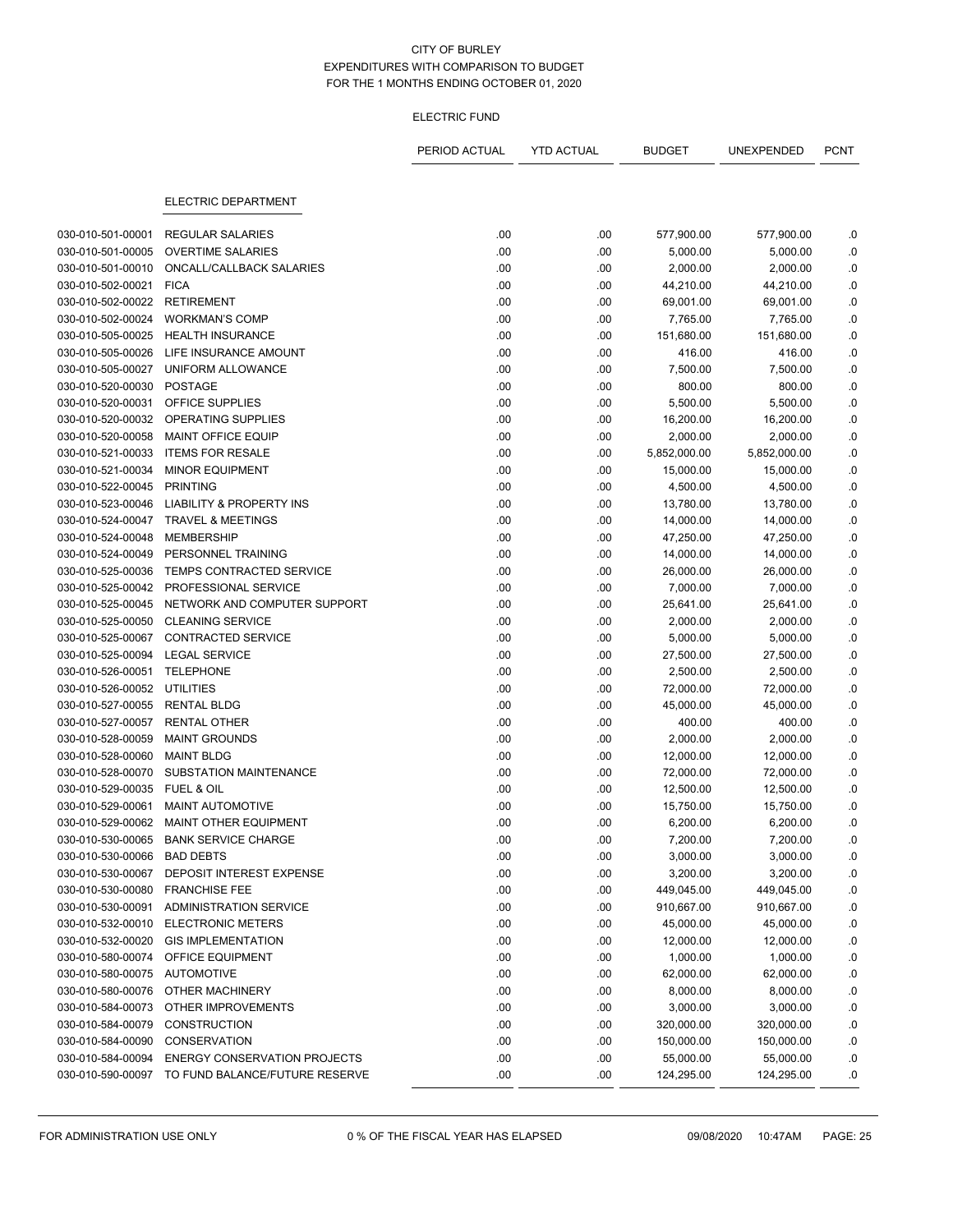# ELECTRIC FUND

|                               | PERIOD ACTUAL | <b>YTD ACTUAL</b> | <b>BUDGET</b> | <b>UNEXPENDED</b> | <b>PCNT</b> |
|-------------------------------|---------------|-------------------|---------------|-------------------|-------------|
| TOTAL ELECTRIC DEPARTMENT     | .00           | .00               | 9,337,400.00  | 9,337,400.00      | $.0 \,$     |
| TOTAL FUND EXPENDITURES       | .00           | .00               | 9,337,400.00  | 9,337,400.00      | .0          |
| NET REVENUE OVER EXPENDITURES | .00           | .00               | .00           | .00               | .0          |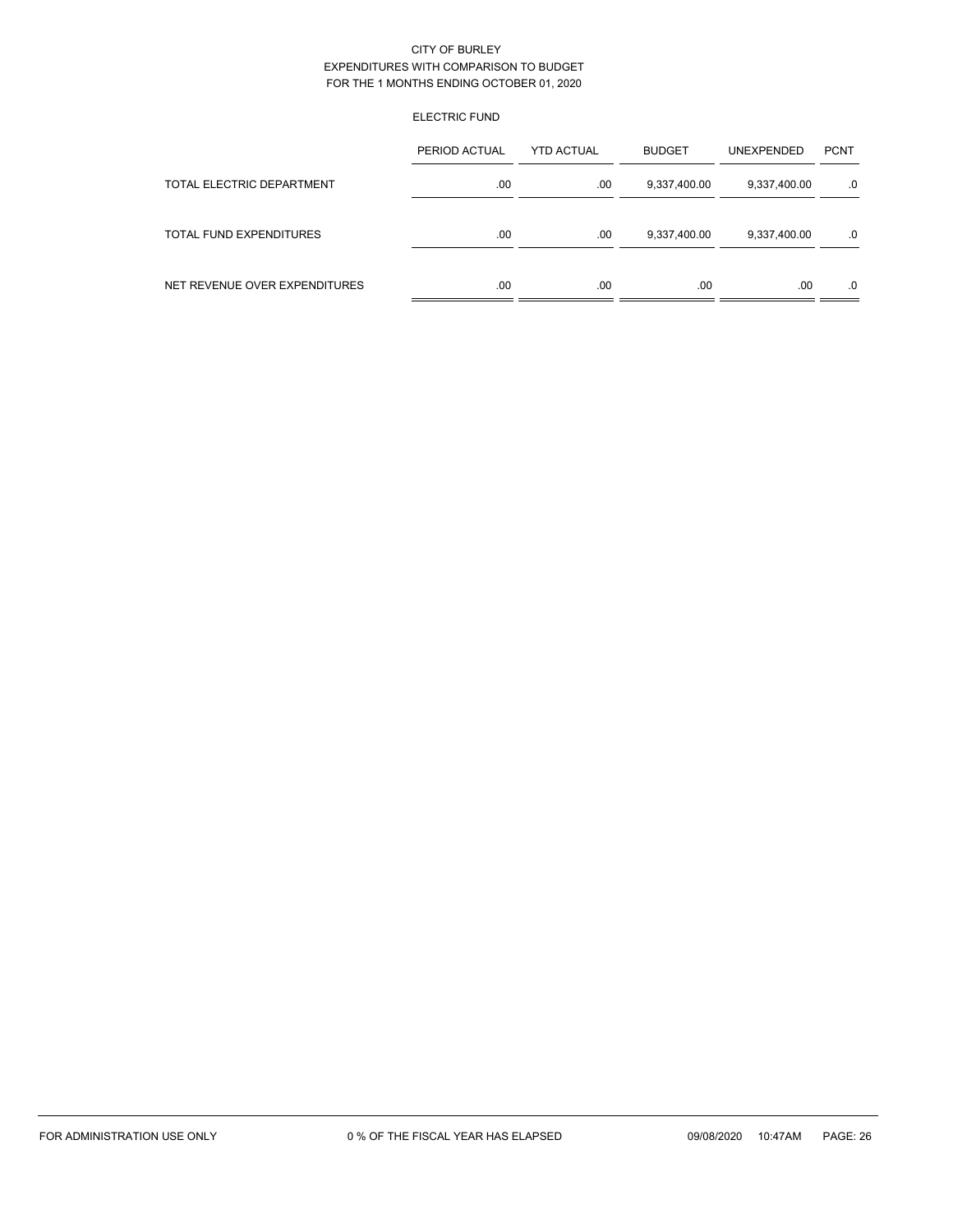# LIBRARY FUND

|                   |                               | PERIOD ACTUAL | <b>YTD ACTUAL</b> | <b>BUDGET</b> | <b>UNEARNED</b> | <b>PCNT</b> |
|-------------------|-------------------------------|---------------|-------------------|---------------|-----------------|-------------|
|                   | <b>LIBRARY REVENUE</b>        |               |                   |               |                 |             |
| 040-010-010-00001 | PROPERTY TAXES-PERMANENT LEVY | .00           | .00               | 195,444.00    | 195,444.00      | .0          |
| 040-010-010-00002 | PROPERTY TAX-OVERIDE LEVY     | .00           | .00               | 277,280.00    | 277,280.00      | .0          |
| 040-010-010-00005 | MISCELLANEOUS REVENUE         | .00           | .00               | 5,400.00      | 5,400.00        | .0          |
| 040-010-010-00010 | <b>DONATIONS</b>              | .00           | .00               | 1,300.00      | 1,300.00        | .0          |
| 040-010-010-00040 | <b>LIBRARY FINES</b>          | .00           | .00               | 6,200.00      | 6,200.00        | .0          |
| 040-010-010-00050 | NON-RESIDENT LIBRARY CARD     | .00           | .00               | 7,200.00      | 7,200.00        | .0          |
| 040-010-010-00067 | <b>LIBRARY GRANT</b>          | .00           | .00               | 30,000.00     | 30,000.00       | .0          |
| 040-010-010-00071 | <b>INTEREST EARNED</b>        | .00           | .00               | 6,000.00      | 6,000.00        | .0          |
| 040-010-010-00091 | OPERATING TRANSFER GENERAL    | .00           | .00               | 18,000.00     | 18,000.00       | .0          |
|                   | <b>TOTAL LIBRARY REVENUE</b>  | .00           | .00               | 546,824.00    | 546,824.00      | .0          |
|                   | <b>TOTAL FUND REVENUE</b>     | .00           | .00               | 546,824.00    | 546,824.00      | .0          |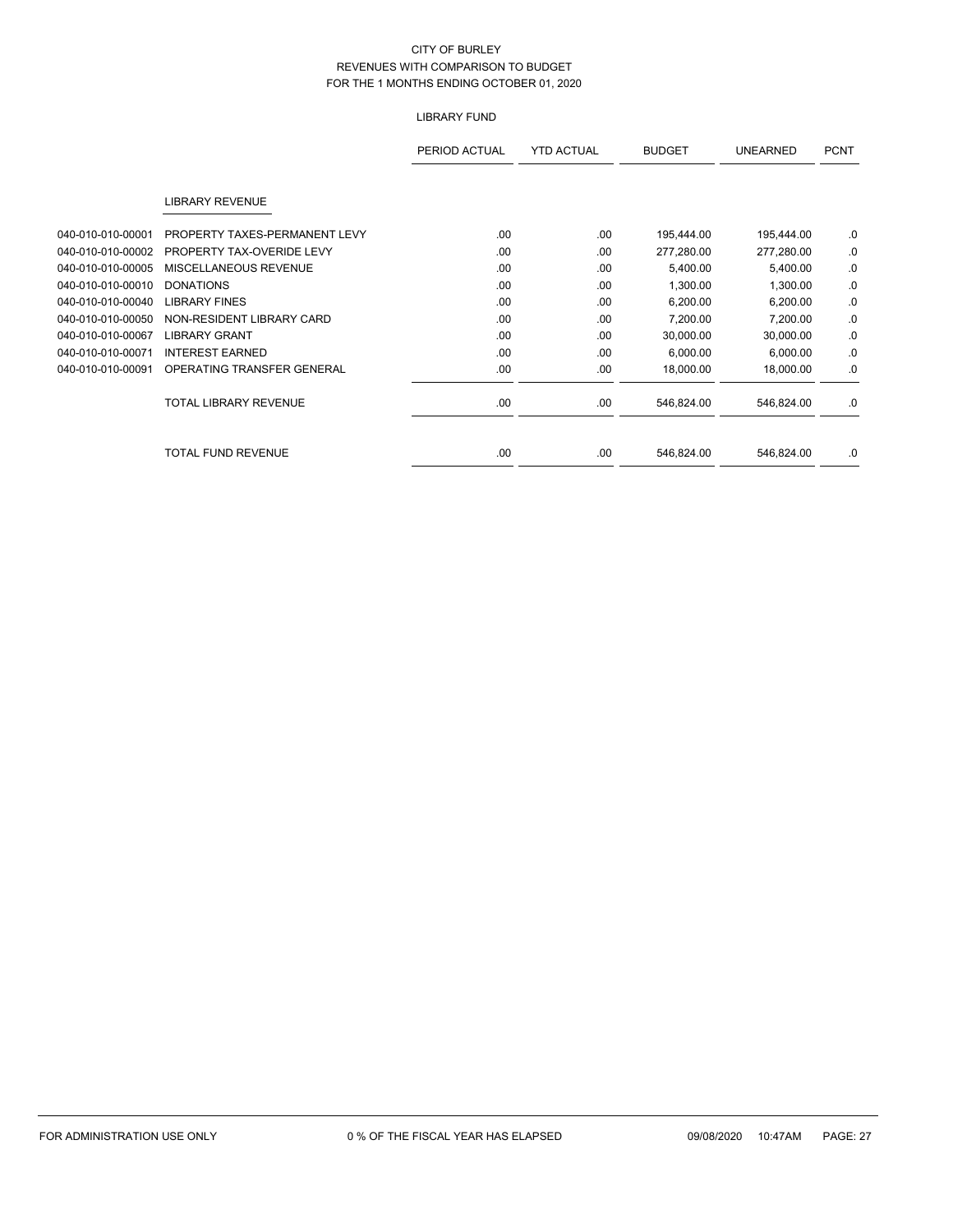# LIBRARY FUND

|                                        |                                                      | PERIOD ACTUAL | <b>YTD ACTUAL</b> | <b>BUDGET</b>           | UNEXPENDED              | <b>PCNT</b>     |
|----------------------------------------|------------------------------------------------------|---------------|-------------------|-------------------------|-------------------------|-----------------|
|                                        | <b>LIBRARY</b>                                       |               |                   |                         |                         |                 |
|                                        |                                                      |               |                   |                         |                         |                 |
| 040-010-501-00001<br>040-010-501-00002 | <b>REGULAR SALARIES</b><br><b>PART TIME SALARIES</b> | .00<br>.00    | .00<br>.00        | 110,953.00              | 110,953.00              | .0              |
| 040-010-502-00021                      | <b>FICA</b>                                          | .00           | .00               | 137,601.00<br>20,831.00 | 137,601.00<br>20,831.00 | .0<br>$\cdot$ 0 |
| 040-010-502-00022                      | <b>RETIREMENT</b>                                    | .00           | .00               | 20,831.00               | 20,831.00               | .0              |
| 040-010-502-00024                      | <b>WORKMAN'S COMP</b>                                | .00           | .00               | 1,117.00                | 1,117.00                | 0.0             |
| 040-010-505-00025                      | <b>HEALTH INSURANCE</b>                              | .00           | .00               | 39,058.00               | 39,058.00               | .0              |
| 040-010-505-00026                      | LIFE INSURANCE AMOUNT                                | .00           | .00               | 102.00                  | 102.00                  | $\cdot$ 0       |
| 040-010-520-00030                      | <b>POSTAGE</b>                                       | .00           | .00               | 3,000.00                | 3,000.00                | .0              |
| 040-010-520-00031                      | OFFICE SUPPLIES                                      | .00           | .00               | 3,200.00                | 3,200.00                | 0.0             |
| 040-010-520-00032                      | OPERATING SUPPLIES                                   | .00           | .00               | 5,500.00                | 5,500.00                | 0.0             |
| 040-010-520-00058                      | <b>MAINT OFFICE EQUIP</b>                            | .00           | .00               | 750.00                  | 750.00                  | .0              |
| 040-010-520-00100                      | NEWSPAPER SUBSCRIPTIONS                              | .00           | .00               | 2,000.00                | 2,000.00                | .0              |
| 040-010-520-00101                      | <b>ADULT PERIODICALS</b>                             | .00           | .00               | 1,200.00                | 1,200.00                | 0.0             |
| 040-010-520-00103                      | <b>ADULT BOOKS</b>                                   | .00           | .00               | 47,000.00               | 47,000.00               | 0.0             |
| 040-010-520-00112                      | <b>COMPUTER SOFTWARE</b>                             | .00           | .00               | 1,000.00                | 1,000.00                | 0.0             |
| 040-010-520-00113                      | <b>COMPUTER SUPPLIES</b>                             | .00           | .00               | 500.00                  | 500.00                  | .0              |
| 040-010-520-00114                      | <b>COMPUTER SUPPORT</b>                              | .00           | .00               | 27,825.00               | 27,825.00               | .0              |
| 040-010-520-00115                      | <b>COMPUTER REPLACEMENT</b>                          | .00           | .00               | 4,500.00                | 4,500.00                | .0              |
| 040-010-521-00034                      | <b>MINOR EQUIPMENT</b>                               | .00           | .00               | 1,500.00                | 1,500.00                | .0              |
| 040-010-522-00041                      | <b>PUBLIC RELATIONS</b>                              | .00           | .00               | 700.00                  | 700.00                  | .0              |
| 040-010-522-00044                      | <b>ADVERTISING</b>                                   | .00           | .00               | 300.00                  | 300.00                  | .0              |
| 040-010-522-00045                      | <b>PRINTING</b>                                      | .00           | .00               | 800.00                  | 800.00                  | .0              |
| 040-010-523-00046                      | <b>LIABILITY &amp; PROPERTY INS</b>                  | .00           | .00               | 10,640.00               | 10,640.00               | .0              |
| 040-010-524-00047                      | <b>TRAVEL &amp; MEETINGS</b>                         | .00           | .00               | 3,400.00                | 3,400.00                | .0              |
| 040-010-524-00048                      | <b>MEMBERSHIP</b>                                    | .00           | .00               | 153.00                  | 153.00                  | .0              |
| 040-010-524-00049                      | PERSONNEL TRAINING                                   | .00           | .00               | 2,000.00                | 2,000.00                | .0              |
| 040-010-525-00042                      | PROFESSIONAL SERVICE                                 | .00           | .00               | 18,000.00               | 18,000.00               | .0              |
| 040-010-525-00047                      | GRANT#1                                              | .00           | .00               | 30,000.00               | 30,000.00               | .0              |
| 040-010-525-00048                      | <b>PROGRAMS</b>                                      | .00           | .00               | 4,750.00                | 4,750.00                | .0              |
| 040-010-525-00049                      | <b>CLEANING SUPPLIES</b>                             | .00           | .00               | 400.00                  | 400.00                  | .0              |
| 040-010-525-00050                      | <b>CLEANING SERVICE</b>                              | .00           | .00               | 3,960.00                | 3,960.00                | .0              |
| 040-010-525-00094                      | <b>LEGAL SERVICE</b>                                 | .00           | .00               | 6,000.00                | 6,000.00                | .0              |
| 040-010-526-00051                      | <b>TELEPHONE</b>                                     | .00           | .00               | 3,000.00                | 3,000.00                | .0              |
| 040-010-526-00052                      | <b>UTILITIES</b>                                     | .00           | .00               | 3,500.00                | 3,500.00                | .0              |
| 040-010-527-00057                      | <b>RENTAL OTHER</b>                                  | .00           | .00               | 4,100.00                | 4,100.00                | .0              |
| 040-010-528-00059                      | <b>MAINT GROUNDS</b>                                 | .00           | .00               | 700.00                  | 700.00                  | .0              |
| 040-010-528-00060 MAINT BLDG           |                                                      | .00           | .00               | 3,000.00                | 3,000.00                | 0.              |
|                                        | 040-010-530-00091 ADMINISTRATION SERVICE             | .00           | .00               | 4,120.00                | 4,120.00                | .0              |
|                                        | 040-010-584-00073 OTHER IMPROVEMENTS                 | .00           | .00               | 12,000.00               | 12,000.00               | $.0\,$          |
| 040-010-584-00097 CONTINGENCY          |                                                      | .00           | .00               | 6,833.00                | 6,833.00                | 0.              |
|                                        |                                                      |               |                   |                         |                         |                 |
|                                        | <b>TOTAL LIBRARY</b>                                 | .00           | .00               | 546,824.00              | 546,824.00              | .0              |
|                                        | TOTAL FUND EXPENDITURES                              | .00           | .00               | 546,824.00              | 546,824.00              | .0              |
|                                        | NET REVENUE OVER EXPENDITURES                        | .00           | .00               | .00                     | .00                     | .0              |
|                                        |                                                      |               |                   |                         |                         |                 |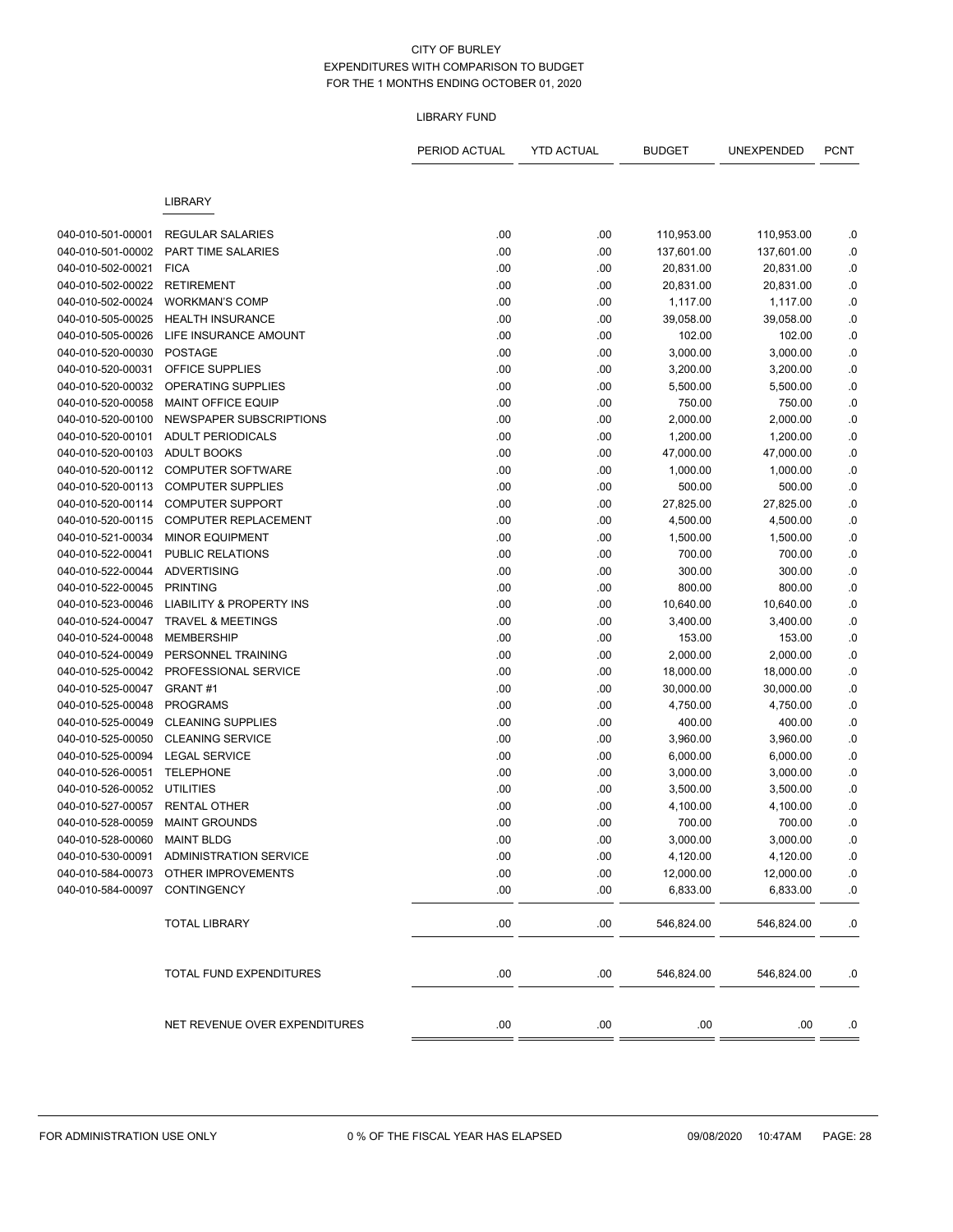# SANITATION FUND

|                   |                            | PERIOD ACTUAL | <b>YTD ACTUAL</b> | <b>BUDGET</b> | <b>UNEARNED</b> | <b>PCNT</b> |
|-------------------|----------------------------|---------------|-------------------|---------------|-----------------|-------------|
|                   |                            |               |                   |               |                 |             |
| 050-010-010-00001 | SANITATION SERVICES        | .00           | .00               | 1,145,000.00  | 1,145,000.00    | .0          |
| 050-010-010-00005 | SANITATION BILLED REVENUE  | .00           | .00               | 116,500.00    | 116,500.00      | .0          |
| 050-010-010-00012 | <b>MISC REVENUE</b>        | .00           | .00               | 25,000.00     | 25,000.00       | .0          |
| 050-010-010-00015 | <b>TRANSFER FOR WEEDS</b>  | .00           | .00               | 31.000.00     | 31,000.00       | .0          |
| 050-010-010-00071 | <b>SANITATION INTEREST</b> | .00           | .00               | 5,000.00      | 5,000.00        | .0          |
|                   | TOTAL SOURCE 010           | .00           | .00               | 1,322,500.00  | 1.322.500.00    | .0          |
|                   | <b>TOTAL FUND REVENUE</b>  | .00.          | .00               | 1.322.500.00  | 1.322.500.00    | .0          |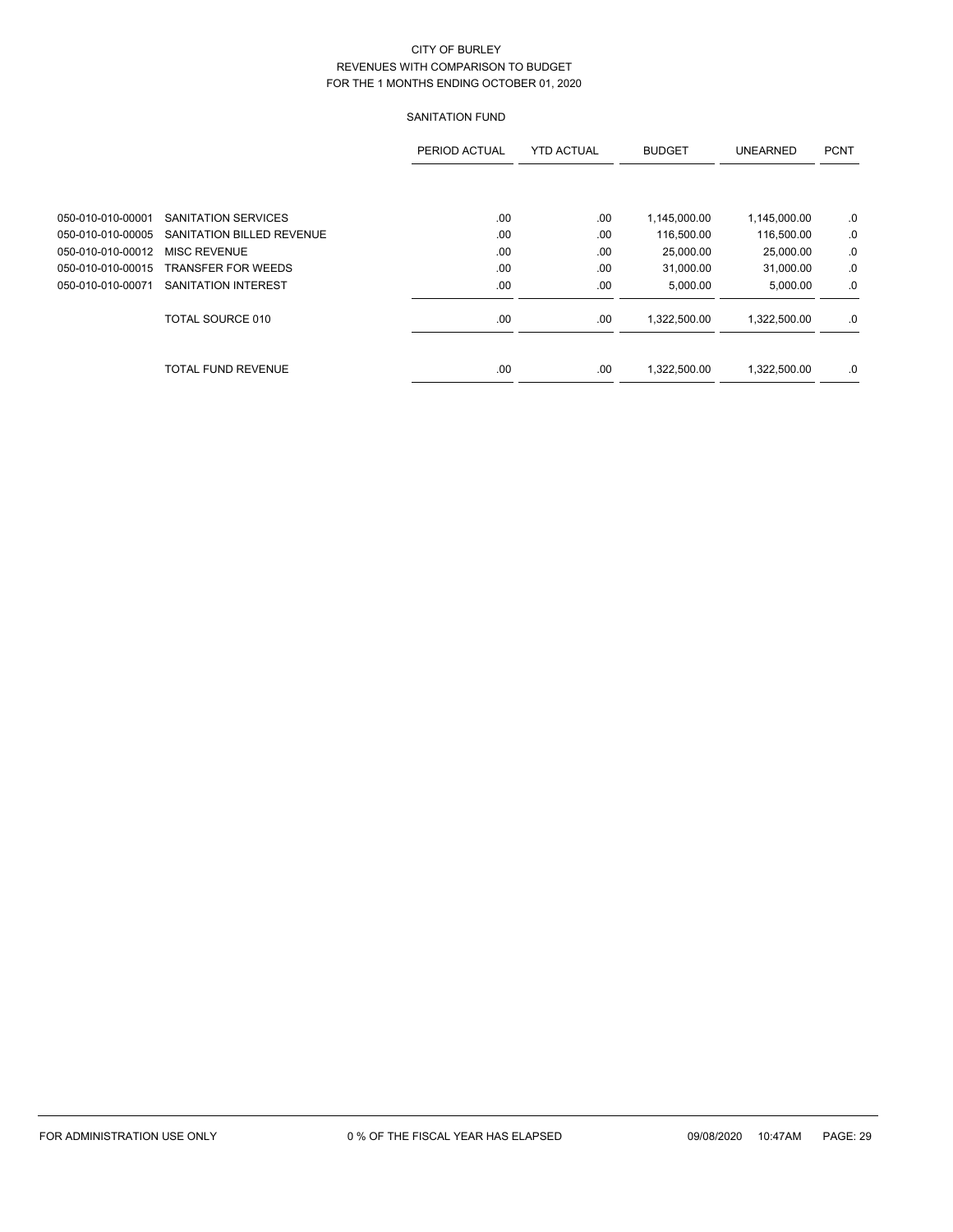# SANITATION FUND

|                   |                                          | PERIOD ACTUAL | <b>YTD ACTUAL</b> | <b>BUDGET</b> | UNEXPENDED   | <b>PCNT</b> |
|-------------------|------------------------------------------|---------------|-------------------|---------------|--------------|-------------|
|                   |                                          |               |                   |               |              |             |
|                   | SANITATION                               |               |                   |               |              |             |
| 050-010-501-00001 | <b>REGULAR SALARIES</b>                  | .00           | .00               | 345,610.00    | 345,610.00   | .0          |
| 050-010-502-00021 | <b>FICA</b>                              | .00           | .00               | 26,440.00     | 26,440.00    | .0          |
| 050-010-502-00022 | <b>RETIREMENT</b>                        | .00           | .00               | 41,266.00     | 41,266.00    | .0          |
| 050-010-502-00024 | <b>WORKMAN'S COMP</b>                    | .00           | .00               | 23,725.00     | 23,725.00    | .0          |
| 050-010-505-00025 | <b>HEALTH INSURANCE</b>                  | .00           | .00               | 151,680.00    | 151,680.00   | $\cdot$ 0   |
| 050-010-505-00026 | LIFE INSURANCE AMOUNT                    | .00           | .00               | 416.00        | 416.00       | .0          |
| 050-010-505-00027 | <b>UNIFORM ALLOWANCE</b>                 | .00           | .00               | 7,000.00      | 7,000.00     | .0          |
| 050-010-520-00030 | <b>POSTAGE</b>                           | .00           | .00               | 200.00        | 200.00       | $0.$        |
| 050-010-520-00031 | OFFICE SUPPLIES                          | .00           | .00               | 500.00        | 500.00       | .0          |
| 050-010-520-00032 | OPERATING SUPPLIES                       | .00           | .00               | 7,500.00      | 7,500.00     | $0.$        |
| 050-010-520-00033 | LANDFILL/GREEN WASTE FEES                | .00           | .00               | 66,000.00     | 66,000.00    | .0          |
| 050-010-520-00058 | <b>MAINT OFFICE EQUIP</b>                | .00           | .00               | 200.00        | 200.00       | .0          |
| 050-010-521-00034 | <b>MINOR EQUIPMENT</b>                   | .00           | .00               | 50,000.00     | 50,000.00    | $0.$        |
| 050-010-521-00035 | <b>CONTAINER MAINTENANCE</b>             | .00           | .00               | 54,488.00     | 54,488.00    | .0          |
| 050-010-522-00041 | <b>PUBLIC RELATIONS</b>                  | .00           | .00               | 50.00         | 50.00        | $\cdot$ 0   |
| 050-010-522-00044 | <b>ADVERTISING</b>                       | .00           | .00               | 500.00        | 500.00       | .0          |
| 050-010-522-00045 | <b>PRINTING</b>                          | .00           | .00               | 500.00        | 500.00       | .0          |
| 050-010-523-00046 | <b>LIABILITY &amp; PROPERTY INS</b>      | .00           | .00               | 9,349.00      | 9,349.00     | .0          |
| 050-010-524-00047 | <b>TRAVEL &amp; MEETINGS</b>             | .00           | .00               | 500.00        | 500.00       | .0          |
| 050-010-524-00049 | PERSONNEL TRAINING                       | .00           | .00               | 300.00        | 300.00       | $0.$        |
| 050-010-525-00036 | TEMPS CONTRACTED SERVICE                 | .00           | .00               | 25,000.00     | 25,000.00    | .0          |
| 050-010-525-00042 | PROFESSIONAL SERVICE                     | .00           | .00               | 6,000.00      | 6,000.00     | .0          |
| 050-010-525-00045 | NETWORK AND COMPUTER SUPPORT             | .00           | .00               | 2,500.00      | 2,500.00     | .0          |
| 050-010-525-00050 | <b>CLEANING SERVICE</b>                  | .00           | .00               | 1,500.00      | 1,500.00     | .0          |
| 050-010-525-00066 | <b>WEED ERADICATION</b>                  | .00           | .00               | 50,000.00     | 50,000.00    | $\cdot$ 0   |
| 050-010-525-00067 | <b>CONTRACTED SERVICE</b>                | .00           | .00               | 2,500.00      | 2,500.00     | .0          |
| 050-010-525-00094 | <b>LEGAL SERVICE</b>                     | .00           | .00               | 9,000.00      | 9,000.00     | .0          |
| 050-010-526-00051 | <b>TELEPHONE</b>                         | .00           | .00               | 3,000.00      | 3,000.00     | $0.$        |
| 050-010-526-00052 | UTILITIES                                | .00           | .00               | 1,500.00      | 1,500.00     | .0          |
| 050-010-527-00057 | <b>RENTAL OTHER</b>                      | .00           | .00               | 1,500.00      | 1,500.00     | .0          |
| 050-010-528-00059 | <b>MAINT GROUNDS</b>                     | .00           | .00               | 500.00        | 500.00       | .0          |
| 050-010-528-00060 | <b>MAINT BLDG</b>                        | .00           | .00               | 1,500.00      | 1,500.00     | .0          |
| 050-010-529-00035 | <b>FUEL &amp; OIL</b>                    | .00           | .00               | 65,000.00     | 65,000.00    | .0          |
| 050-010-529-00061 | <b>MAINT AUTOMOTIVE</b>                  | .00           | .00               | 75,000.00     | 75,000.00    | .0          |
| 050-010-529-00062 | MAINT OTHER EQUIPMENT                    | .00           | .00               | 9,000.00      | 9,000.00     | $\cdot$ 0   |
| 050-010-530-00082 | ROAD USE AND SHOP                        | .00           | .00               | 60,000.00     | 60,000.00    | $\cdot$ 0   |
|                   | 050-010-530-00091 ADMINISTRATION SERVICE | .00           | .00               | 25,000.00     | 25,000.00    | .0          |
|                   | 050-010-580-00074 OFFICE EQUIPMENT       | .00           | .00               | 1,000.00      | 1,000.00     | .0          |
| 050-010-580-00075 | AUTOMOTIVE                               | .00           | .00               | 58,300.00     | 58,300.00    | .0          |
| 050-010-580-00076 | OTHER MACHINERY                          | .00           | .00               | 9,000.00      | 9,000.00     | .0          |
| 050-010-584-00073 | OTHER IMPROVEMENTS                       | .00           | .00               | 74,125.00     | 74,125.00    | .0          |
| 050-010-584-00097 | CONTINGENCY                              | .00           | .00               | 55,351.00     | 55,351.00    | .0          |
|                   | <b>TOTAL SANITATION</b>                  | .00           | .00               | 1,322,500.00  | 1,322,500.00 | .0          |
|                   | TOTAL FUND EXPENDITURES                  | .00           | .00               | 1,322,500.00  | 1,322,500.00 | .0          |
|                   | NET REVENUE OVER EXPENDITURES            | .00           | .00               | .00           | .00          | .0          |
|                   |                                          |               |                   |               |              |             |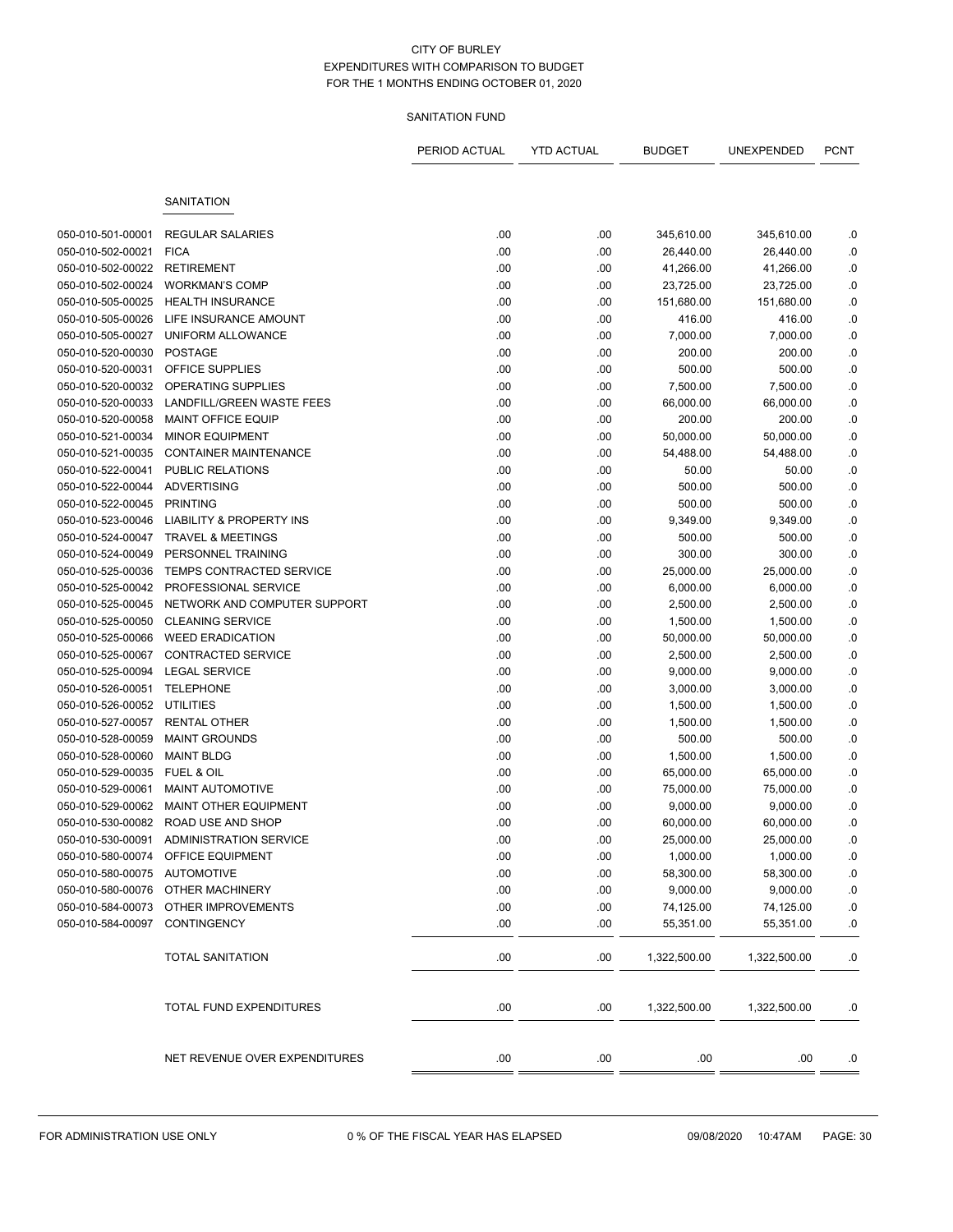# GOLF FUND

|                   |                                 | PERIOD ACTUAL | <b>YTD ACTUAL</b> | <b>BUDGET</b> | <b>UNEARNED</b> | <b>PCNT</b> |
|-------------------|---------------------------------|---------------|-------------------|---------------|-----------------|-------------|
|                   | <b>GOLF MAINTENANCE REVENUE</b> |               |                   |               |                 |             |
| 070-010-010-00001 | <b>GOLF FEE</b>                 | .00.          | .00               | 210,000.00    | 210,000.00      | .0          |
| 070-010-010-00002 | ANNUAL CART USE FEE             | .00           | .00               | 1,200.00      | 1,200.00        | .0          |
| 070-010-010-00004 | DRIVING RANGE/CLUB RENTAL       | .00           | .00               | 14,500.00     | 14,500.00       | .0          |
| 070-010-010-00006 | <b>SNACK BAR PROCEEDS</b>       | .00           | .00               | 40,000.00     | 40,000.00       | .0          |
| 070-010-010-00007 | <b>GOLF CART RENTAL FEE</b>     | .00           | .00               | 110,000.00    | 110,000.00      | .0          |
| 070-010-010-00008 | <b>CLUBHOUSE RENTAL</b>         | .00           | .00               | 2,000.00      | 2,000.00        | .0          |
| 070-010-010-00009 | <b>PRO SHOP PROCEEDS</b>        | .00.          | .00               | 55,000.00     | 55,000.00       | .0          |
| 070-010-010-00010 | FROM GENERAL FUND               | .00           | .00               | 144,089.00    | 144,089.00      | .0          |
| 070-010-010-00082 | <b>GOLF SALES TAX</b>           | .00           | .00               | 5,820.00      | 5,820.00        | .0          |
|                   | TOTAL GOLF MAINTENANCE REVENUE  | .00           | .00               | 582,609.00    | 582,609.00      | .0          |
|                   | <b>TOTAL FUND REVENUE</b>       | .00.          | .00               | 582,609.00    | 582,609.00      | .0          |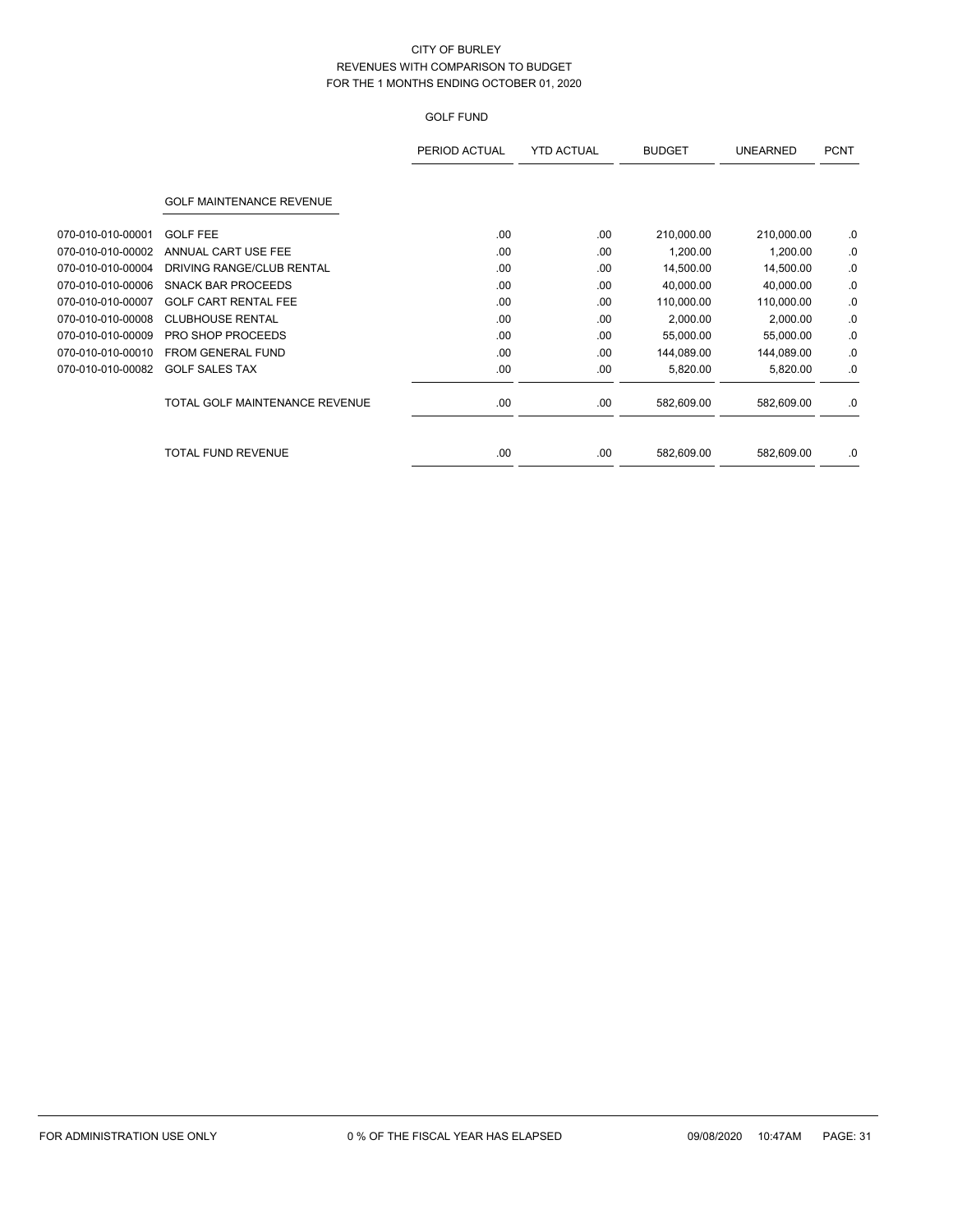## GOLF FUND

|                   |                                     | PERIOD ACTUAL | <b>YTD ACTUAL</b> | <b>BUDGET</b> | <b>UNEXPENDED</b> | <b>PCNT</b> |
|-------------------|-------------------------------------|---------------|-------------------|---------------|-------------------|-------------|
|                   | <b>GOLF MAINTENANCE</b>             |               |                   |               |                   |             |
| 070-010-501-00001 | <b>REGULAR SALARIES</b>             | .00           | .00               | 84,400.00     | 84,400.00         | .0          |
| 070-010-502-00021 | <b>FICA</b>                         | .00           | .00               | 6,450.00      | 6,450.00          | 0.          |
| 070-010-502-00022 | <b>RETIREMENT</b>                   | .00           | .00               | 10,085.00     | 10,085.00         | .0          |
| 070-010-502-00024 | <b>WORKMAN'S COMP</b>               | .00           | .00               | 2,150.00      | 2,150.00          | $\cdot$ 0   |
| 070-010-505-00025 | <b>HEALTH INSURANCE</b>             | .00           | .00               | 37,920.00     | 37,920.00         | .0          |
| 070-010-505-00026 | LIFE INSURANCE AMOUNT               | .00           | .00               | 104.00        | 104.00            | .0          |
| 070-010-505-00027 | UNIFORM ALLOWANCE                   | .00           | .00               | 1,100.00      | 1,100.00          | $\cdot$ 0   |
| 070-010-520-00030 | <b>POSTAGE</b>                      | .00           | .00               | 300.00        | 300.00            | .0          |
| 070-010-520-00031 | OFFICE SUPPLIES                     | .00           | .00               | 100.00        | 100.00            | .0          |
| 070-010-520-00032 | OPERATING SUPPLIES                  | .00           | .00               | 1,500.00      | 1,500.00          | .0          |
| 070-010-520-00033 | <b>LANDFILL/GREEN WASTE FEES</b>    | .00           | .00               | 200.00        | 200.00            | .0          |
| 070-010-520-00058 | MAINT OFFICE EQUIP                  | .00           | .00               | 200.00        | 200.00            | .0          |
| 070-010-521-00034 | <b>MINOR EQUIPMENT</b>              | .00           | .00               | 2,000.00      | 2,000.00          | .0          |
| 070-010-523-00046 | <b>LIABILITY &amp; PROPERTY INS</b> | .00           | .00               | 3,278.00      | 3,278.00          | .0          |
| 070-010-524-00047 | <b>TRAVEL &amp; MEETINGS</b>        | .00           | .00               | 1,100.00      | 1,100.00          | $\cdot$ 0   |
| 070-010-524-00048 | <b>MEMBERSHIP</b>                   | .00           | .00               | 250.00        | 250.00            | .0          |
| 070-010-525-00036 | TEMPS CONTRACTED SERVICE            | .00           | .00               | 55,000.00     | 55,000.00         | .0          |
| 070-010-525-00042 | PROFESSIONAL SERVICE                | .00           | .00               | 750.00        | 750.00            | .0          |
| 070-010-525-00045 | NETWORK AND COMPUTER SUPPORT        | .00           | .00               | 1,500.00      | 1,500.00          | .0          |
| 070-010-526-00051 | <b>TELEPHONE</b>                    | .00           | .00               | 500.00        | 500.00            | .0          |
| 070-010-526-00052 | <b>UTILITIES</b>                    | .00           | .00.              | 11,400.00     | 11,400.00         | .0          |
| 070-010-527-00057 | <b>RENTAL OTHER</b>                 | .00           | .00               | 300.00        | 300.00            | .0          |
| 070-010-528-00059 | <b>MAINT GROUNDS</b>                | .00           | .00               | 37,000.00     | 37,000.00         | $\cdot$ 0   |
| 070-010-528-00060 | <b>MAINT BLDG</b>                   | .00           | .00.              | 800.00        | 800.00            | .0          |
| 070-010-529-00035 | <b>FUEL &amp; OIL</b>               | .00           | .00.              | 13,500.00     | 13,500.00         | .0          |
| 070-010-529-00061 | <b>MAINT AUTOMOTIVE</b>             | .00           | .00               | 1,000.00      | 1,000.00          | .0          |
| 070-010-529-00062 | <b>MAINT OTHER EQUIPMENT</b>        | .00           | .00               | 14,000.00     | 14,000.00         | .0          |
| 070-010-530-00091 | <b>ADMINISTRATION SERVICE</b>       | .00           | .00               | 600.00        | 600.00            | .0          |
| 070-010-580-00076 | <b>OTHER MACHINERY</b>              | .00           | .00               | 19,000.00     | 19,000.00         | 0.          |
| 070-010-584-00073 | <b>OTHER IMPROVEMENTS</b>           | .00           | .00               | 9,000.00      | 9,000.00          | .0          |
|                   | TOTAL GOLF MAINTENANCE              | .00           | .00               | 315,487.00    | 315,487.00        | .0          |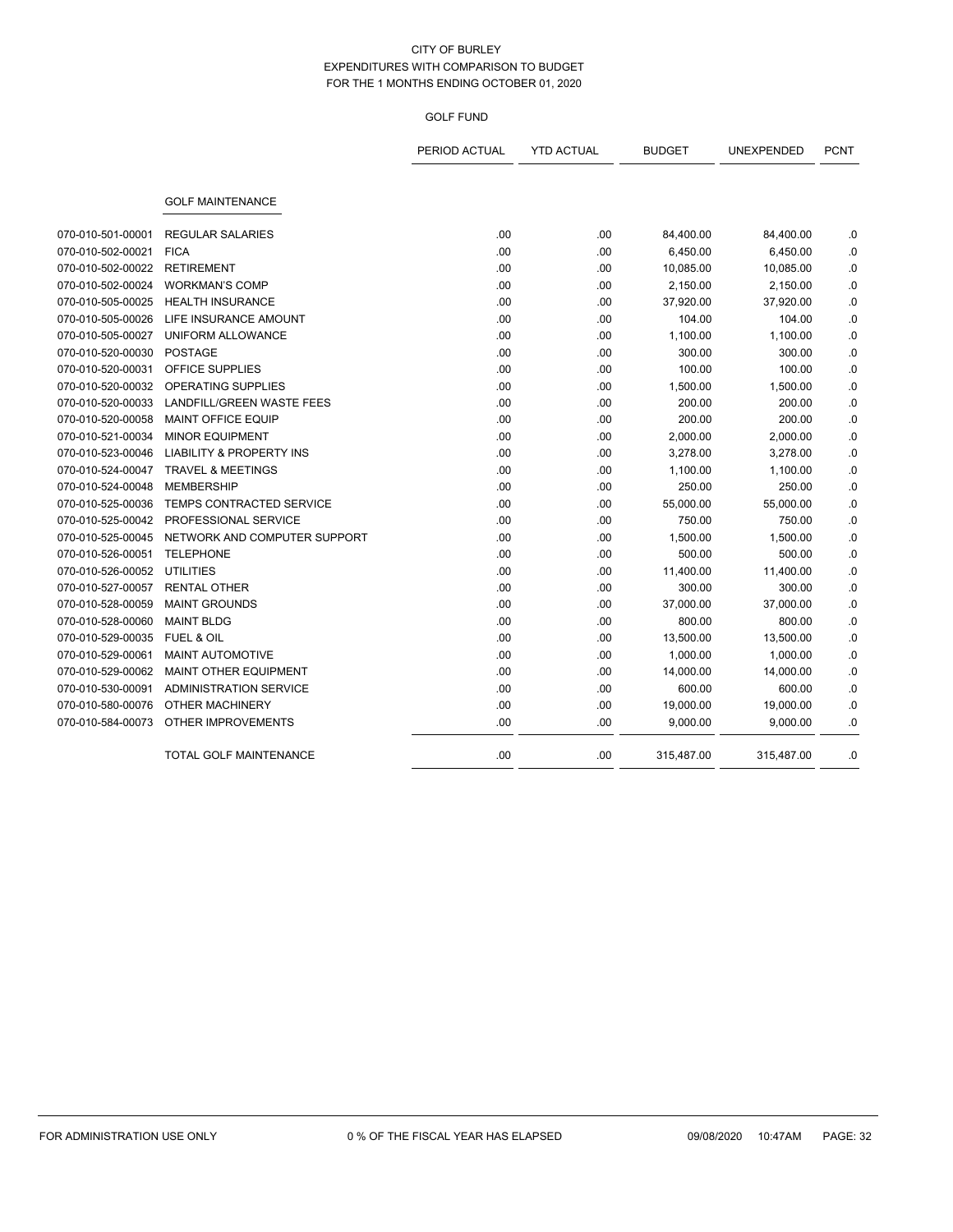## GOLF FUND

|                   |                                     | PERIOD ACTUAL | <b>YTD ACTUAL</b> | <b>BUDGET</b> | UNEXPENDED | <b>PCNT</b> |
|-------------------|-------------------------------------|---------------|-------------------|---------------|------------|-------------|
|                   | <b>GOLF PRO SHOP</b>                |               |                   |               |            |             |
| 070-020-501-00001 | <b>REGULAR SALARIES</b>             | .00           | .00               | 66,200.00     | 66,200.00  | .0          |
| 070-020-502-00021 | <b>FICA</b>                         | .00           | .00               | 5,065.00      | 5,065.00   | .0          |
| 070-020-502-00022 | <b>RETIREMENT</b>                   | .00           | .00               | 7,905.00      | 7,905.00   | .0          |
| 070-020-502-00024 | <b>WORKMAN'S COMP</b>               | .00           | .00               | 1,560.00      | 1,560.00   | .0          |
| 070-020-505-00025 | <b>HEALTH INSURANCE</b>             | .00           | .00               | 18,960.00     | 18,960.00  | .0          |
| 070-020-505-00026 | LIFE INSURANCE AMOUNT               | .00           | .00               | 52.00         | 52.00      | .0          |
| 070-020-520-00030 | <b>POSTAGE</b>                      | .00           | .00               | 200.00        | 200.00     | .0          |
| 070-020-520-00031 | OFFICE SUPPLIES                     | .00           | .00               | 100.00        | 100.00     | $\cdot$ 0   |
| 070-020-520-00032 | <b>OPERATING SUPPLIES</b>           | .00           | .00               | 750.00        | 750.00     | .0          |
| 070-020-520-00036 | <b>LICENSES &amp; PERMITS</b>       | .00           | .00               | 400.00        | 400.00     | .0          |
| 070-020-520-00037 | <b>PRO-AM &amp; PAYOUTS</b>         | .00           | .00               | 2,400.00      | 2,400.00   | .0          |
| 070-020-521-00033 | <b>ITEMS FOR RESALE SNACK BAR</b>   | .00           | .00               | 20,000.00     | 20,000.00  | .0          |
| 070-020-521-00035 | COST OF GOODS SOLD PRO SHOP         | .00           | .00               | 39,000.00     | 39,000.00  | .0          |
| 070-020-522-00044 | <b>ADVERTISING</b>                  | .00           | .00               | 4,500.00      | 4,500.00   | .0          |
| 070-020-522-00045 | PRINTING                            | .00           | .00               | 400.00        | 400.00     | $\cdot$ 0   |
| 070-020-523-00046 | <b>LIABILITY &amp; PROPERTY INS</b> | .00           | .00               | 500.00        | 500.00     | .0          |
| 070-020-524-00047 | <b>TRAVEL &amp; MEETINGS</b>        | .00           | .00               | 700.00        | 700.00     | .0          |
| 070-020-524-00048 | <b>MEMBERSHIP</b>                   | .00           | .00               | 440.00        | 440.00     | .0          |
| 070-020-525-00036 | <b>TEMPS CONTRACTED SERVICE</b>     | .00           | .00               | 50,000.00     | 50,000.00  | .0          |
| 070-020-525-00042 | PROFESSIONAL SERVICE                | .00           | .00               | 500.00        | 500.00     | .0          |
| 070-020-525-00045 | NETWORK AND COMPUTER SUPPORT        | .00           | .00               | 1,500.00      | 1,500.00   | .0          |
| 070-020-525-00050 | <b>CLEANING SERVICE</b>             | .00           | .00               | 1,000.00      | 1,000.00   | $\cdot$ 0   |
| 070-020-525-00063 | SOFTWARE MAINTENANCE & SUPPORT      | .00           | .00               | 3,600.00      | 3,600.00   | .0          |
| 070-020-526-00051 | <b>TELEPHONE</b>                    | .00           | .00               | 500.00        | 500.00     | .0          |
| 070-020-526-00052 | <b>UTILITIES</b>                    | .00           | .00               | 5,000.00      | 5,000.00   | .0          |
| 070-020-528-00060 | <b>MAINT BLDG</b>                   | .00           | .00               | 1,000.00      | 1,000.00   | .0          |
| 070-020-529-00062 | <b>MAINT OTHER EQUIPMENT</b>        | .00           | .00               | 200.00        | 200.00     | .0          |
| 070-020-530-00065 | <b>BANK SERVICE CHARGE</b>          | .00           | .00               | 8,000.00      | 8,000.00   | $\cdot$ 0   |
| 070-020-530-00089 | <b>SALES TAX</b>                    | .00           | .00               | 5,820.00      | 5,820.00   | .0          |
| 070-020-530-00091 | <b>ADMINISTRATION SERVICE</b>       | .00           | .00               | 600.00        | 600.00     | .0          |
| 070-020-590-00001 | <b>DEBT/LEASE PAYMENTS</b>          | .00           | .00               | 20,270.00     | 20,270.00  | .0          |
|                   | <b>TOTAL GOLF PRO SHOP</b>          | .00           | .00               | 267,122.00    | 267,122.00 | .0          |
|                   | TOTAL FUND EXPENDITURES             | .00           | .00               | 582,609.00    | 582,609.00 | .0          |
|                   | NET REVENUE OVER EXPENDITURES       | .00           | .00               | .00           | .00        | .0          |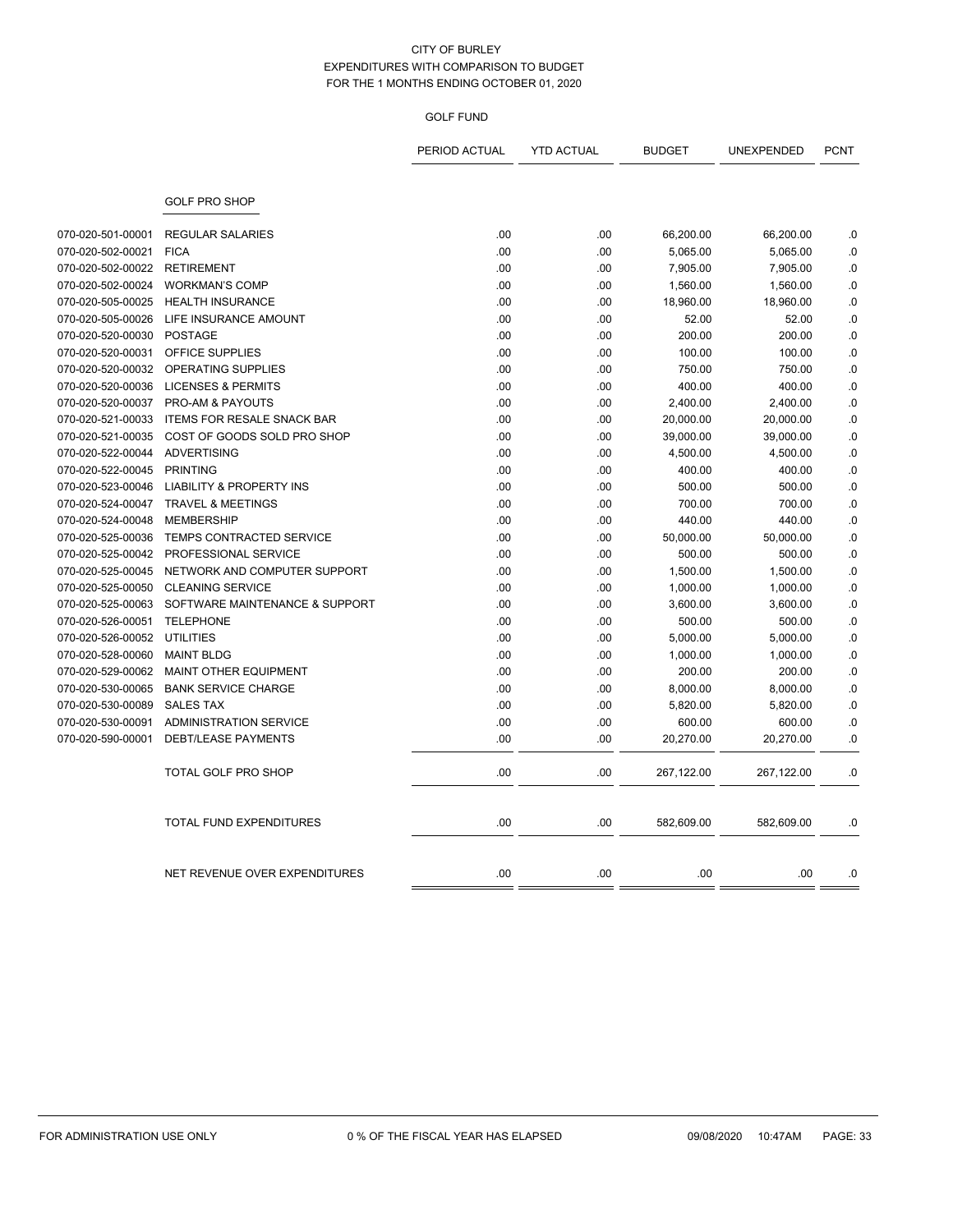# GRANT FUND

|                   |                                  | PERIOD ACTUAL | <b>YTD ACTUAL</b> | <b>BUDGET</b> | <b>UNEARNED</b> | <b>PCNT</b> |
|-------------------|----------------------------------|---------------|-------------------|---------------|-----------------|-------------|
|                   | <b>GRANTS REVENUE</b>            |               |                   |               |                 |             |
| 080-010-010-00001 | <b>COMMUNITY DEV BLOCK GRANT</b> | .00           | .00               | 1,000,000.00  | 1,000,000.00    | .0          |
| 080-010-010-00005 | <b>GRANT-MISC REVENUE</b>        | .00           | .00               | 50.000.00     | 50,000.00       | .0          |
| 080-010-010-00010 | <b>STATE GRANT REVENUE</b>       | .00           | .00               | 2,000,000.00  | 2,000,000.00    | .0          |
| 080-010-010-00023 | SENION CENTER CDBG               | .00           | .00               | 150,000.00    | 150,000.00      | .0          |
| 080-010-010-00110 | <b>WALKING PATH CONSTRUCTION</b> | .00           | .00               | 100,000.00    | 100.000.00      | 0.          |
| 080-010-010-00200 | FEDERAL GRANT-HOMELAND SECURIT   | .00           | .00               | 360,000.00    | 360,000.00      | .0          |
| 080-010-010-00300 | <b>RV PARK</b>                   | .00           | .00               | 250,000.00    | 250,000.00      | .0          |
|                   | <b>TOTAL GRANTS REVENUE</b>      | .00           | .00               | 3,910,000.00  | 3,910,000.00    | .0          |
|                   |                                  |               |                   |               |                 |             |
| 080-033-010-00010 | <b>FAA GRANT</b>                 | .00           | .00               | 400,000.00    | 400,000.00      | .0          |
| 080-033-010-00014 | <b>STATE AIRPORT GRANT</b>       | .00           | .00               | 12,000.00     | 12,000.00       | .0          |
|                   | <b>TOTAL SOURCE 010</b>          | .00.          | .00               | 412,000.00    | 412,000.00      | .0          |
|                   | <b>TOTAL FUND REVENUE</b>        | .00           | .00               | 4,322,000.00  | 4,322,000.00    | .0          |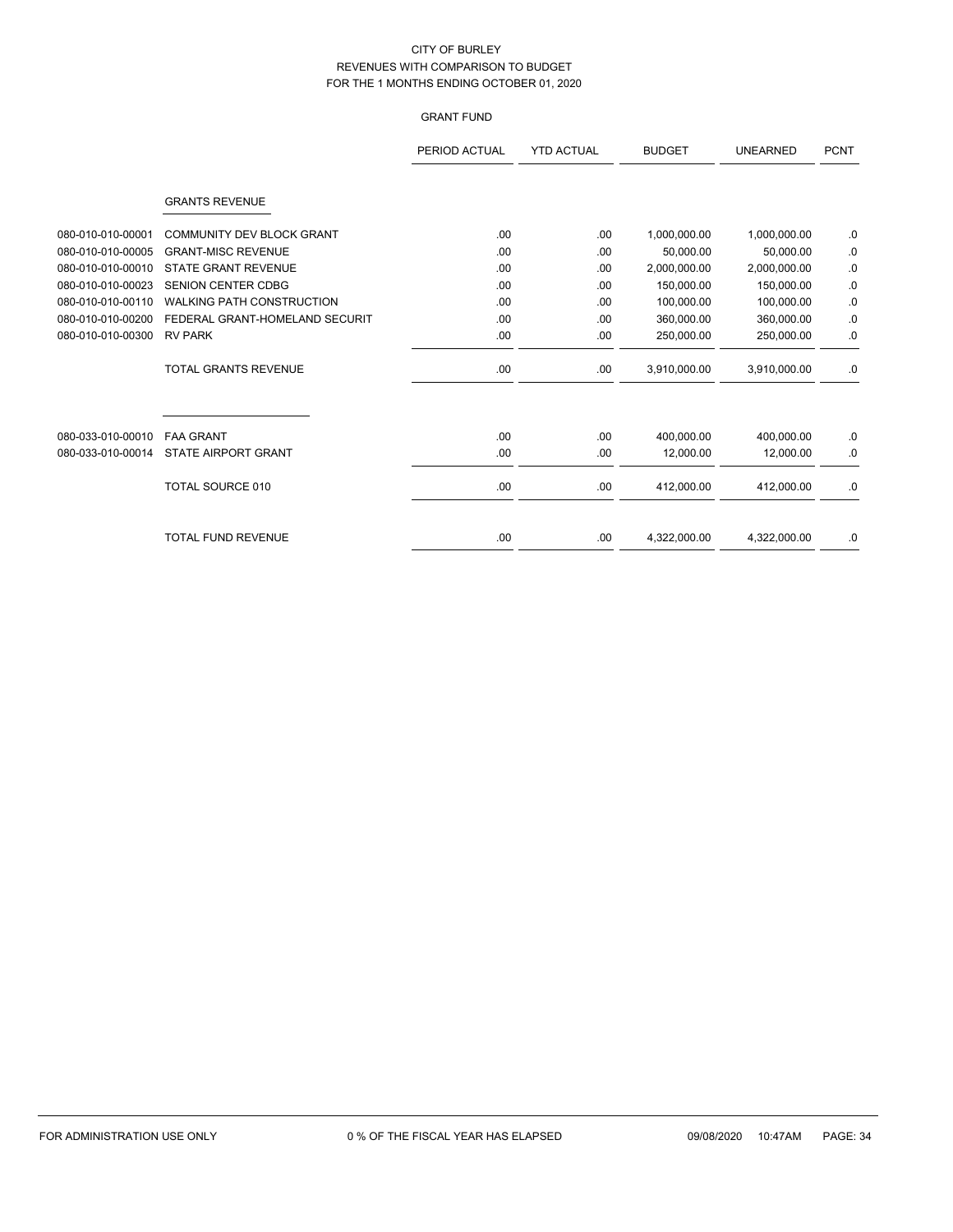# GRANT FUND

|                   |                                | PERIOD ACTUAL | <b>YTD ACTUAL</b> | <b>BUDGET</b> | <b>UNEXPENDED</b> | <b>PCNT</b> |
|-------------------|--------------------------------|---------------|-------------------|---------------|-------------------|-------------|
|                   | <b>GRANTS</b>                  |               |                   |               |                   |             |
| 080-010-525-00042 | PROFESSIONAL SERVICE           | .00           | .00               | 75,000.00     | 75,000.00         | .0          |
| 080-010-525-00043 | <b>SENIOR CENTER CDBG</b>      | .00           | .00               | 150,000.00    | 150,000.00        | .0          |
| 080-010-580-00076 | <b>RV PARK GRANT EXPENSES</b>  | .00           | .00               | 250,000.00    | 250,000.00        | .0          |
| 080-010-584-00070 | <b>WALKING PATH</b>            | .00           | .00               | 100,000.00    | 100,000.00        | 0.          |
| 080-010-584-00073 | OTHER IMPROVEMENTS             | .00           | .00               | 50,000.00     | 50,000.00         | .0          |
| 080-010-584-00079 | <b>CONSTRUCTION</b>            | .00           | .00               | 3,285,000.00  | 3,285,000.00      | .0          |
|                   | <b>TOTAL GRANTS</b>            | .00           | .00               | 3,910,000.00  | 3,910,000.00      | .0          |
| 080-330-525-00042 | PROFESSIONAL SERVICE           | .00           | .00               | 412,000.00    | 412,000.00        | .0          |
|                   | TOTAL DEPARTMENT 330           | .00           | .00               | 412,000.00    | 412,000.00        | .0          |
|                   | <b>TOTAL FUND EXPENDITURES</b> | .00           | .00               | 4,322,000.00  | 4,322,000.00      | .0          |
|                   | NET REVENUE OVER EXPENDITURES  | .00           | .00.              | .00           | .00.              | .0          |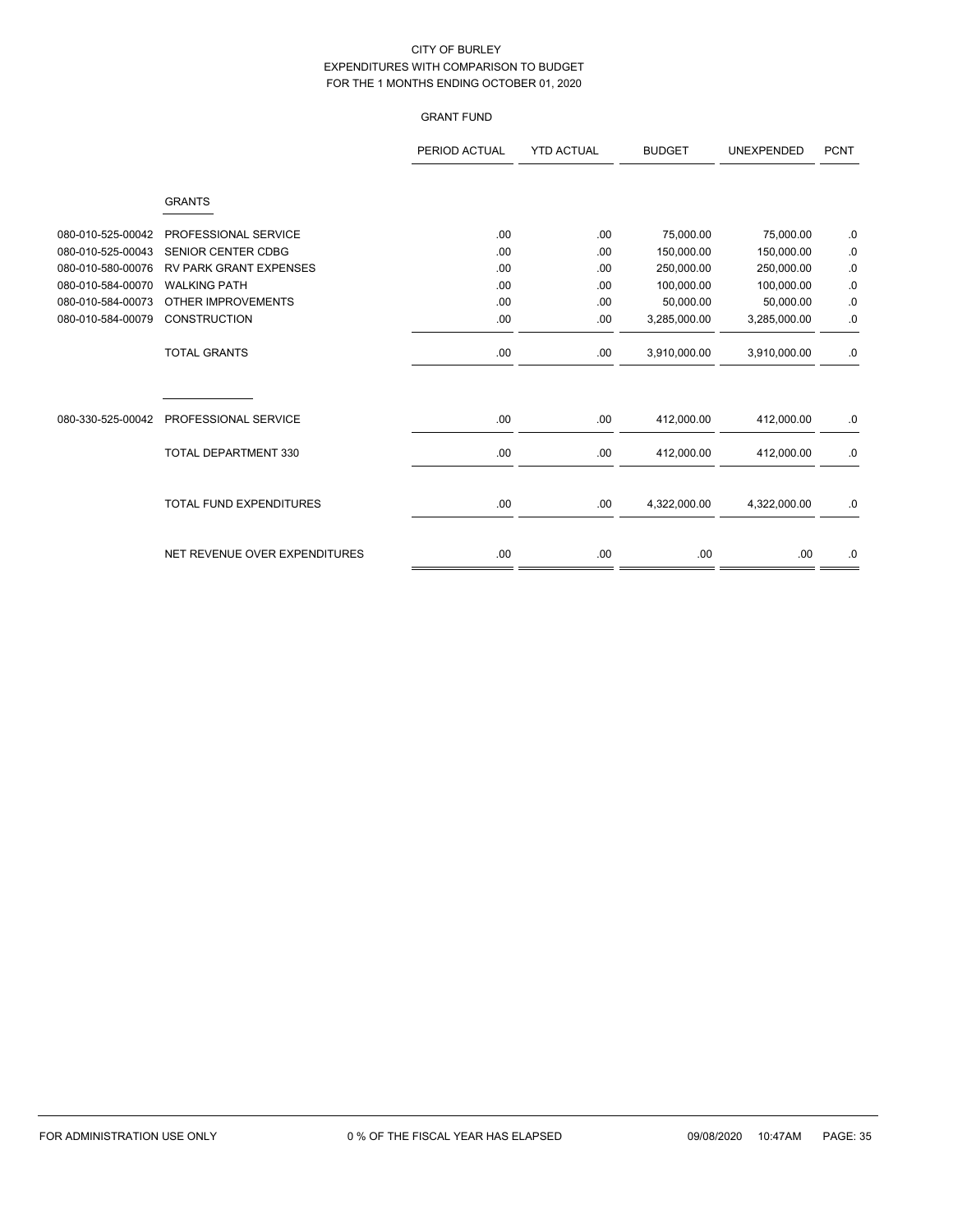## HEALTH INSURANCE INT SERV FUND

|                   |                                    | PERIOD ACTUAL | <b>YTD ACTUAL</b> | <b>BUDGET</b> | <b>UNEARNED</b> | <b>PCNT</b> |
|-------------------|------------------------------------|---------------|-------------------|---------------|-----------------|-------------|
|                   | INSURANCE FROM OTH FND REVENUE     |               |                   |               |                 |             |
| 110-010-080-00001 | HEALTH INS. FROM OTHER FUNDS       | .00           | .00               | 1,649,029.00  | 1,649,029.00    | .0          |
| 110-010-080-00005 | MISC. REVENUE                      | .00           | .00               | 2.500.00      | 2,500.00        | .0          |
|                   | TOTAL INSURANCE FROM OTH FND REVEN | .00           | .00               | 1,651,529.00  | 1,651,529.00    | .0          |
|                   | <b>TOTAL FUND REVENUE</b>          | .00           | .00               | 1,651,529.00  | 1,651,529.00    | .0          |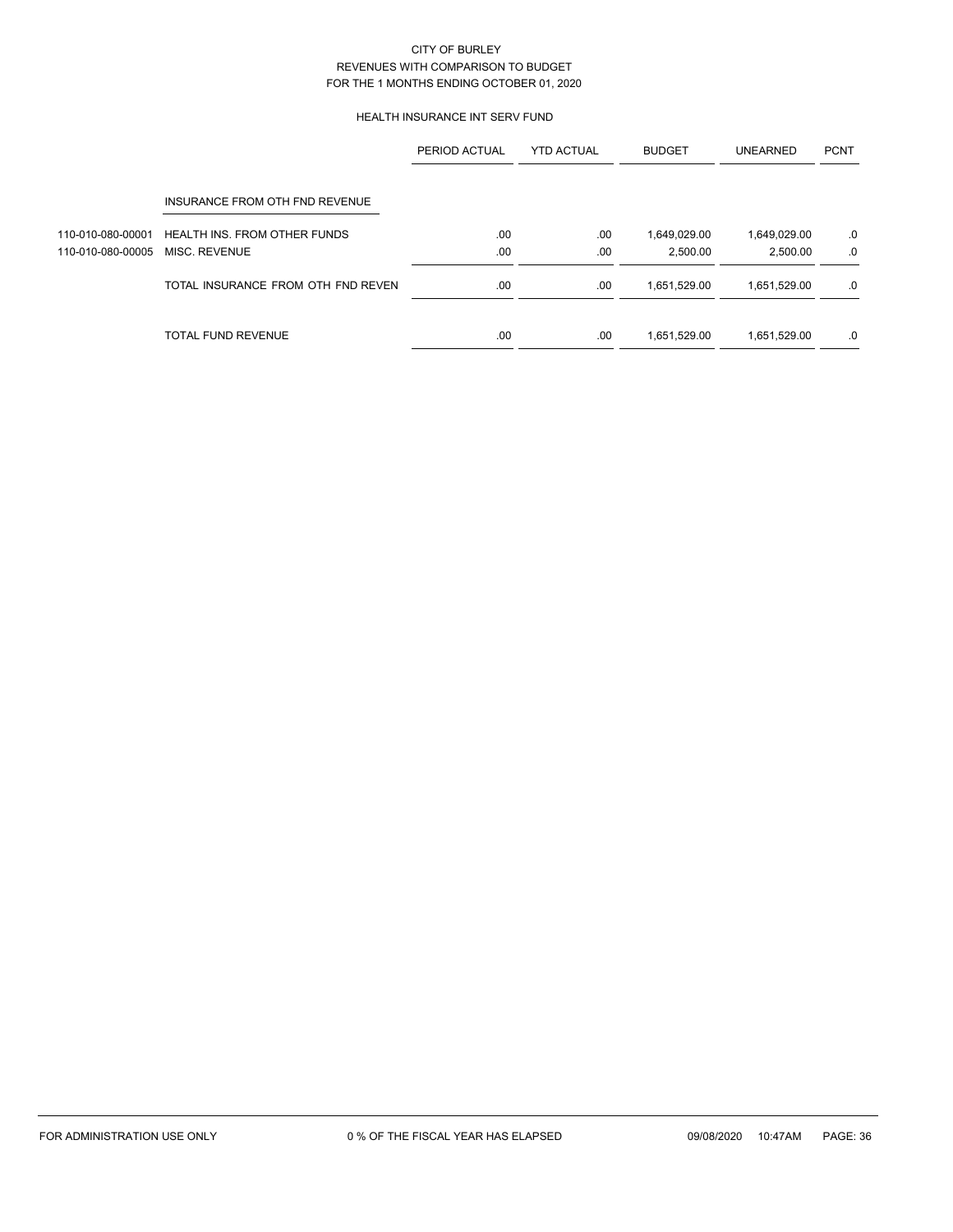# HEALTH INSURANCE INT SERV FUND

|                   |                                 | PERIOD ACTUAL | <b>YTD ACTUAL</b> | <b>BUDGET</b> | <b>UNEXPENDED</b> | <b>PCNT</b> |
|-------------------|---------------------------------|---------------|-------------------|---------------|-------------------|-------------|
|                   | HEALTH INSURANCE - ISF          |               |                   |               |                   |             |
| 110-010-523-10000 | <b>MEDICAL CLAIM COSTS</b>      | .00           | .00               | 1,616,329.00  | 1,616,329.00      | .0          |
| 110-010-523-20000 | LIFE INSURANCE PREMIUM          | .00           | .00               | 4,200.00      | 4,200.00          | .0          |
| 110-010-524-00047 | <b>TRAVEL &amp; MEETINGS</b>    | .00           | .00               | 5,000.00      | 5,000.00          | .0          |
| 110-010-524-10002 | <b>WELLNESS BENEFIT PROGRAM</b> | .00           | .00               | 26,000.00     | 26,000.00         | .0          |
|                   | TOTAL HEALTH INSURANCE - ISF    | .00.          | .00               | 1,651,529.00  | 1,651,529.00      | .0          |
|                   | <b>TOTAL FUND EXPENDITURES</b>  | .00           | .00               | 1,651,529.00  | 1,651,529.00      | .0          |
|                   | NET REVENUE OVER EXPENDITURES   | .00.          | .00               | .00.          | .00.              | .0          |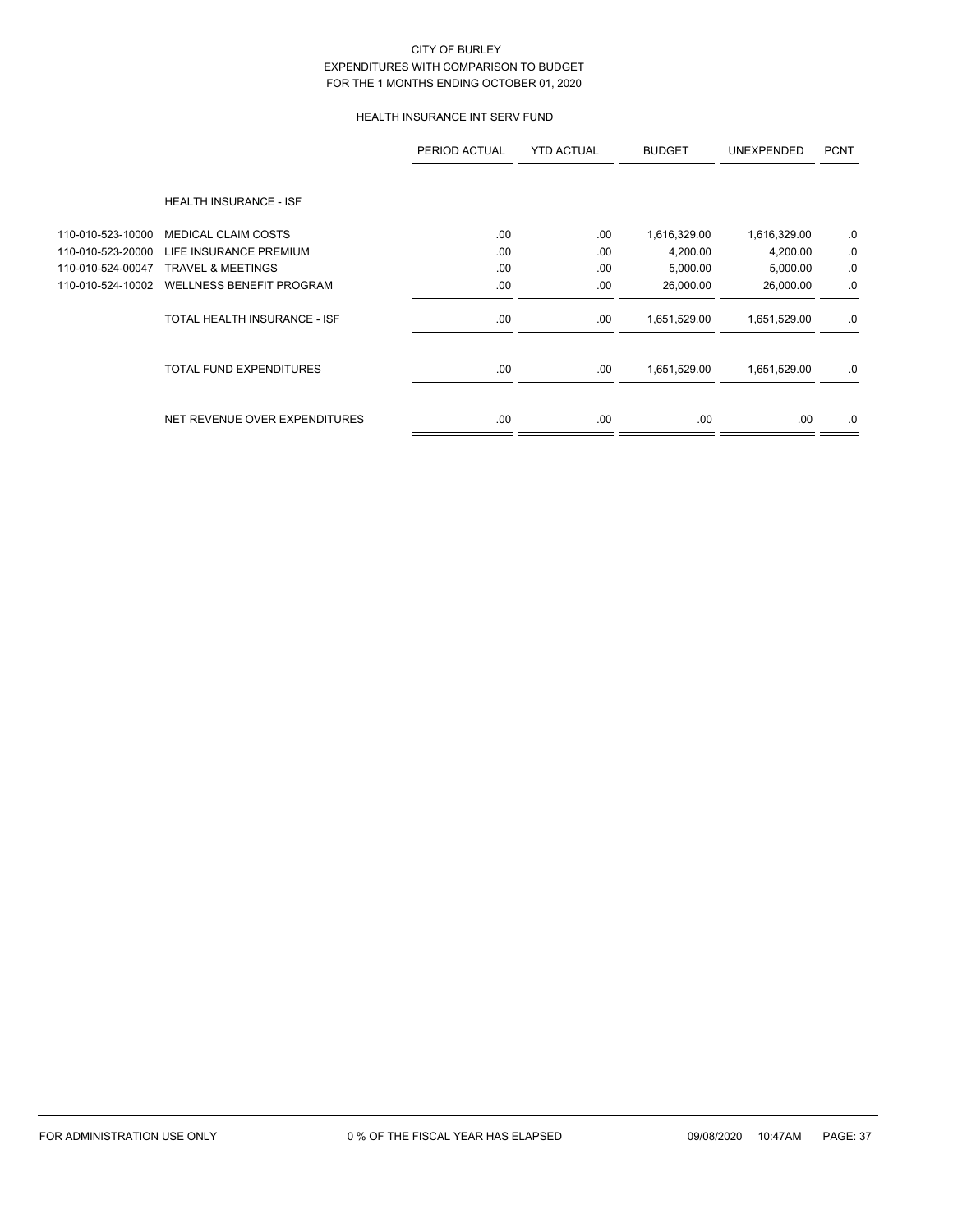## LIABILITY INTERNAL SERVICE FND

|                   |                                      | PERIOD ACTUAL | <b>YTD ACTUAL</b> | <b>BUDGET</b> | <b>UNEARNED</b> | <b>PCNT</b> |
|-------------------|--------------------------------------|---------------|-------------------|---------------|-----------------|-------------|
|                   | LIABILITY INS OTH FUND REVENUE       |               |                   |               |                 |             |
| 120-010-080-00001 | LIABILITY INS. FROM OTHER FUND       | .00.          | .00               | 163,716.00    | 163,716.00      | .0          |
| 120-010-080-00005 | MISC. REVENUE                        | .00           | .00               | 10,627.00     | 10,627.00       | .0          |
|                   | TOTAL LIABILITY INS OTH FUND REVENUE | .00           | .00               | 174,343.00    | 174,343.00      | .0          |
|                   | TOTAL FUND REVENUE                   | .00           | .00               | 174,343.00    | 174,343.00      | .0          |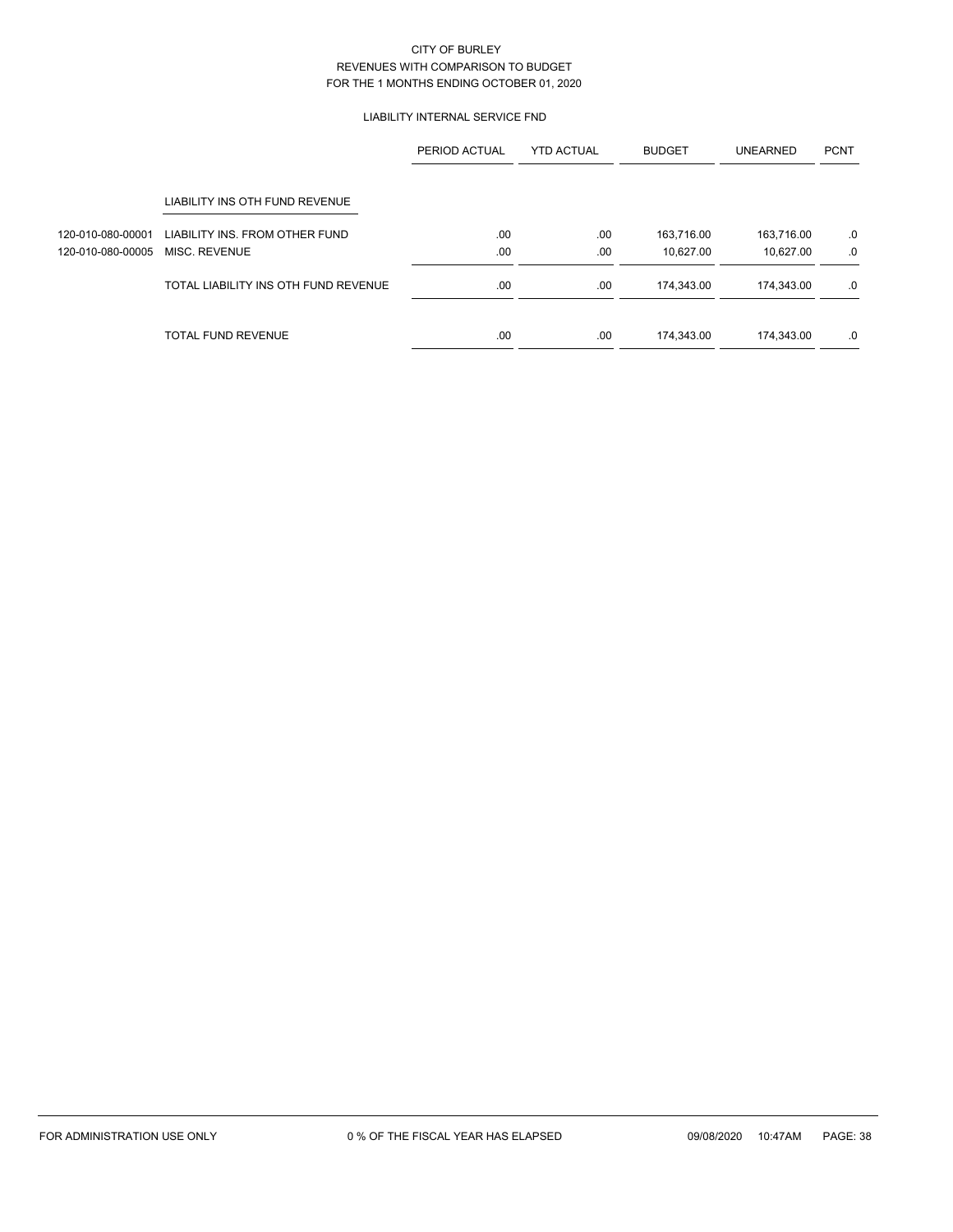# LIABILITY INTERNAL SERVICE FND

|                   |                                | PERIOD ACTUAL | <b>YTD ACTUAL</b> | <b>BUDGET</b> | <b>UNEXPENDED</b> | <b>PCNT</b> |
|-------------------|--------------------------------|---------------|-------------------|---------------|-------------------|-------------|
|                   | LIABILITY - ISF                |               |                   |               |                   |             |
| 120-010-520-00032 | OPERATING SUPPLIES             | .00           | .00               | 200.00        | 200.00            | .0          |
| 120-010-523-00046 | <b>LIABILITY INS. PREMIUM</b>  | .00           | .00               | 159,388.00    | 159,388.00        | 0.          |
| 120-010-523-10000 | <b>LIABILITY CLAIM COSTS</b>   | .00           | .00               | 4,000.00      | 4,000.00          | 0.          |
| 120-010-524-00049 | PERSONNEL SAFETY TRAINING      | .00           | .00               | 10,755.00     | 10,755.00         | .0          |
|                   | <b>TOTAL LIABILITY - ISF</b>   | .00.          | .00               | 174,343.00    | 174,343.00        | .0          |
|                   | <b>TOTAL FUND EXPENDITURES</b> | .00           | .00               | 174,343.00    | 174,343.00        | .0          |
|                   | NET REVENUE OVER EXPENDITURES  | .00           | .00               | .00.          | .00.              | .0          |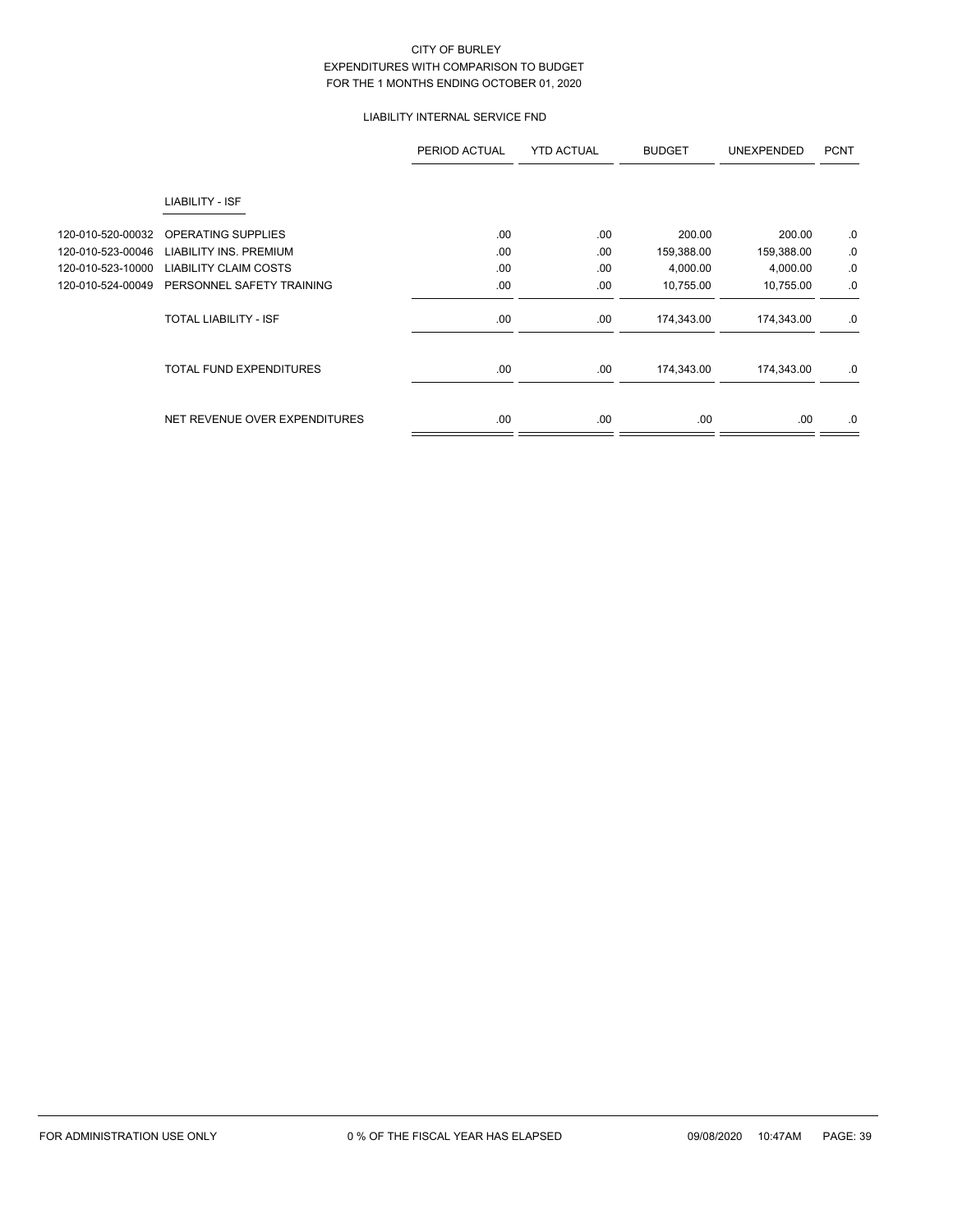## WORKERS COMPENSATION - INT SER

|                   |                                | PERIOD ACTUAL | <b>YTD ACTUAL</b> | <b>BUDGET</b> | <b>UNEARNED</b> | <b>PCNT</b> |
|-------------------|--------------------------------|---------------|-------------------|---------------|-----------------|-------------|
|                   | WORKERS COMP ISF REVENUE       |               |                   |               |                 |             |
| 130-010-010-00001 | WORKERS COMP. FROM OTHER FUNDS | .00           | .00               | 149,905.00    | 149,905.00      | .0          |
| 130-010-010-00082 | DIVIDEND RECEIVED              | .00           | .00               | 8.000.00      | 8.000.00        | .0          |
|                   | TOTAL WORKERS COMP ISF REVENUE | .00           | .00               | 157,905.00    | 157,905.00      | .0          |
|                   | <b>TOTAL FUND REVENUE</b>      | .00           | .00               | 157,905.00    | 157,905.00      | .0          |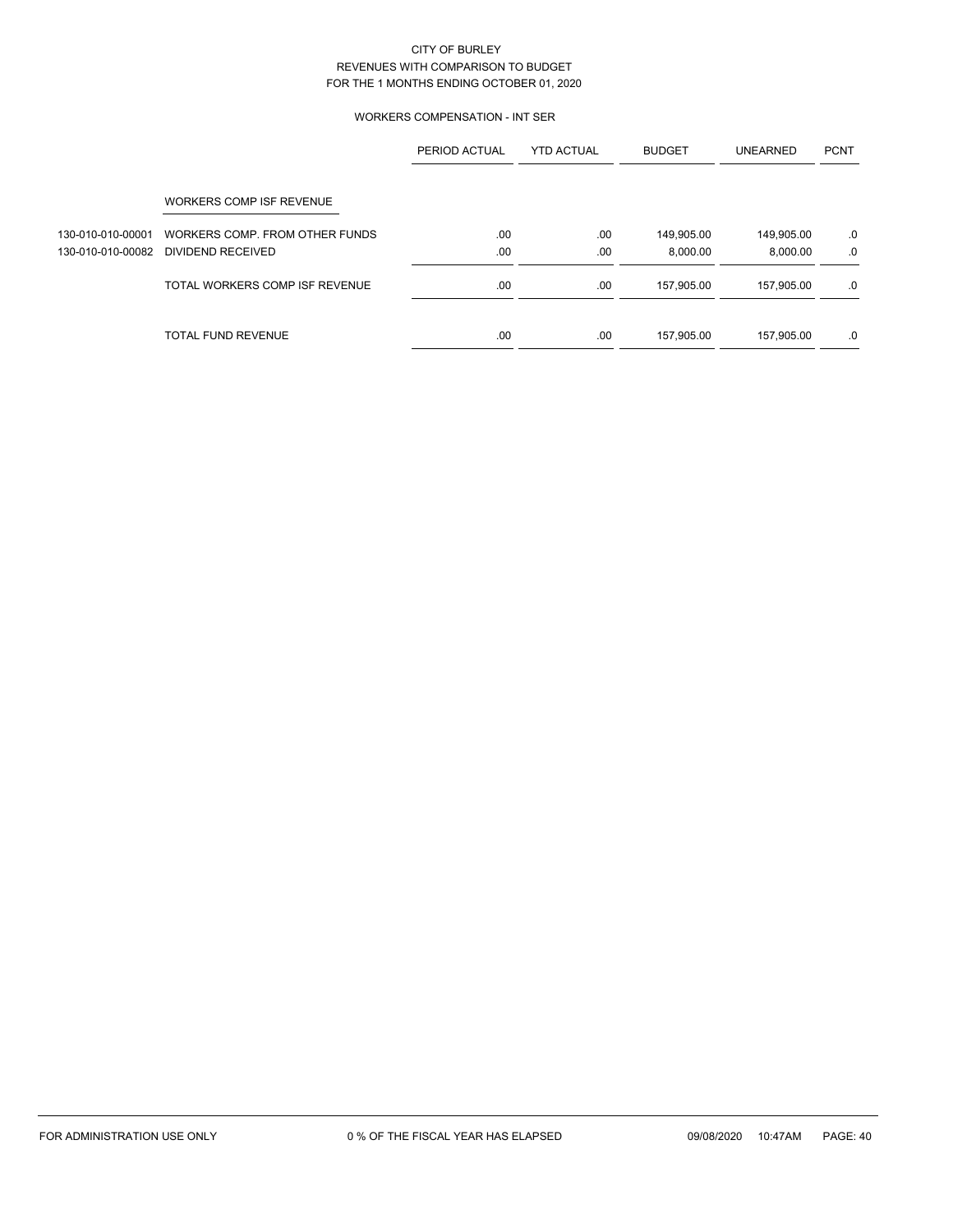# WORKERS COMPENSATION - INT SER

|                   |                                   | PERIOD ACTUAL | <b>YTD ACTUAL</b> | <b>BUDGET</b> | <b>UNEXPENDED</b> | <b>PCNT</b> |
|-------------------|-----------------------------------|---------------|-------------------|---------------|-------------------|-------------|
|                   | <b>WORKERS COMPENSATION - ISF</b> |               |                   |               |                   |             |
| 130-010-524-00047 | <b>TRAVEL &amp; MEETINGS</b>      | .00           | .00               | 1,000.00      | 1,000.00          | .0          |
| 130-010-524-00049 | PERSONNEL TRAINING                | .00           | .00               | 5,000.00      | 5,000.00          | .0          |
| 130-010-524-00050 | <b>SAFETY EQUIPMENT</b>           | .00           | .00               | 2,000.00      | 2,000.00          | 0.          |
| 130-010-532-10000 | <b>WORKERS COMP PREMIUM</b>       | .00           | .00               | 149,905.00    | 149,905.00        | .0          |
|                   | TOTAL WORKERS COMPENSATION - ISF  | .00.          | .00               | 157,905.00    | 157,905.00        | .0          |
|                   | <b>TOTAL FUND EXPENDITURES</b>    | .00           | .00               | 157,905.00    | 157,905.00        | .0          |
|                   | NET REVENUE OVER EXPENDITURES     | .00.          | .00               | .00.          | .00.              | .0          |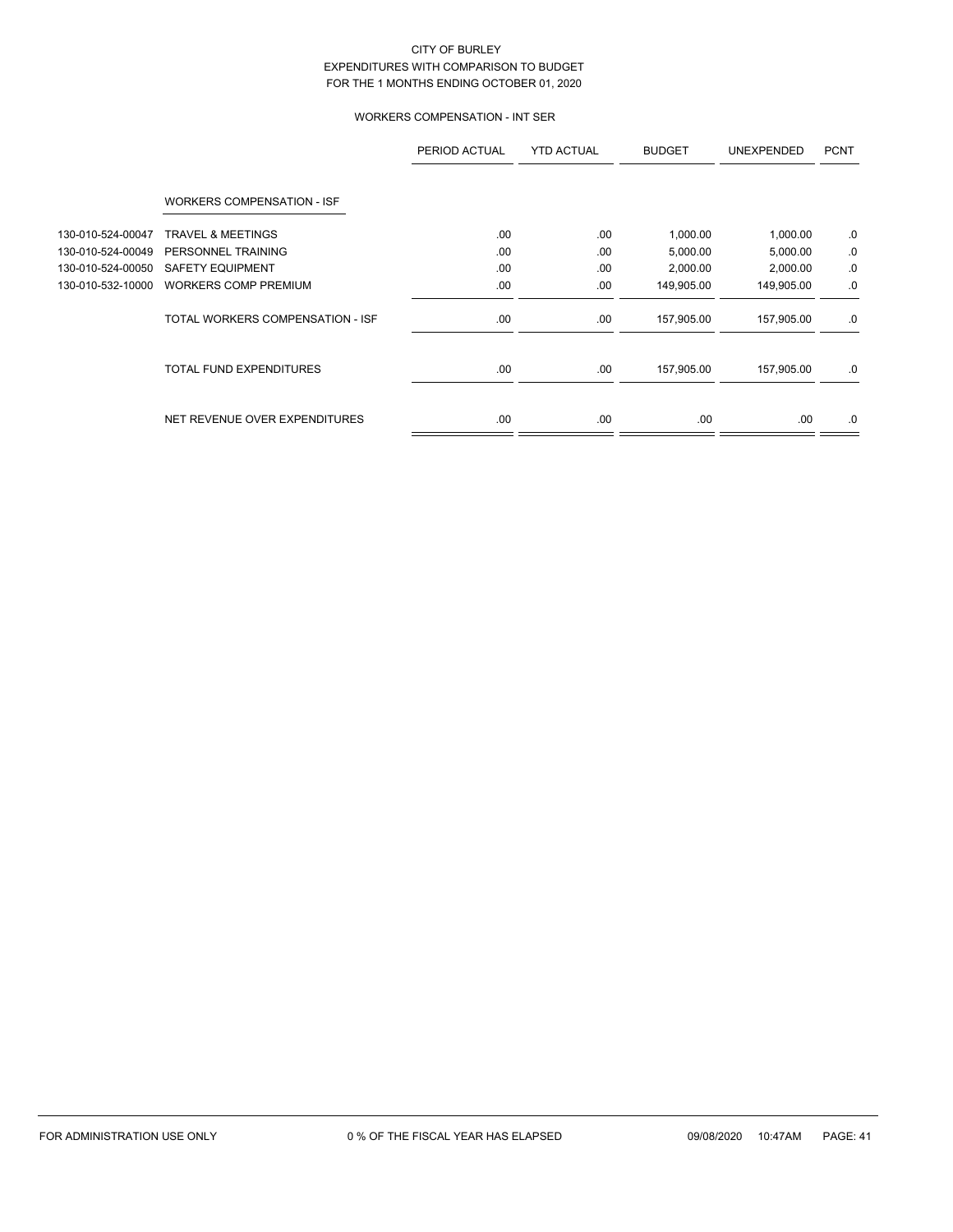## AUTOMATION & COMMUNICATION

|                   |                                      | PERIOD ACTUAL | <b>YTD ACTUAL</b> | <b>BUDGET</b> | <b>UNEARNED</b> | <b>PCNT</b> |
|-------------------|--------------------------------------|---------------|-------------------|---------------|-----------------|-------------|
|                   |                                      |               |                   |               |                 |             |
| 140-010-010-00001 | INTERDEPARTMENTAL CHARGES            | .00           | .00               | 107,350.00    | 107,350.00      | .0          |
|                   | 140-010-010-00006 HEYBURN IT PAYMENT | .00           | .00               | 10,800.00     | 10,800.00       | .0          |
|                   | TOTAL SOURCE 010                     | .00           | .00               | 118,150.00    | 118,150.00      | .0          |
|                   | <b>TOTAL FUND REVENUE</b>            | .00           | .00               | 118,150.00    | 118,150.00      | .0          |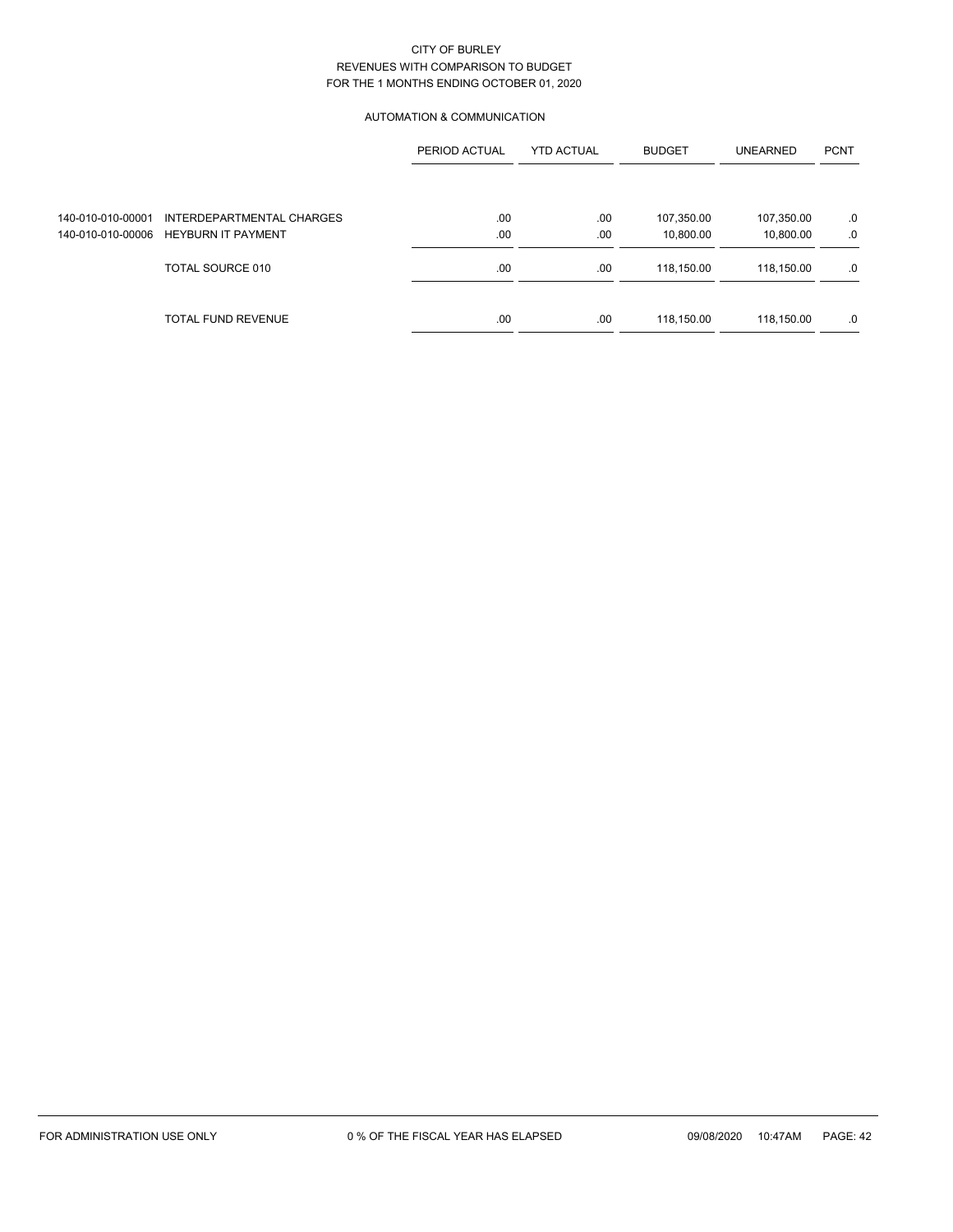# AUTOMATION & COMMUNICATION

|                   |                                | PERIOD ACTUAL | <b>YTD ACTUAL</b> | <b>BUDGET</b> | <b>UNEXPENDED</b> | <b>PCNT</b> |
|-------------------|--------------------------------|---------------|-------------------|---------------|-------------------|-------------|
|                   |                                |               |                   |               |                   |             |
| 140-010-520-00032 | <b>OPERATING SUPPLIES</b>      | .00           | .00               | 5,000.00      | 5,000.00          | .0          |
| 140-010-520-00035 | <b>INTERNET SERVICE</b>        | .00           | .00               | 25,000.00     | 25,000.00         | .0          |
| 140-010-520-00040 | OFFICE SOFTWARE SUBSCRIPTIONS  | .00           | .00               | 5,000.00      | 5,000.00          | .0          |
| 140-010-521-00034 | <b>MINOR EQUIPMENT</b>         | .00           | .00               | 2,500.00      | 2,500.00          | .0          |
| 140-010-525-00040 | AIR FIBER PLANNING             | .00           | .00               | 15,000.00     | 15,000.00         | .0          |
| 140-010-525-00042 | PROFESSIONAL SERVICE           | .00           | .00               | 30,000.00     | 30,000.00         | .0          |
| 140-010-530-00098 | <b>DEPRECIATION</b>            | .00           | .00               | 35,650.00     | 35,650.00         | .0          |
|                   | TOTAL DEPARTMENT 010           | .00           | .00               | 118,150.00    | 118,150.00        | .0          |
|                   | <b>TOTAL FUND EXPENDITURES</b> | .00.          | .00               | 118,150.00    | 118,150.00        | .0          |
|                   | NET REVENUE OVER EXPENDITURES  | .00           | .00               | .00           | .00.              | .0          |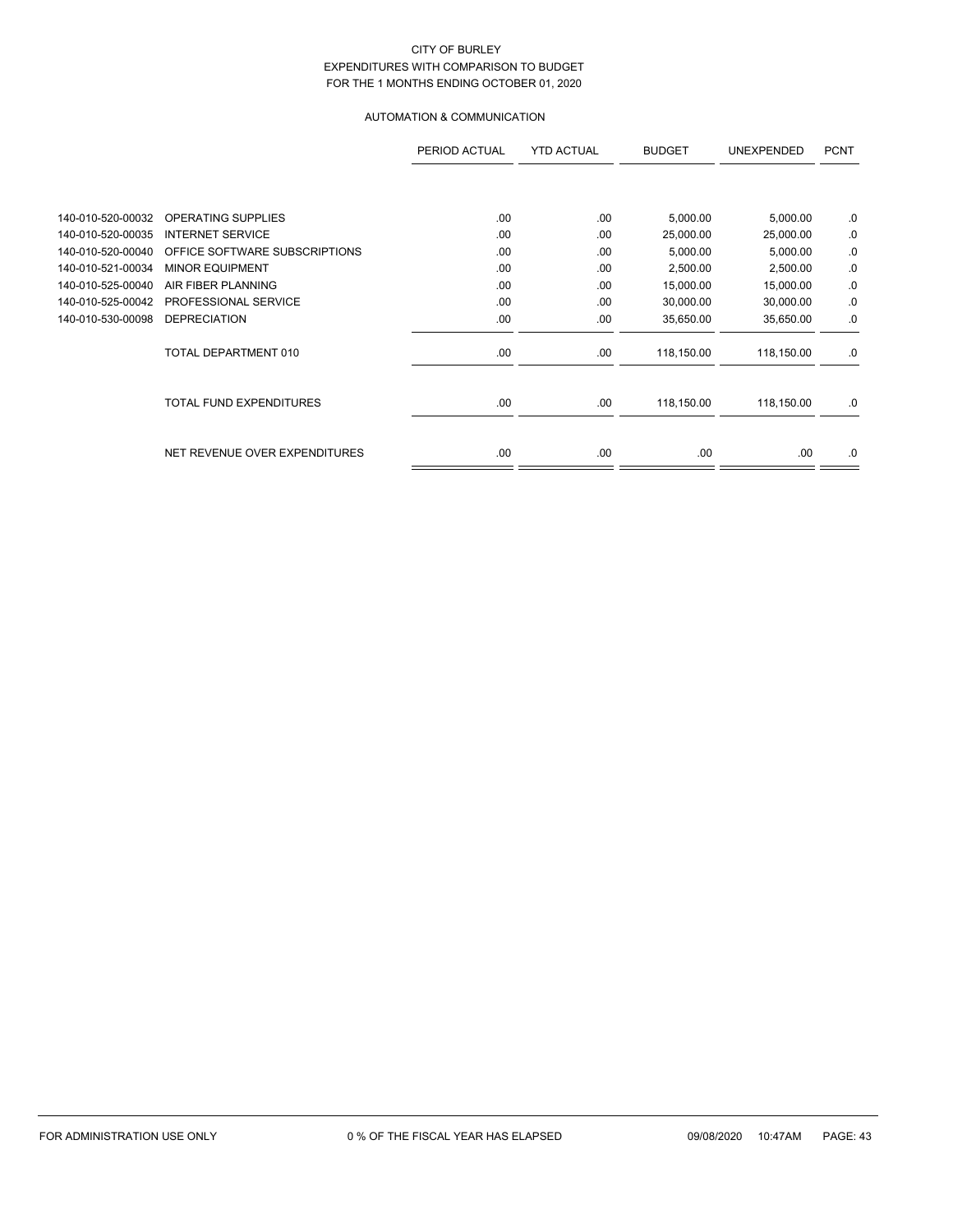|                   |                              | <b>FUND 150</b> |                   |               |                 |             |
|-------------------|------------------------------|-----------------|-------------------|---------------|-----------------|-------------|
|                   |                              | PERIOD ACTUAL   | <b>YTD ACTUAL</b> | <b>BUDGET</b> | <b>UNEARNED</b> | <b>PCNT</b> |
| 150-010-010-00001 | <b>INTERNAL FUEL CHARGES</b> | .00.            | .00               | 210,000.00    | 210,000.00      | .0          |
|                   | TOTAL SOURCE 010             | .00.            | .00               | 210,000.00    | 210,000.00      | .0          |
|                   | <b>TOTAL FUND REVENUE</b>    | .00             | .00               | 210,000.00    | 210,000.00      | .0          |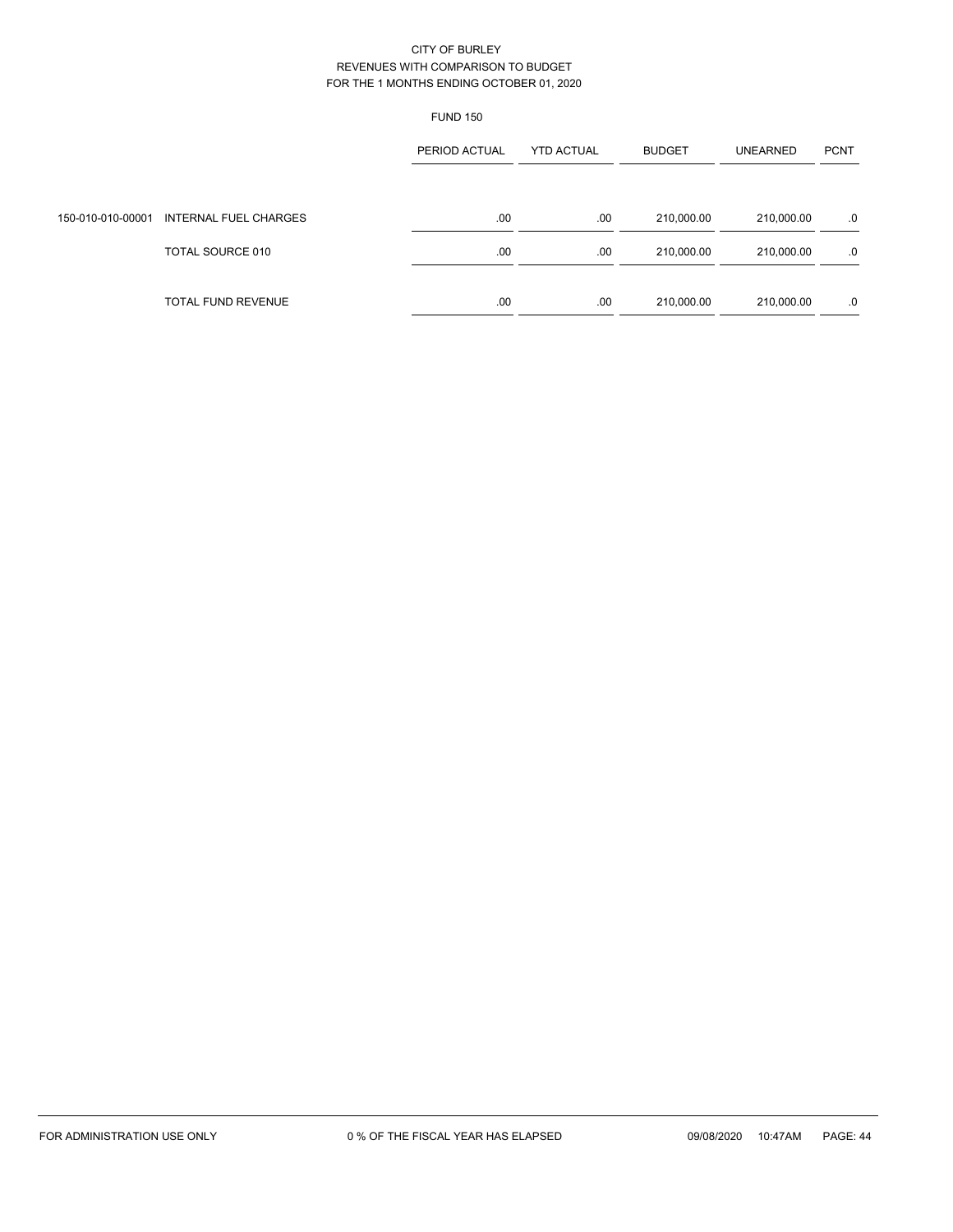# FUND 150

|                   |                                 | PERIOD ACTUAL | <b>YTD ACTUAL</b> | <b>BUDGET</b> | <b>UNEXPENDED</b> | <b>PCNT</b> |
|-------------------|---------------------------------|---------------|-------------------|---------------|-------------------|-------------|
|                   |                                 |               |                   |               |                   |             |
| 150-010-525-00045 | SOFTWARE MAINTENANCE & SUPPORT  | .00           | .00               | 3,000.00      | 3,000.00          | 0.          |
| 150-010-528-00061 | <b>FUEL STATION MAINTENANCE</b> | .00           | .00               | 5,000.00      | 5,000.00          | .0          |
| 150-010-529-00035 | FUEL AND OIL PURCHASE           | .00           | .00               | 180,000.00    | 180,000.00        | .0          |
| 150-010-590-00001 | <b>DEBT AND LEASE PAYMENTS</b>  | .00           | .00               | 22,000.00     | 22,000.00         | .0          |
|                   | TOTAL DEPARTMENT 010            | .00           | .00               | 210,000.00    | 210,000.00        | .0          |
|                   | <b>TOTAL FUND EXPENDITURES</b>  | .00           | .00               | 210,000.00    | 210,000.00        | .0          |
|                   | NET REVENUE OVER EXPENDITURES   | .00           | .00               | .00           | .00.              | .0          |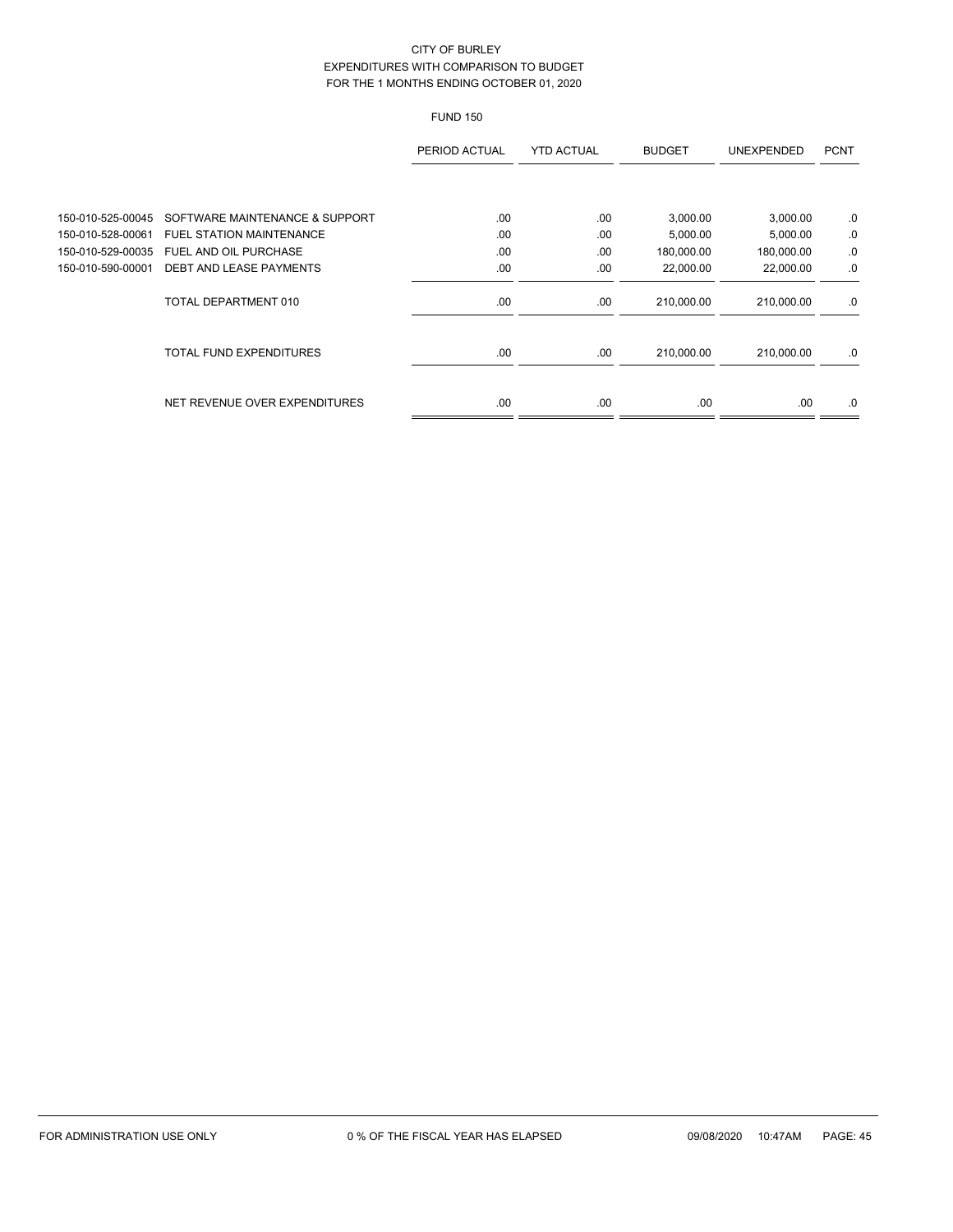## LOCAL IMPROVEMENT DISTRICTS

|                                        |                                                      | PERIOD ACTUAL | <b>YTD ACTUAL</b> | <b>BUDGET</b>          | <b>UNEARNED</b>        | <b>PCNT</b> |
|----------------------------------------|------------------------------------------------------|---------------|-------------------|------------------------|------------------------|-------------|
|                                        | L.I.D. REVENUES                                      |               |                   |                        |                        |             |
| 200-010-010-00001<br>200-010-010-00090 | <b>LID-ASSESSMENTS</b><br><b>LOAN /BOND PROCEEDS</b> | .00<br>.00    | .00<br>.00        | 50,000.00<br>50,000.00 | 50,000.00<br>50,000.00 | .0<br>.0    |
|                                        | TOTAL L.I.D. REVENUES                                | .00.          | .00               | 100,000.00             | 100,000.00             | .0          |
|                                        | <b>TOTAL FUND REVENUE</b>                            | .00           | .00               | 100,000.00             | 100.000.00             | .0          |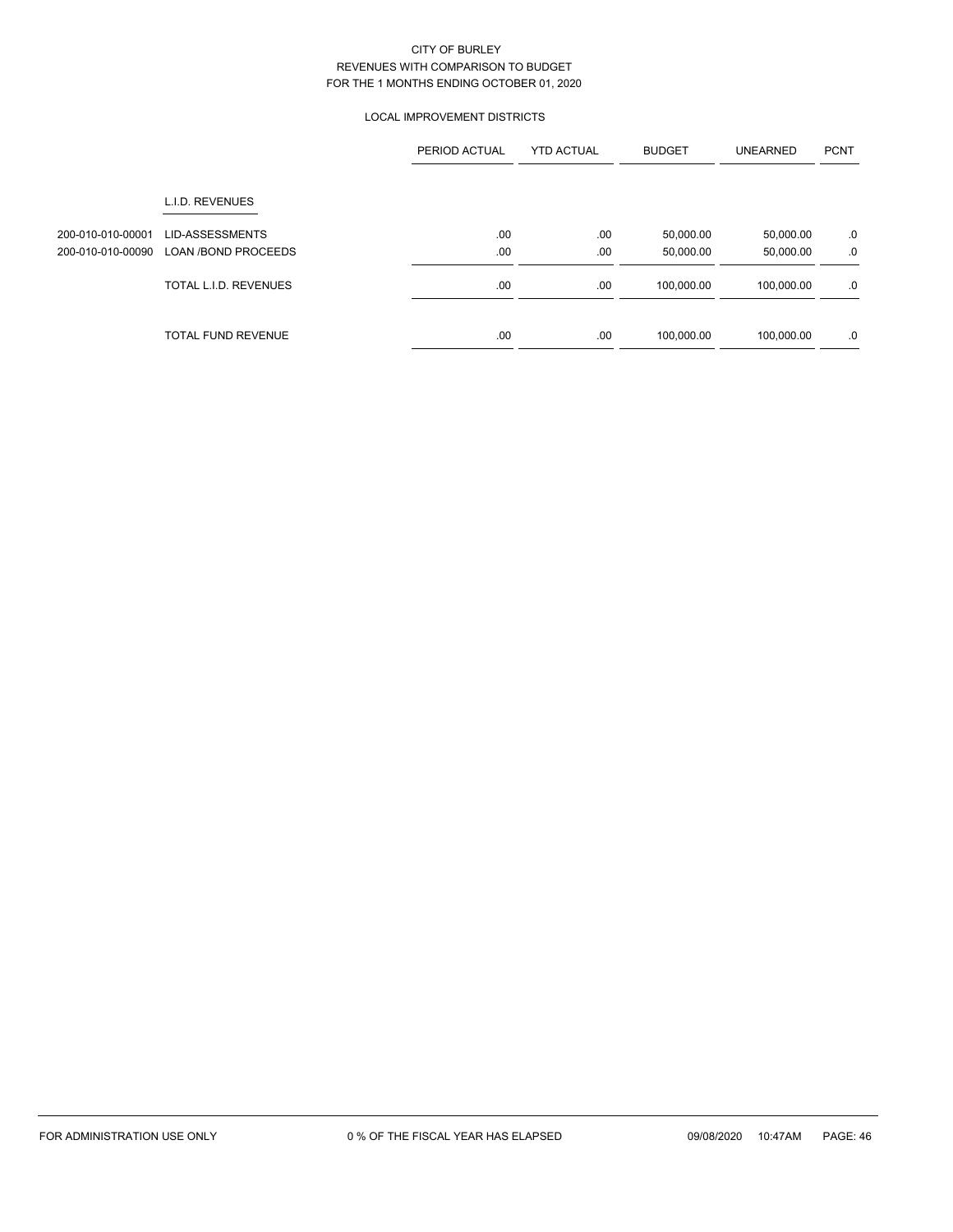# LOCAL IMPROVEMENT DISTRICTS

|                   |                                   | PERIOD ACTUAL | <b>YTD ACTUAL</b> | <b>BUDGET</b> | <b>UNEXPENDED</b> | <b>PCNT</b> |
|-------------------|-----------------------------------|---------------|-------------------|---------------|-------------------|-------------|
|                   | STEVEN'S PLACE EXPENDITURES       |               |                   |               |                   |             |
| 200-010-584-00079 | <b>CONSTRUCTION</b>               | .00           | .00               | 50,000.00     | 50,000.00         | .0          |
| 200-010-590-00001 | <b>DEBT &amp; LEASE PAYMENTS</b>  | .00           | .00               | 50,000.00     | 50,000.00         | .0          |
|                   | TOTAL STEVEN'S PLACE EXPENDITURES | .00           | .00               | 100,000.00    | 100,000.00        | .0          |
|                   | <b>TOTAL FUND EXPENDITURES</b>    | .00           | .00               | 100,000.00    | 100,000.00        | .0          |
|                   | NET REVENUE OVER EXPENDITURES     | .00.          | .00               | .00.          | .00               | .0          |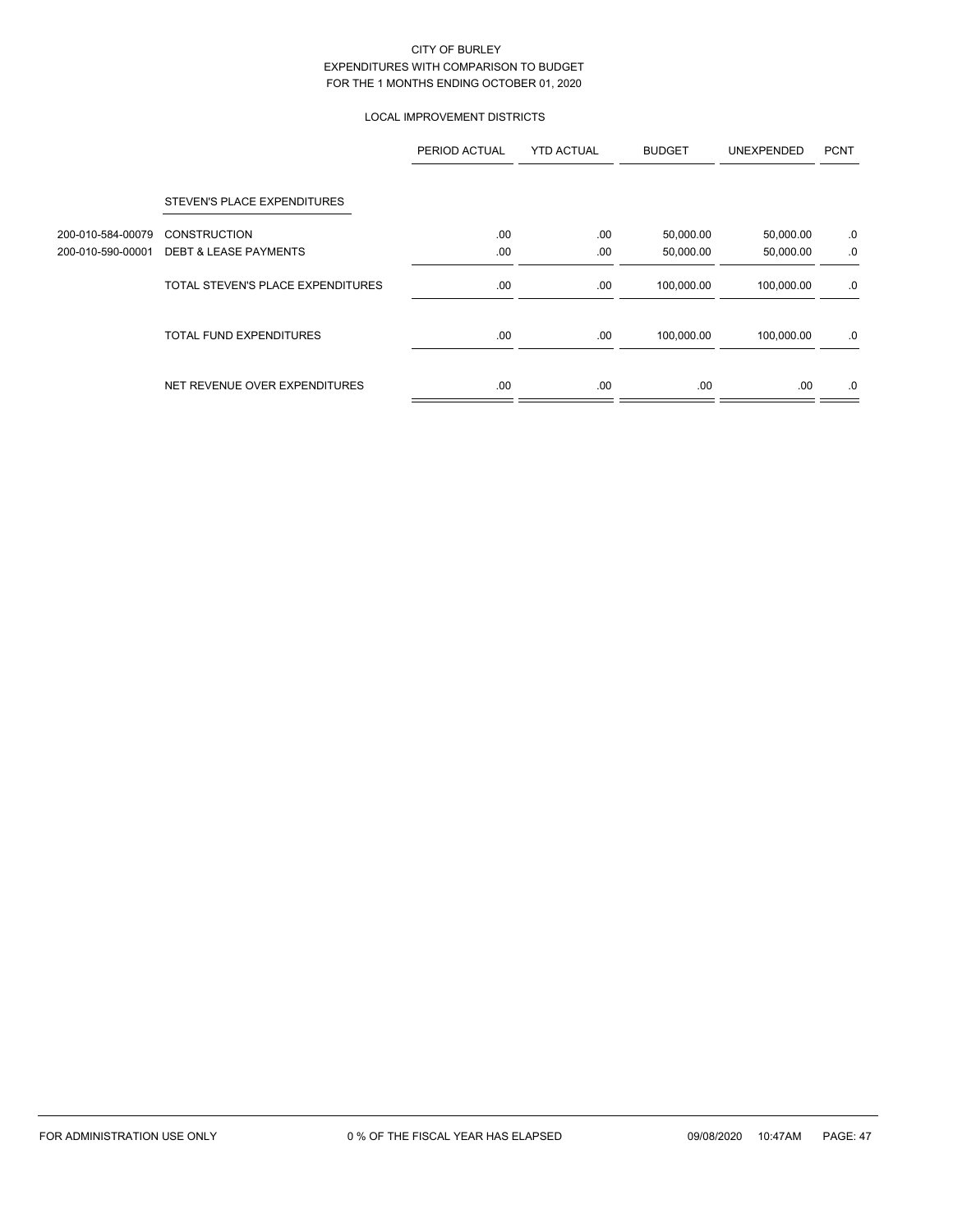# TRUST & AGENCY

|                   |                                                 | PERIOD ACTUAL | <b>YTD ACTUAL</b> | <b>BUDGET</b> | <b>UNEARNED</b> | <b>PCNT</b> |
|-------------------|-------------------------------------------------|---------------|-------------------|---------------|-----------------|-------------|
|                   |                                                 |               |                   |               |                 |             |
|                   | 900-010-020-00006 DONATIONS - KIDS FISHING POND | .00           | .00               | 20,000.00     | 20,000.00       | .0          |
| 900-010-020-00013 | DONATIONS-ANIMAL SHELTER                        | .00           | .00               | 35,000.00     | 35,000.00       | .0          |
|                   | TOTAL SOURCE 020                                | .00           | .00               | 55,000.00     | 55.000.00       | .0          |
|                   | TOTAL FUND REVENUE                              | .00           | .00               | 55,000.00     | 55,000.00       | .0          |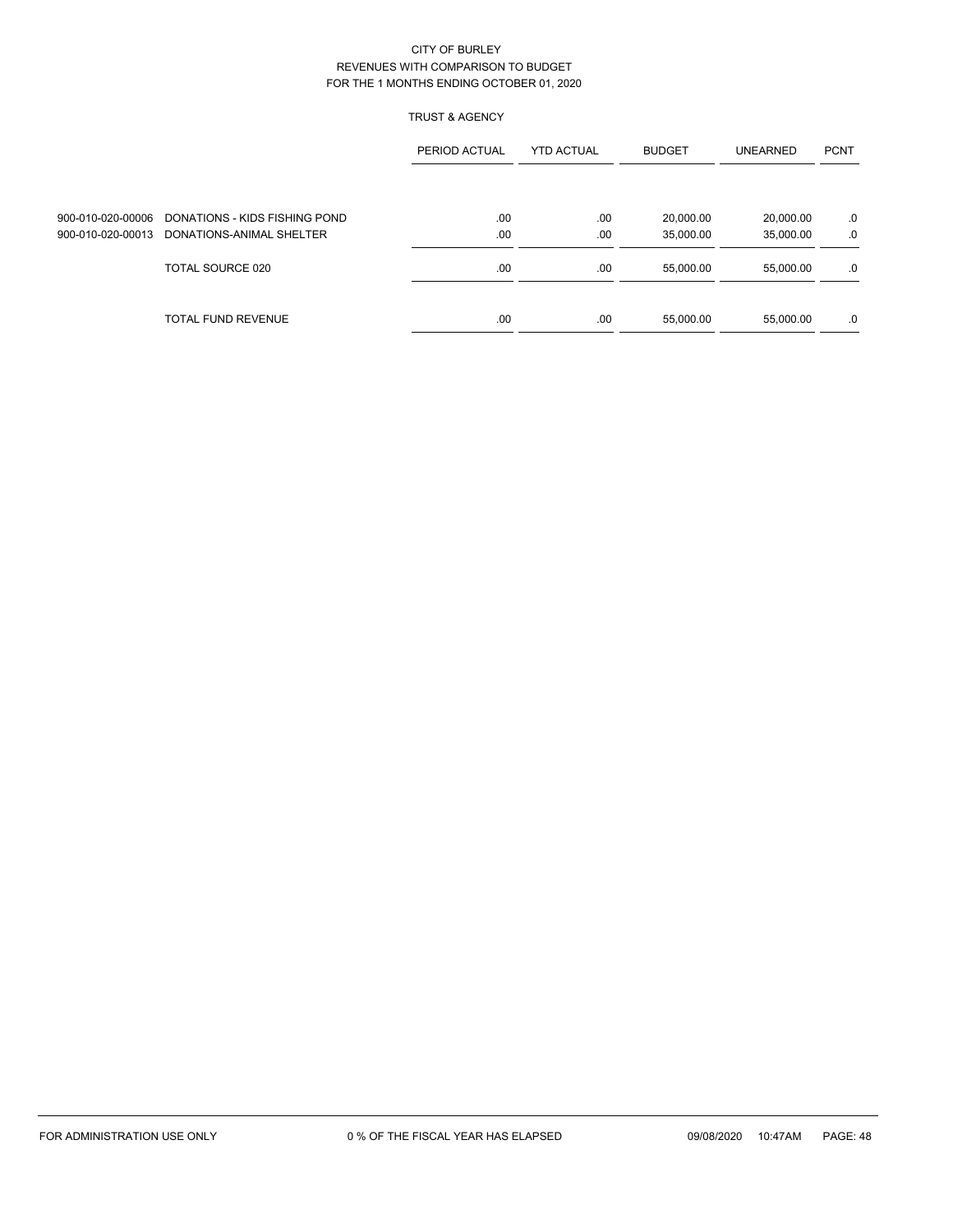# TRUST & AGENCY

|                                      | PERIOD ACTUAL | <b>YTD ACTUAL</b> | <b>BUDGET</b> | UNEXPENDED | <b>PCNT</b> |
|--------------------------------------|---------------|-------------------|---------------|------------|-------------|
|                                      |               |                   |               |            |             |
| 900-010-584-00073 OTHER IMPROVEMENTS | .00           | .00               | 55,000.00     | 55,000.00  | .0          |
| TOTAL DEPARTMENT 010                 | .00           | .00               | 55,000.00     | 55,000.00  | .0          |
| <b>TOTAL FUND EXPENDITURES</b>       | .00           | .00               | 55,000.00     | 55,000.00  | .0          |
| NET REVENUE OVER EXPENDITURES        | .00           | .00               | .00.          | .00        | .0          |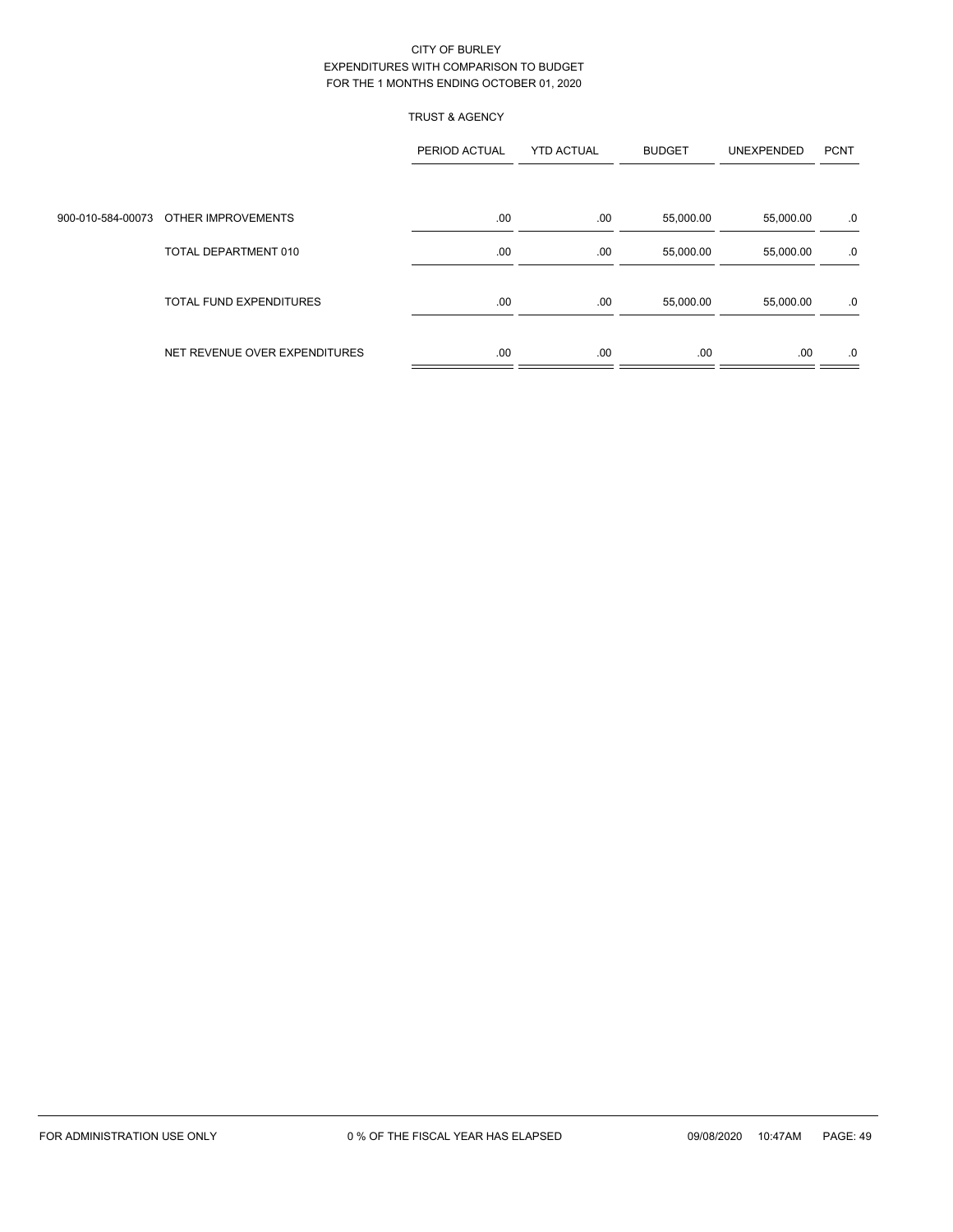# BURLEY DEVELOPMENT AUTHORITY

|                   |                               | PERIOD ACTUAL | <b>YTD ACTUAL</b> | <b>BUDGET</b> | <b>UNEARNED</b> | <b>PCNT</b> |
|-------------------|-------------------------------|---------------|-------------------|---------------|-----------------|-------------|
|                   | <b>BDA REVENUES</b>           |               |                   |               |                 |             |
| 910-010-010-00001 | TAX INCREMENT-CASSIA COUNTY   | .00           | .00               | 3,600,000.00  | 3,600,000.00    | .0          |
| 910-010-010-00002 | TAX INCREMENT-MINIDOKA COUNTY | .00           | .00               | 65,000.00     | 65,000.00       | .0          |
| 910-010-010-00005 | MISC. REVENUE                 | .00           | .00               | 15,000.00     | 15,000.00       | .0          |
| 910-010-010-00006 | LIFE FLIGHT LEASE PAYMENT     | .00           | .00               | 47,800.00     | 47,800.00       | .0          |
| 910-010-010-00071 | <b>INTEREST EARNED</b>        | .00           | .00               | 6,000.00      | 6,000.00        | .0          |
|                   | <b>TOTAL BDA REVENUES</b>     | .00           | .00               | 3,733,800.00  | 3,733,800.00    | .0          |
|                   | TOTAL FUND REVENUE            | .00           | .00               | 3,733,800.00  | 3,733,800.00    | .0          |